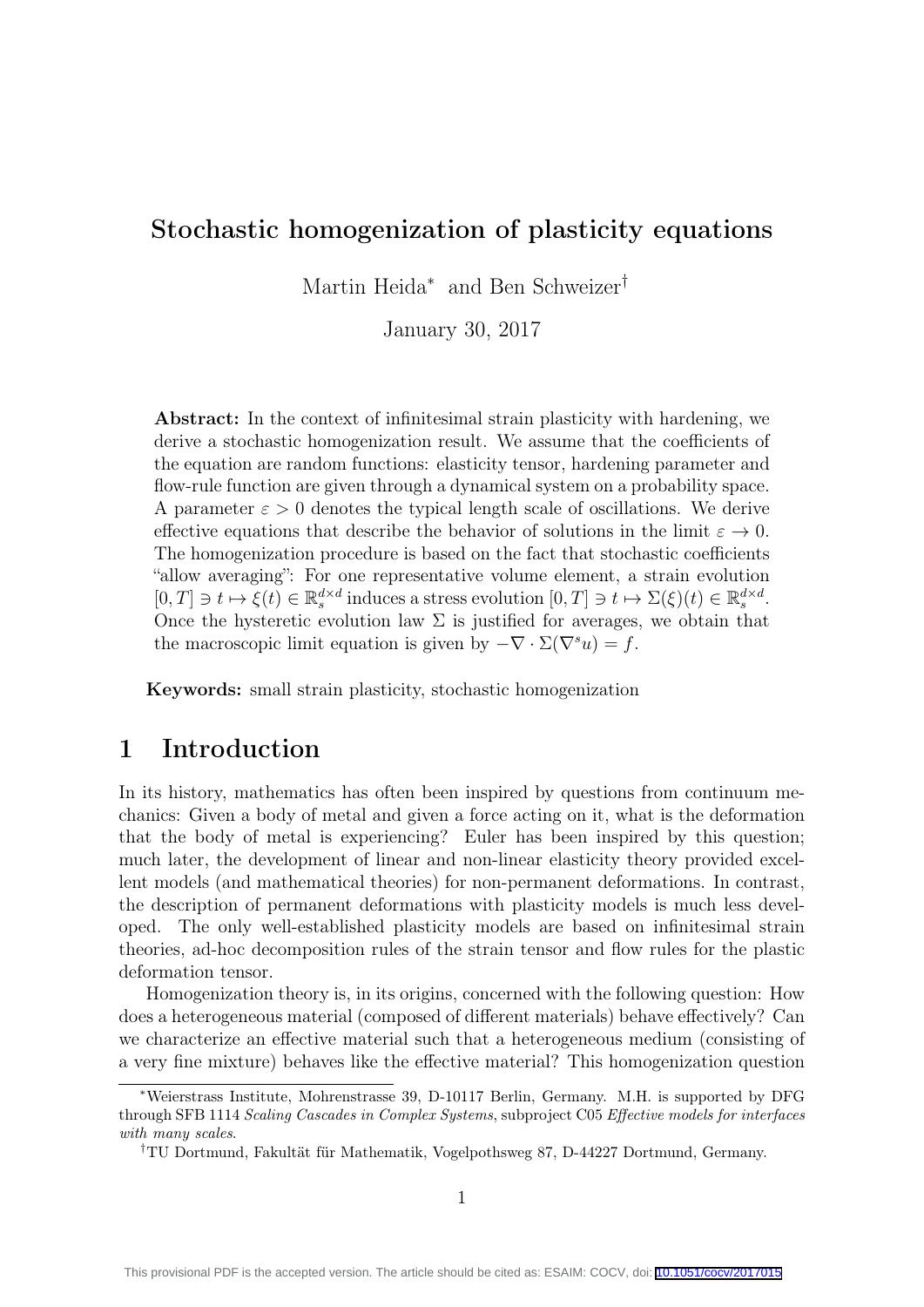has a positive answer in the context of linear elasticity: effective coefficients can be computed and bounds for these effective coefficients are available. The situation is quite different for plasticity models: Results have been obtained only in the last ten years. The effective model cannot be reduced to one macroscopic set of differential equations. The effective system either remains a two-scale model or, as we do here, must be formulated with a hysteretic stress-strain map.

With only two exceptions, so far, homogenization results in plasticity treat essentially the same system: Infinitesimal strains and an additive decomposition of the strain tensor are used, some hardening effect is included, and the homogenization is performed in a periodic setting. The two exceptions are [6] and [19]: In [6], no hardening effect is used and the limit system is much more involved. In [19], stochastic coefficients are permitted, but at the expence of a one-dimensional setting. The present article is based on [9] and provides the third exception: We treat a model with stochastic coefficients in dimensions 2 and 3.

We mention at this point the more abstract approach in the framework of energetic solutions, see [12, 13], and its application in gradient plasticity in [8].

#### Plasticity equations

We study a bounded domain  $Q \subset \mathbb{R}^d$ ,  $d \in \{2,3\}$ , occupied by a heterogeneous material, and its evolution in a time interval  $(0, T) \subset \mathbb{R}$ . For a parameter  $\varepsilon > 0$ , we consider on  $Q \times (0,T)$  the plasticity system

$$
-\nabla \cdot \sigma^{\varepsilon} = f, \qquad \sigma^{\varepsilon} = C_{\varepsilon}^{-1} e^{\varepsilon},
$$
  

$$
\nabla^{s} u^{\varepsilon} = e^{\varepsilon} + p^{\varepsilon}, \qquad \partial_{t} p^{\varepsilon} \in \partial \Psi_{\varepsilon} (\sigma^{\varepsilon} - B_{\varepsilon} p^{\varepsilon}).
$$
 (1.1)

The first relation is the quasi-static balance of forces in the body, f is a given load,  $\sigma$ the stress tensor. The second relation is Hooke's law which relates linearly the stress  $\sigma$  with the elastic strain e. The third relation is the additive decomposition of the infinitesimal strain  $\nabla^s u = (\nabla u + (\nabla u)^T)/2$ . The fourth relation is the flow rule for the plastic strain p, it uses the subdifferential  $\partial \Psi_{\varepsilon}$  of a convex function  $\Psi_{\varepsilon}$ . Kinematic hardening is introduced with the positive tensor  $B_{\varepsilon}$ .

Hardening is an experimental fact in metals. From the physical point of view, the model without hardening ("perfect plasticity") allows for arbitrarily large deformations once the yield stress is reached. From the analytical point of view, hardening simplifies the mathematical treatment considerably: Standard function spaces can be used, while in perfect plasticity the space  $BD(Q)$  of bounded deformations must be used (measurevalued shear bands can occur). In particular, the a priori estimates from Theorem 1.6 and Lemma 2.10 are due to the hardening assumption. We refer to [1, 7] for the modelling.

Our interest here is to study coefficients  $B = B_{\varepsilon}$  (hardening),  $C = C_{\varepsilon}$  (elasticity tensor), and  $\Psi = \Psi_{\varepsilon}$  (convex flow rule function) that depend on the parameter  $\varepsilon > 0$ . We imagine  $\varepsilon$  to be the spatial length scale of the heterogeneities. Since the coefficients depend on  $\varepsilon$ , also the solution  $(u, \sigma, e, p) = (u^{\varepsilon}, \sigma^{\varepsilon}, e^{\varepsilon}, p^{\varepsilon})$  depends on  $\varepsilon$ .

We consider only positive and symmetric coefficient tensors, using the following setting: We denote by  $\mathbb{R}_s^{d \times d} \subset \mathbb{R}^{d \times d}$  the space of symmetric matrices,  $\mathcal{L}(\mathbb{R}_s^{d \times d}, \mathbb{R}_s^{d \times d})$  is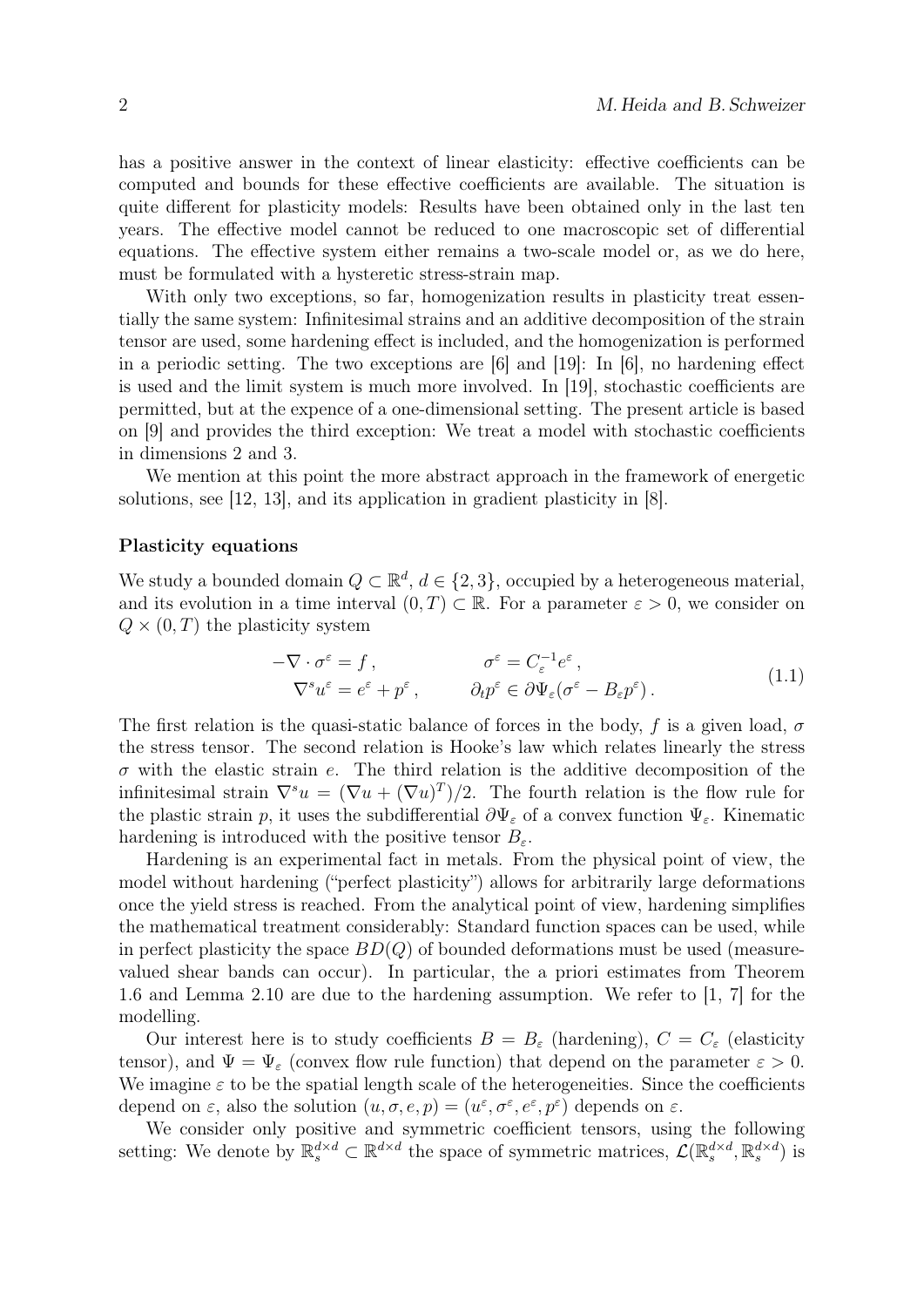the space of linear mappings on  $\mathbb{R}^{d \times d}_{s}$ . For every  $\varepsilon > 0$  and almost every  $x \in Q$ , the the space of linear mappings on  $\mathbb{R}_s$ . For every  $\varepsilon > 0$  and almost every  $x \in \mathcal{Q}$ , the<br>tensors  $C_{\varepsilon}(x), B_{\varepsilon}(x) \in \mathcal{L}(\mathbb{R}_s^{d \times d}, \mathbb{R}_s^{d \times d})$  are assumed to be symmetric. Furthermore, for constants  $\gamma$ ,  $\beta > 0$ , we assume the positivity and boundedness

$$
\gamma |\xi|^2 \le \xi : (C_{\varepsilon}(x)\xi) \le \frac{1}{\gamma} |\xi|^2 , \qquad \beta |\xi|^2 \le \xi : (B_{\varepsilon}(x)\xi) \le \frac{1}{\beta} |\xi|^2 \qquad (1.2)
$$

for every  $\xi \in \mathbb{R}_s^{d \times d}$ , a.e.  $x \in Q$ , and every  $\varepsilon > 0$ .

System (1.1) is accompanied by a Dirichlet boundary condition  $u^{\varepsilon} = U$  on  $\partial Q \times (0,T)$ and an initial condition for the plastic strain tensor (for simplicity, we assume here a vanishing initial plastic deformation). Finally, the load  $f$  must be imposed. We consider data

$$
U \in H^1(0, T; H^1(Q; \mathbb{R}^d)), \quad f \in H^1(0, T; L^2(Q, \mathbb{R}^d)), \quad p^\varepsilon|_{t=0} \equiv 0. \tag{1.3}
$$

The fundamental task of homogenization theory is the following: If  $u^{\varepsilon} \to u$  converges in some topology as  $\varepsilon \to 0$ , what is the equation that characterizes u?

#### Known homogenization results and the needle-problem approach

The periodic homogenization of system (1.1) was performed in the last 10 years. The effective two-scale limit system was first stated in [2]. The rigorous derivation of the limit system (under different assumptions on the coefficients) was obtained by Visintin with two-scale convergence methods [23, 24, 25], by Alber and Nesenenko with phaseshift convergence [3, 16], and by Veneroni together with the second author with energy methods [20]. By the same authors, some progress was achieved regarding the monotone flow rule and a simplification of proofs in [22]. We refer to these publications also for a further discussion of the periodic homogenization of system (1.1).

The non-periodic homogenization of system (1.1) is much less treated. In particular, we are not aware of any stochastic homogenization result (with the exception of [19], but the analysis of the one-dimensional case is much simpler, since the stress variable can be obtained by a simple integration from the force  $f$ ).

For the non-periodic case, a partial homogenization result has been obtained in [9]. That contribution is based on the needle-problem approach, which has its origin in [21]. The present article is based on [9] and we therefore describe in the next paragraph the needle-problem approach in more detail.

In the needle-problem approach, homogenization is seen as a two-step procedure. We describe the two steps of the needle approach here with the scalar model  $-\nabla \cdot (a^{\varepsilon} \nabla u^{\varepsilon}) =$ f for a deformation  $u^{\varepsilon}: Q \to \mathbb{R}$ . Step 1 is concerned with cell-problems: One verifies that, on a representative elementary volume (an REV, the unit square in periodic homogenization) and for a vanishing load, the material behaves in a well-defined way: An input (here: the averaged gradient  $\xi$  of the solution across the REV) results in a certain output (here: the averaged stress  $\sigma(\xi) = a^*\xi$  for a matrix  $a^*$ ). Step 2 is concerned with arbitrary domains  $Q$  and arbitrary loads  $f$ . The conclusion of Step 2 (which can be justified e.g. with the needle-problem approach) is the following: If the REV-analysis provides the material law  $\xi \mapsto \sigma(\xi)$ , then the behavior of the material on the macroscopic scale is characterized by  $-\nabla \cdot (\sigma(\nabla u)) = f$  in Q (in our example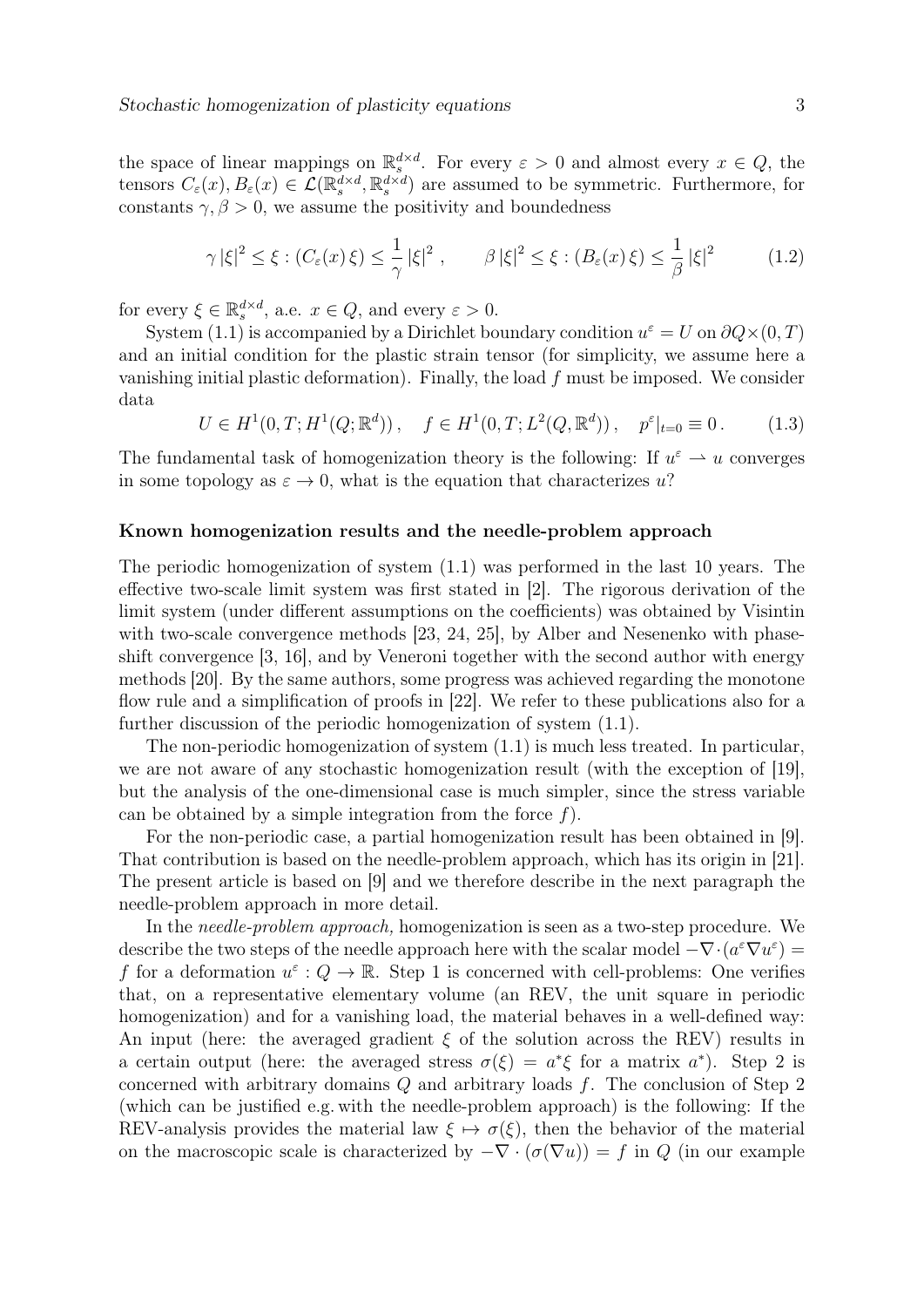by  $-\nabla \cdot (a^*\nabla u) = f$ ). In [21], these methods are developed and the two-step scheme is illustrated with the linear model: The assumption of an averaging property on simplices implies the homogenization on the macroscopic scale with the corresponding law.

We emphasize that the idea to decouple the homogenization procedure into two steps is not new. In periodic homogenization, the periodic cell problem provides the effective parameters; in stochastic homogenization the splitting appears with a cell problem that is posed on the entire space  $\mathbb{R}^d$ . In the theory of elliptic equations, the construction of the corrector function plays the role of Step 1. But the splitting into two steps can be traced back even further, to the definition of H-convergence [15], early stochastic homogenization results [17], or the homogenization of integral functionals [5, 14]. The view-point in the needle-problem approach is extreme: We choose not even to ask why Step 1 can be carried out in a specific situation — we assume that averaging occurs. With this view-point, one may replace Step 1 also by the determination of material laws from laboratory or numerical experiments.

The needle-problem approach focusses on Step 2. Assuming that the averaged behavior of samples are described by some effective law, the effective behavior on arbitrary samples with arbitrary loads is derived.

In [9], we performed Step 2 (using the needle-problem approach) in the context of plasticity. Our assumption was that the material parameters allow averaging: solutions on simplices with affine boundary data  $x \mapsto \xi \cdot x$  and vanishing forces  $f \equiv 0$  have convergent stress averages: in the limit  $\varepsilon \to 0$ , stress integrals converge to some deterministic quantity  $\Sigma(\xi)$ . Due to memory effects in plasticity problems, one has to find for every evolution of strains  $\xi = \xi(t)$  an evolution of stresses  $\Sigma(\xi)(t) = \Sigma(\xi(.))(t)$ . The result in [9] is a homogenization result under this averaging assumption: For general domains  $Q$ , general boundary data U and general forces f, the effective problem for every limit  $u = \lim_{\varepsilon \to 0} u^{\varepsilon}$  reads

$$
-\nabla \cdot \Sigma(\nabla^s u) = f \quad \text{in } Q \times (0, T). \tag{1.4}
$$

The present work focuses on Step 1, i.e. we will rigorously prove the averaging and admissibility condition for stationary ergodic coefficients.

Let us briefly describe the relation between the needle-problem approach (used here) with classical stochastic homogenization results (as in [10, 11, 17]): We believe that our result on the stochastic homogenization of plasticity equations could also be obtained along the classical route. In such a proof, one would first obtain a two-scale effective problem in the variables  $(x, t, \omega)$ . In a second step, one can realize that the dependence on x can be disintegrated: The two-scale system can be written in the form  $(1.4)$ , if the hysteretic stress operator  $\Sigma$  is defined through a stochastic cell problem in the variables  $(t, \omega)$ . In the needle-problem approach, we keep these two aspects separated: The abstract result "averaging property for  $\Sigma$  implies homogenization" of [9] is independent of the stochastic description. The stochastic analysis concerns only the operator  $\Sigma$  and its properties (the work at hand).

#### The stochastic homogenization result

In this contribution, we perform the stochastic homogenization of the plasticity system. In particular, we demonstrate that the averaging assumption is satisfied for an evolution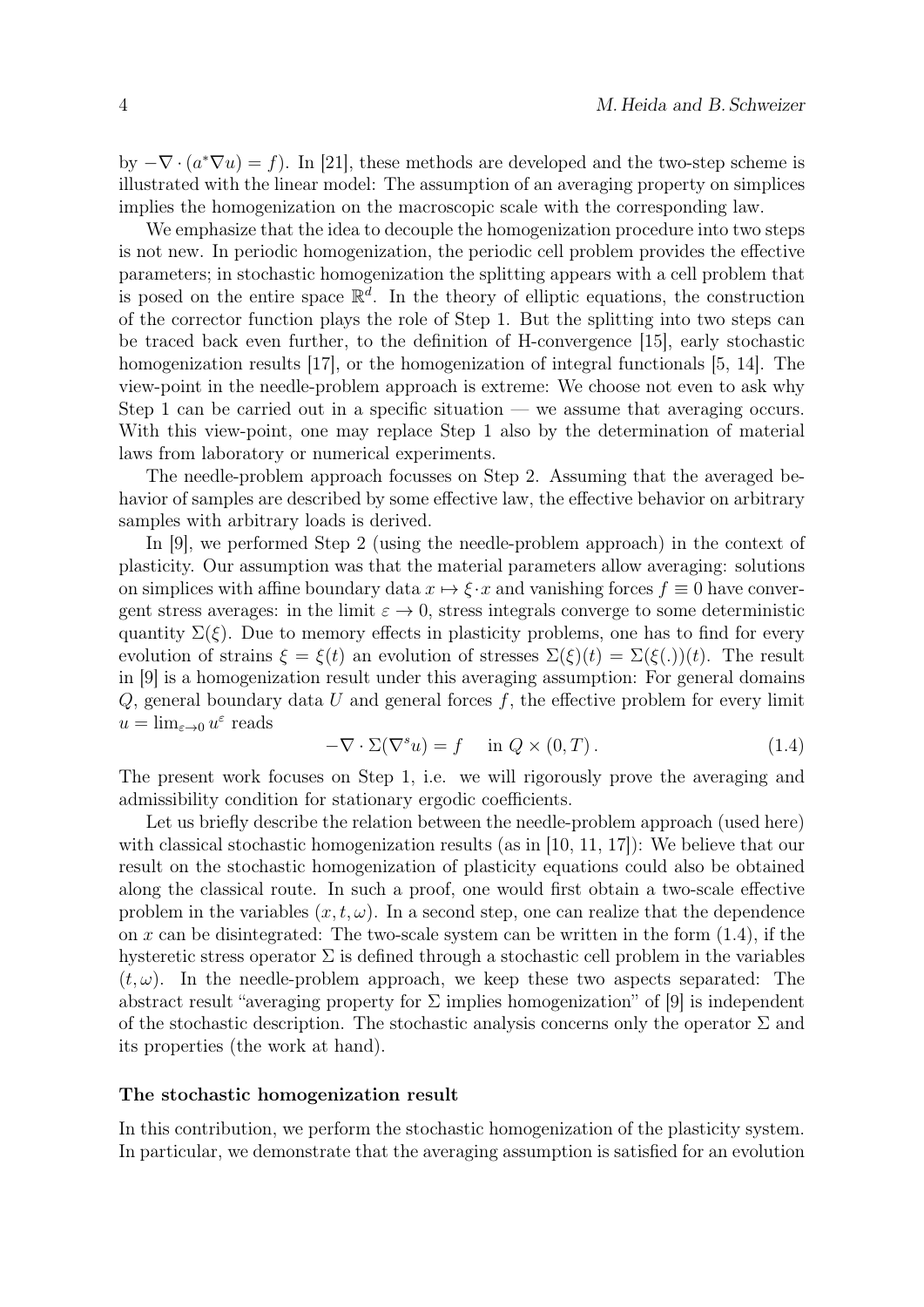operator  $\Sigma$  and that equation (1.4) is the effective plasticity problem. Comparing with other homogenization results for plasticity equations, this means that we obtain a *disintegrated* effective system: Equation  $(1.4)$  is local in space, it is not a *two-scale* system. The microscopic behavior is synthesized in the operator  $\Sigma$ . The only non-local effect occurs in the time variable, since  $\Sigma$  is an evolution operator.

**Definition 1.1** (The structure of the limit problem). Let the domain  $Q \subset \mathbb{R}^d$  and  $T > 0$  be as above, let  $\Omega$  be a probability space with ergodic dynamical system as in Section 1.1, let stochastic coefficients C, B and  $\Psi$  be as in Assumption 1.4.

(i) Definition of the hysteretic strain-to-stress map  $\Sigma : \xi \mapsto \sigma$ . We consider an input  $\xi : [0, T] \rightarrow \mathbb{R}^{d \times d}_{s}$  and solve the following stochastic cell problem with a triplet  $(p, z, v)$ , where  $p \in H^1(0, T; L^2(\Omega; \mathbb{R}^{d \times d}_s)), z \in H^1(0, T; L^2_{sol}(\Omega; \mathbb{R}^{d \times d}))$ ,  $v \in H^1(0, T; L^2_{pot}(\Omega; \mathbb{R}^{d \times d}))$ , and z is symmetric,  $z = z^s$ :

$$
\xi = Cz - v^s + p \quad \text{a.e. in } [0, T] \times \Omega ,
$$
  
\n
$$
\partial_t p \in \partial \Psi(z - Bp) \quad \text{a.e. in } [0, T] \times \Omega .
$$
\n(1.5)

For the definition of the function spaces  $L_{pot}^2(\Omega)$  and  $L_{sol}^2(\Omega)$  see (1.12) and (1.14). The solution  $(p, z, v)$  defines the operator  $\Sigma$ ,

$$
\Sigma(\xi)(t) := \int_{\Omega} z(t,\omega) d\mathcal{P}(\omega).
$$
\n(1.6)

(ii) Definition of the effective equation. For boundary data  $U$  and loading  $f$ as in (1.3), we search for  $u \in H^1(0,T;H^1(Q))$  such that

$$
\int_0^T \int_Q \Sigma (\nabla^s u) : \nabla \varphi = \int_0^T \int_Q f \cdot \varphi \quad \forall \varphi \in L^2(0, T; H_0^1(Q)). \tag{1.7}
$$

Additionally, we demand that the boundary condition  $u = U$  on  $\partial Q \times (0, T)$  is satisfied in the sense of traces.

*Remark.* The argument of the stress function  $\Sigma$  is  $\xi = \xi(t)$ , in the limit problem (1.7) the stress function is evaluated, for every  $x \in Q$ , with the argument  $\xi(.) = \nabla_x^s u(., x).$ For a more detailed description of the limit problem (1.7) see Definition 1.8. The precise statement of the stochastic cell-problem (1.5) and the corresponding definition of the operator  $\Sigma$  in (1.6) is given in Definition 2.2.

Our stochastic homogenization result follows by applying the main theorem of [9]. Essentially, we only have to verify that, if the coefficient functions of system (1.1) are given by an ergodic stochastic process, then the coefficients "allow averaging": In the limit  $\varepsilon \to 0$ , averages of the stress (for a homogeneous plasticity system on a simplex with affine boundary data  $\xi$ ) are given by the operator  $\Sigma$ .

We verify this statement in Sections 2 and 3. The consequence is the following homogenization theorem, which is our main result.

**Theorem 1.2** (Stochastic homogenization in plasticity). Let  $Q \subset \mathbb{R}^d$  be a bounded domain,  $d \in \{2,3\}$ ,  $T > 0$ . Let  $\tau$  be an ergodic dynamical system on the probability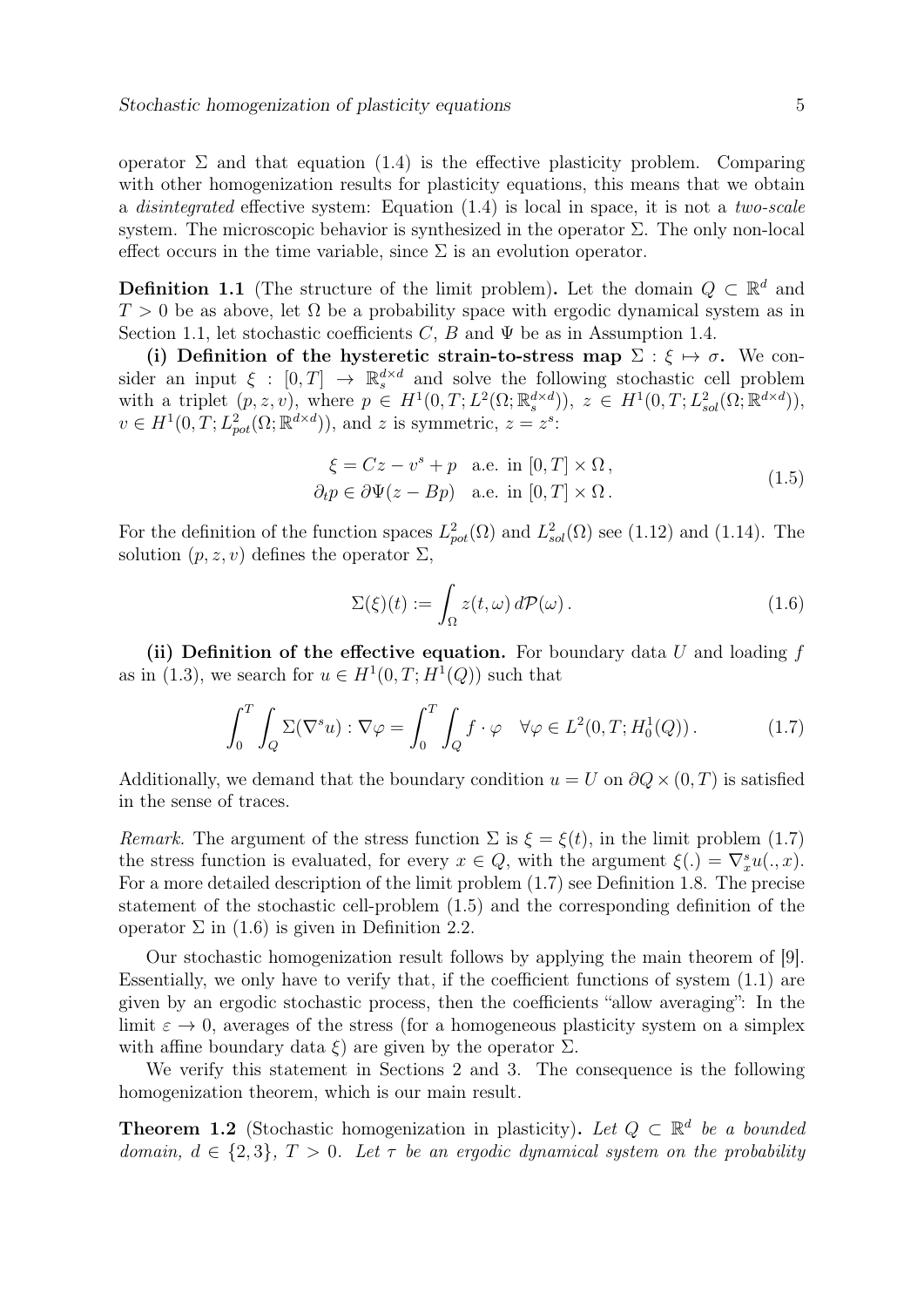space  $(\Omega, \Sigma_{\Omega}, P)$  as in Section 1.1, let the stochastic coefficients B, C,  $\Psi$  and the data U and  $f$  be as in Assumption 1.4. Then, there exists a unique solution  $u$  to the limit problem (1.5)–(1.7) of Definition 1.1. For  $\omega \in \Omega$ , let  $(u^{\varepsilon}, \sigma^{\varepsilon}, e^{\varepsilon}, p^{\varepsilon})$  be weak solutions to (1.1). Then, for a.e.  $\omega \in \Omega$ , as  $\varepsilon \to 0$ ,

$$
u^{\varepsilon} \rightharpoonup u \quad weakly \in H^{1}(0, T; H^{1}(Q)) \text{ and}
$$
  

$$
\sigma^{\varepsilon} \rightharpoonup \Sigma(\nabla^{s} u) \quad weakly \in H^{1}(0, T; L^{2}(Q)).
$$

Remark. The weak solution concept for the  $\varepsilon$ -problem (1.1) is made precise in Definition 1.5. The unique existence of a solution  $u^{\varepsilon}$  for a.e.  $\omega \in \Omega$  is guaranteed by Theorem 1.6.

The proof of Theorem 1.2 is concluded in Section 3.4. A sketch of the proof is presented at the end of Section 1.3.

#### 1.1 Setting in stochastic homogenization

We follow the traditional setting in stochastic homogenization, first outlined by Papanicolaou and Varadhan in [17] and by Kozlov in [11], later used by Jikov, Kozlov and Oleinik [10]. Let  $(\Omega, \Sigma_{\Omega}, \mathcal{P})$  be a probability space where we assume that the  $\sigma$ -algebra  $\Sigma_{\Omega}$  is countably generated. This implies that  $L^2(\Omega)$  is separable. Let  $(\tau_x)_{x\in\mathbb{R}^d}$  be an ergodic dynamical system on  $(\Omega, \Sigma_{\Omega}, \mathcal{P})$ . We rely on the following definitions: A family  $(\tau_x)_{x\in\mathbb{R}^d}$  of measurable bijective mappings  $\tau_x:\Omega\mapsto\Omega$  is called a dynamical system on  $(\Omega, \Sigma_{\Omega}, \mathcal{P})$  if it satisfies

- (i)  $\tau_x \circ \tau_y = \tau_{x+y}$ ,  $\tau_0 = id$  (group property)
- (ii)  $\mathcal{P}(\tau_{-x}B) = \mathcal{P}(B)$   $\forall x \in \mathbb{R}^d$ ,  $B \in \Sigma_{\Omega}$  (measure preservation)
- (iii)  $A: \mathbb{R}^d \times \Omega \to \Omega$   $(x, \omega) \mapsto \tau_x \omega$  is measurable (measurability property)

We say that the system  $(\tau_x)_{x\in\mathbb{R}^d}$  is ergodic, if for every measurable function  $f:\Omega\to\mathbb{R}$ it holds

$$
[f(\omega) = f(\tau_x \omega) \,\forall x \in \mathbb{R}^d, \, a.e. \, \omega \in \Omega] \Rightarrow [\exists c_0 \in \mathbb{R} : f(\omega) = c_0 \text{ for a.e. } \omega \in \Omega]. \tag{1.8}
$$

Example. Let us provide a simple non-trivial example for a stochastic setting: the checker board construction of i.i.d. random variables. We use  $Y := [0, 1]^d$  with the topology of the torus and the partition of  $\mathbb{R}^d$  with unit cubes  $\mathcal{C}_z := z + Y$  for  $z \in \mathbb{Z}^d$ . We consider the sets

$$
\tilde{\Omega} := \left\{ u \in L^{\infty}(\mathbb{R}^d) \, | \, u|_{\mathcal{C}_z} \equiv c_z, \text{ for some } c : \mathbb{Z}^d \to [0, 1], z \mapsto c_z \right\}
$$
  

$$
\Omega := \left\{ u \in L^{\infty}(\mathbb{R}^d) \, | \, \exists \xi \in Y \text{ s.t. } u(. - \xi) \in \tilde{\Omega} \right\}.
$$

For  $u \in \Omega$  we denote a shift  $\xi$  from the above definition as  $\xi(u)$ . Note that  $\Omega =$  $Y \times \bigotimes_{z \in \mathbb{Z}^d} [1,2].$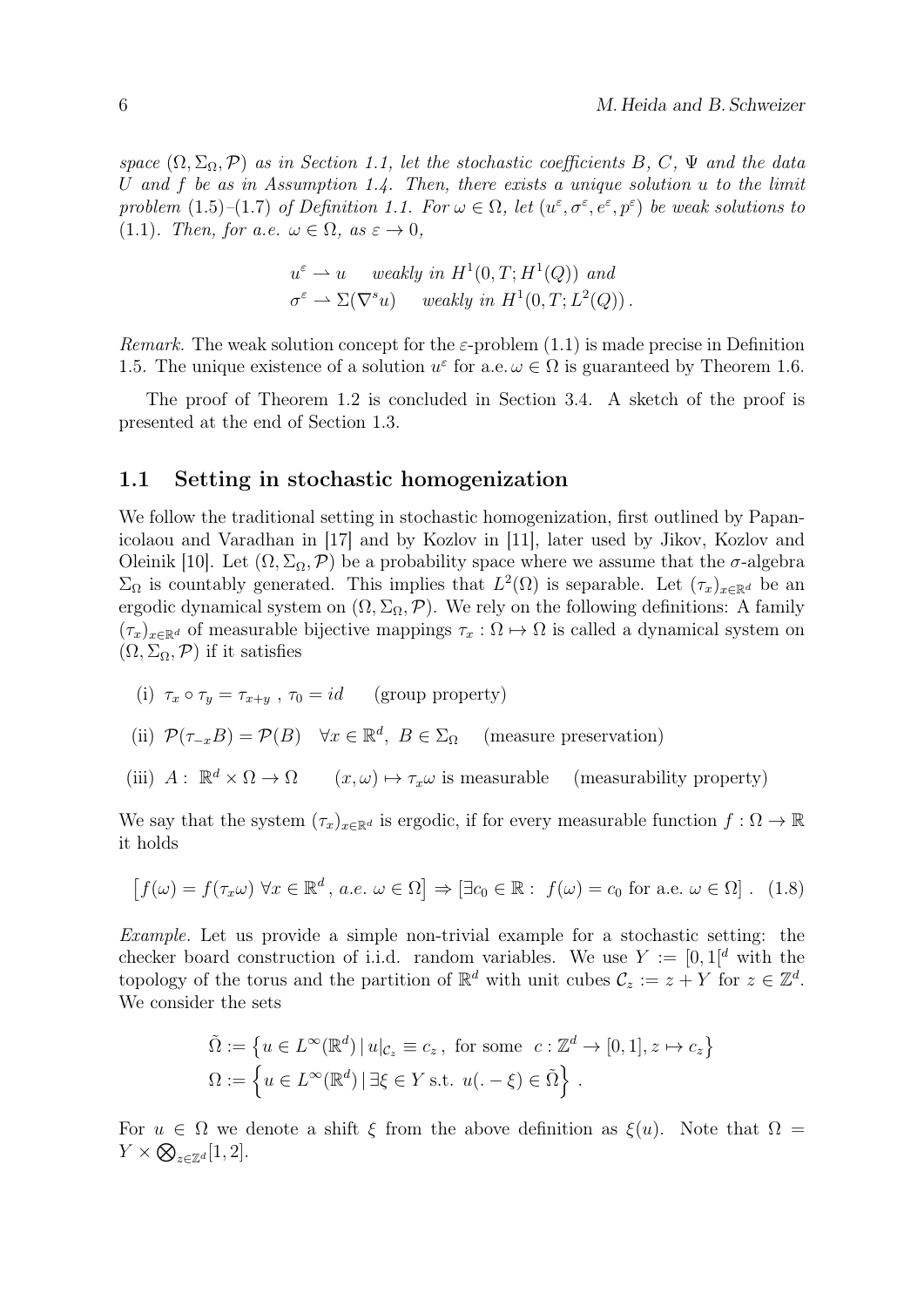The probability measure on  $\Omega$  corresponding to i.i.d. random variables can be defined with the help of elementary subsets. For an open set  $U \subseteq Y$ , a number  $k \in \mathbb{N}$ , and relatively open intervals  $I_z := ((a_z, b_z) \cap [0, 1]) \subset [0, 1], z \in \mathbb{Z}^d$  and  $a_z < b_z$ , the sets

$$
A(U, (I_z)_{z \in \mathbb{Z}^d}, k) = \{ u \in \Omega \, | \, \xi(u) \in U \, , \, u(. - \xi(u)) |_{\mathcal{C}_z} \in I_z \, \forall z \, , \, |z| \le k \}
$$
(1.9)

are open and form a basis of the product  $\sigma$ -algebra in  $\Omega$ . The product measure of the Lebesgue-measures on Y and on  $[0, 1]$  can then be characterized through such sets  $A(.)$ via

$$
\mathcal{P}\left(A\left(U,\left(I_z\right)_{z\in\mathbb{Z}^d},k\right)\right):=|U|\prod_{|z|\leq k}|b_z-a_z|.
$$

We finally introduce  $\tau_x : \Omega \to \Omega$  for every  $x \in \mathbb{R}^d$  through  $\tau_x u(x) = u(x + x)$ . It is easy to check that the family  $(\tau_x)_{x\in\mathbb{R}^d}$  is a dynamical system. Since  $\mathcal{P}(A) = \mathcal{P}(\tau_x A)$  for A as in (1.9) and  $x \in \mathbb{R}^d$ , the dynamical system is measure preserving.

Given  $f \in L^2(\Omega)$  and  $\omega \in \Omega$ , we call  $f_{\omega}: \mathbb{R}^n \to \mathbb{R}, x \mapsto f(\tau_x \omega)$  the  $\omega$ -realization of f. An important property of ergodic dynamical systems is the fact that spatial averages can be related to expectations. For a quite general version of the ergodic theorem, we refer to [26]. The following simple version is sufficient for our purposes.

**Theorem 1.3** (Ergodic theorem). Let  $(\Omega, \Sigma_{\Omega}, \mathcal{P})$  be a probability space with an ergodic dynamical system  $(\tau_x)_{x \in \mathbb{R}^d}$  on  $\Omega$ . Let  $f \in L^1(\Omega)$  be a function and  $Q \subset \mathbb{R}^d$  be a bounded open set. Then, for  $P$ -almost every  $\omega \in \Omega$ ,

$$
\lim_{\varepsilon \to 0} \int_{Q} f(\tau_{x/\varepsilon} \omega) dx = \lim_{\varepsilon \to 0} \int_{Q} f_{\omega} \left(\frac{x}{\varepsilon}\right) dx = |Q| \int_{\Omega} f(\omega) d\mathcal{P}(\omega).
$$
 (1.10)

Furthermore, for every  $f \in L^p(\Omega)$ ,  $1 \leq p \leq \infty$ , and a.e.  $\omega \in \Omega$ , the function  $f_{\omega}(x) =$  $f(\tau_x \omega)$  satisfies  $f_\omega \in L^p_{loc}(\mathbb{R}^d)$ . For  $p < \infty$  holds  $f_\omega(\cdot/\varepsilon) = f(\tau_{\cdot/\varepsilon}\omega) \to \int_{\Omega} f d\mathcal{P}$  weakly in  $L_{loc}^p(\mathbb{R}^d)$  as  $\varepsilon \to 0$ .

For brevity of notation in calculations and proofs, we will often omit the symbol  $d\mathcal{P}$ in  $\Omega$ -integrals. We assume that the coefficients in (1.1) have the form

$$
C_{\varepsilon}(x) = C(\tau_{\frac{x}{\varepsilon}}\omega), \qquad B_{\varepsilon}(x) = B(\tau_{\frac{x}{\varepsilon}}\omega), \qquad \Psi_{\varepsilon}(\sigma) = \Psi(\sigma; \tau_{\frac{x}{\varepsilon}}\omega) \tag{1.11}
$$

for some functions  $B, C$ , and  $\Psi$ , see Assumption 1.4.

Using the function spaces

$$
L_{pot,loc}^{2}(\mathbb{R}^{d}) := \left\{ u \in L_{loc}^{2}(\mathbb{R}^{d}; \mathbb{R}^{d \times d}) \mid \forall U \text{ bounded domain}, \exists \varphi \in H^{1}(U; \mathbb{R}^{d}) : u = \nabla \varphi \right\},
$$
  

$$
L_{sol,loc}^{2}(\mathbb{R}^{d}) := \left\{ u \in L_{loc}^{2}(\mathbb{R}^{d}; \mathbb{R}^{d \times d}) \mid \int_{\mathbb{R}^{d}} u \cdot \nabla \varphi = 0 \ \forall \varphi \in C_{c}^{1}(\mathbb{R}^{d}) \right\},
$$

we follow Chapter 7 in [10] and define

$$
L_{pot}^2(\Omega) := \left\{ v \in L^2(\Omega; \mathbb{R}^{d \times d}) \, | \, x \mapsto v(\tau_x \omega) \text{ in } L_{pot,loc}^2(\mathbb{R}^d) \text{ for a.e. } \omega \in \Omega \right\},\qquad(1.12)
$$

$$
\mathcal{V}_{pot}^2(\Omega) := \left\{ f \in L_{pot}^2(\Omega) \, | \, \int_{\Omega} f \, d\mathcal{P} = 0 \right\},\tag{1.13}
$$

$$
L_{sol}^2(\Omega) := \left\{ v \in L^2(\Omega; \mathbb{R}^{d \times d}) \, | \, x \mapsto v(\tau_x \omega) \text{ in } L_{sol,loc}^2(\mathbb{R}^d) \text{ for a.e. } \omega \in \Omega \right\} \,. \tag{1.14}
$$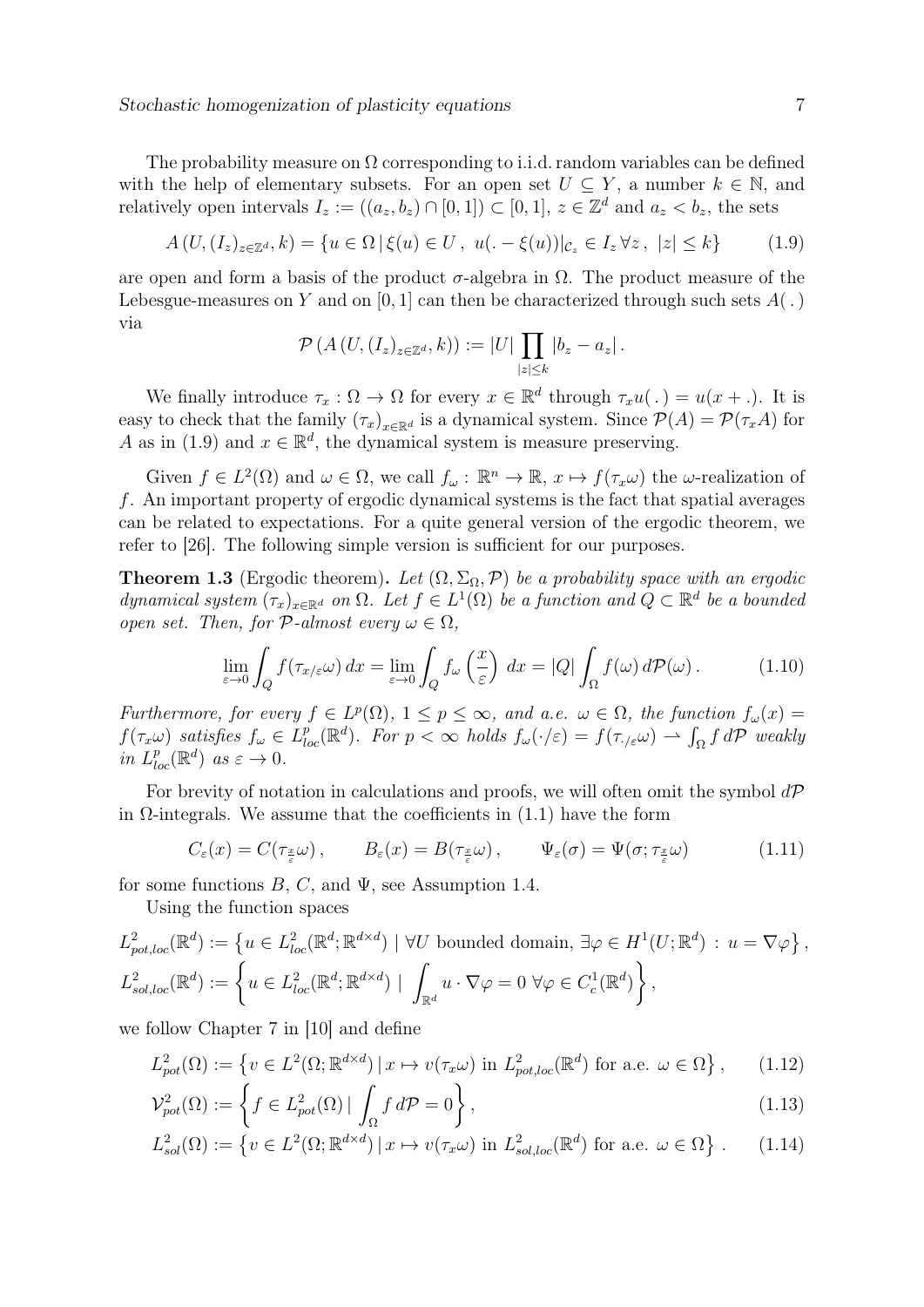The three spaces (1.12)–(1.14) are closed subspaces of  $L^2(\Omega;\mathbb{R}^{d\times d})$ . The latter spaces can be decomposed in an orthogonal sum as  $L^2(\Omega; \mathbb{R}^{d \times d}) = \mathcal{V}_{pot}^2(\Omega) \oplus L_{sol}^2(\Omega)$ , see [10]. Remark. The periodic homogenization setting is a special case of the stochastic setting, and we recover known results in the periodic case. The cell problem on the periodicity cell is encoded in (1.5) with the help of the spaces  $L_{pot}^2(\Omega)$  and  $L_{sol}^2(\Omega)$  (v<sup>s</sup> is a symmetrized gradient and z has a vanishing divergence).

#### 1.2 Solution concepts and existence results

To formulate a stochastic setting, we consider  $C, B \in L^{\infty}(\Omega; \mathcal{L}(\mathbb{R}^{d \times d}_s, \mathbb{R}^{d \times d}_s))$ , pointwise symmetric, such that for  $\gamma$ ,  $\beta > 0$  holds

$$
\gamma |\xi|^2 \le \xi : C(\omega)\xi \le \frac{1}{\gamma} |\xi|^2 , \qquad \beta |\xi|^2 \le \xi : B(\omega)\xi \le \frac{1}{\beta} |\xi|^2 , \qquad (1.15)
$$

for every  $\xi \in \mathbb{R}^d$  and a.e.  $\omega \in \Omega$ . Let  $\Psi : \mathbb{R}^{d \times d}_s \times \Omega \to (-\infty, +\infty]$ ,  $(\xi, \omega) \mapsto \Psi(\xi, \omega)$ be measurable in  $\mathbb{R}_s^{d \times d} \times \Omega$ , lower semicontinuous and convex in  $\mathbb{R}_s^{d \times d}$  for a.e.  $\omega \in \Omega$ , and with  $\Psi(0,\omega) = 0$  for a.e.  $\omega \in \Omega$ . We furthermore assume that for a.e.  $\omega \in \Omega$  there is  $c(\omega) > 0$  such that the convex dual (in the first variable) satisfies

$$
|\Psi^*(\sigma;\tau_x\omega) - \Psi^*(\sigma;\tau_y\omega)| \le c(\omega) |x - y| |\sigma| \qquad \forall \sigma \in \mathbb{R}_s^{d \times d}, \ x, y \in \mathbb{R}^d. \tag{1.16}
$$

We note that the above assumption on  $\Psi$  implies that no discontinuities are allowed in the flow rule.

Assumption 1.4 (Data). Let  $C, B \in L^{\infty}(\Omega; \mathcal{L}(\mathbb{R}^{d \times d}_s, \mathbb{R}^{d \times d}_s))$  and  $\Psi : \mathbb{R}^{d \times d}_s \times \Omega \to$  $(-\infty, +\infty]$  satisfy (1.15)–(1.16). We consider only parameters  $\omega \in \Omega$  such that the  $\omega$ -realizations  $C_{\omega}(x) := C(\tau_x \omega)$ ,  $B_{\omega}(x) := B(\tau_x \omega)$  are measurable and such that (1.2) and  $(1.16)$  hold. We furthermore assume that U and f satisfy the regularity  $(1.3)$  and the compatibility conditions  $U|_{t=0} = 0$ ,  $f|_{t=0} = 0$ .

Our aim is to study (1.1) with the coefficients defined in (1.11). By slight abuse of notation and omitting the index  $\omega$  whenever possible, we also write  $C_{\varepsilon}(x) := C_{\varepsilon,\omega}(x) :=$  $C(\tau_{\frac{x}{\varepsilon}}\omega)$  and  $B_{\varepsilon}(x) := B_{\varepsilon,\omega}(x) := B(\tau_{\frac{x}{\varepsilon}}\omega)$  as in (1.11). We assume that they satisfy  $(1.2)$  and that  $\Psi_{\varepsilon}$  satisfies

$$
\left| \Psi_{\varepsilon,\omega}^*(\sigma; x_1) - \Psi_{\varepsilon,\omega}^*(\sigma; x_2) \right| \le c(\varepsilon, \omega) \left| x_1 - x_2 \right| |\sigma| \,. \tag{1.17}
$$

This condition is of a technical nature. It is used only in the proof of the existence result of Theorem 1.6. We remark that the existence result remains valid also without assumption (1.17), as can be shown with the methods of Section 2. Since we do not want to repeat the proof of Theorem 1.6 here, we assume the above Lipschitz condition.

**Definition 1.5** (Weak formulation of the *ε*-problem). We say that  $(u^{\varepsilon}, \sigma^{\varepsilon}, e^{\varepsilon}, p^{\varepsilon})$  is a weak solution to the  $\varepsilon$ -problem (1.1) on Q with boundary condition U if the following is satisfied: There holds  $u^{\varepsilon} = v^{\varepsilon} + U$  with

$$
v^{\varepsilon} \in H^1(0, T; H_0^1(Q)), \quad e^{\varepsilon}, p^{\varepsilon}, \sigma^{\varepsilon} \in H^1(0, T; L^2(Q; \mathbb{R}_s^{d \times d}))
$$

equation  $-\nabla \cdot \sigma^{\epsilon} = f$  of (1.1) holds in the distributional sense and the other relations of (1.1) hold pointwise almost everywhere in  $Q \times (0,T)$ .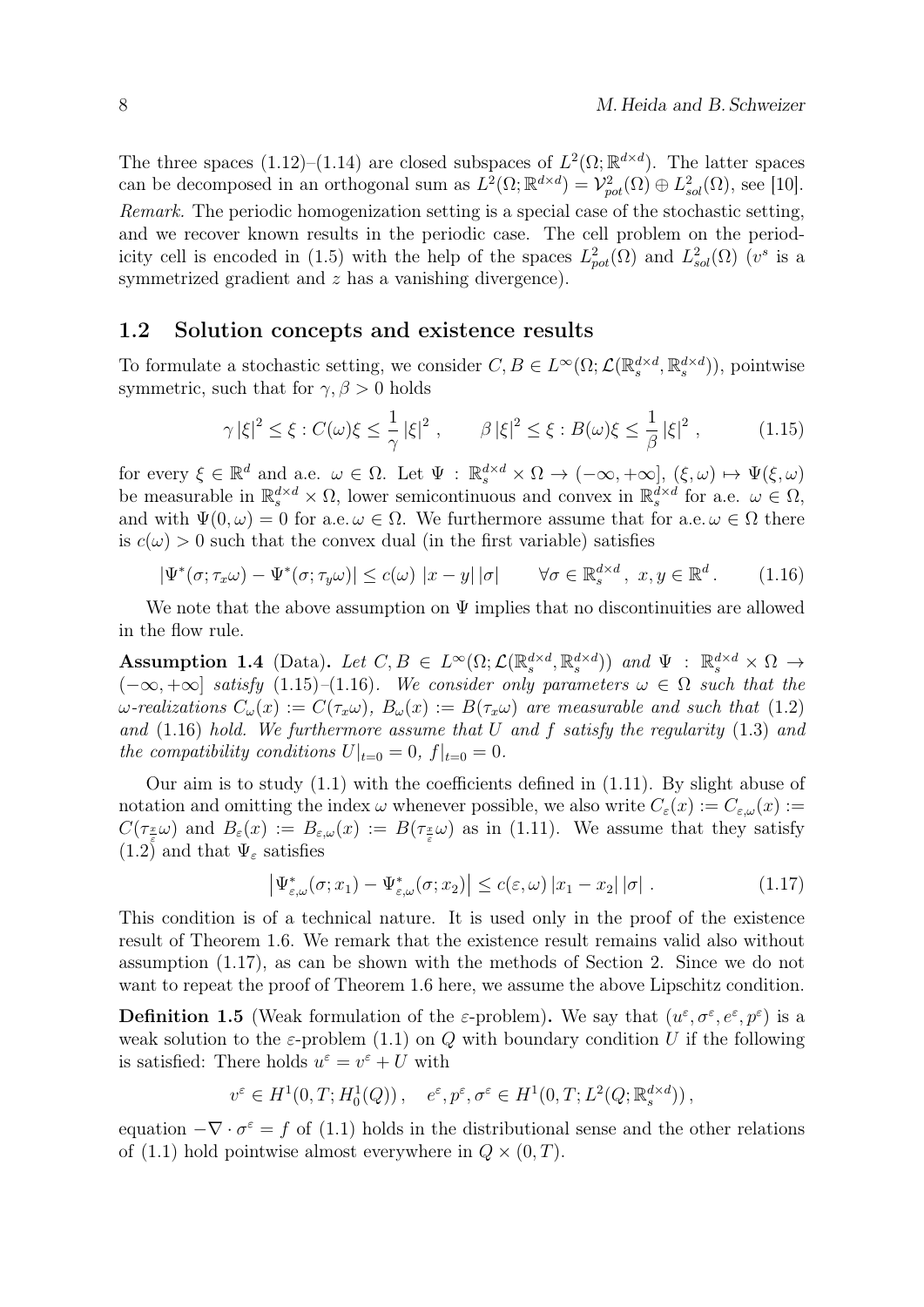We note that, due to the regularity of  $\sigma^{\epsilon}$ , every weak solution to (1.1) satisfies

$$
\int_0^T \int_Q \sigma^\varepsilon : \nabla^s \varphi = \int_0^T \int_Q f \cdot \varphi \qquad \forall \varphi \in L^2(0, T; H_0^1(Q)). \tag{1.18}
$$

Theorem 1.2 of [9] provides the following existence result.

**Theorem 1.6** (Existence of solutions to the  $\varepsilon$ -problem). Let the coefficient functions C, B,  $\Psi$ , the parameter  $\omega \in \Omega$ , and the data U and f be as in Assumption 1.4. Then, for every  $\varepsilon > 0$ , there exists a unique weak solution  $(u^{\varepsilon}, \sigma^{\varepsilon}, e^{\varepsilon}, p^{\varepsilon})$  to the  $\varepsilon$ -problem  $(1.1)$ in the sense of Definition 1.5. The solutions satisfy the a priori estimate

$$
||u^{\varepsilon}||_{\mathcal{V}_{1}^{1}} + ||e^{\varepsilon}||_{\mathcal{V}_{0}^{1}} + ||p^{\varepsilon}||_{\mathcal{V}_{0}^{1}} + ||\sigma^{\varepsilon}||_{\mathcal{V}_{0}^{1}} \leq C,
$$
\n(1.19)

in the spaces  $\mathcal{V}_0^1 := H^1(0,T; L^2(Q;\mathbb{R}^{d \times d}_s))$  and  $\mathcal{V}_1^1 := H^1(0,T; H_0^1(Q)),$  the constant  $C = C(U, f, \beta, \gamma)$  depends on  $\beta$  and  $\gamma$  from (1.2), but it does not depend on  $\varepsilon > 0$  or  $\omega \in \Omega$ .

### 1.3 The needle problem approach to plasticity

The main result of [9] is a homogenization theorem. Under the assumption that causal operators  $\Sigma$  and  $\Pi$  satisfy certain admissibility and averaging properties, we obtain the convergence of the  $\varepsilon$ -solutions  $u^{\varepsilon}$  to the solution u of the effective problem (1.4). We next recall the required properties. In the following, we use the space  $H^1_*(0,T;\mathbb{R}^{d \times d}_s) :=$  $H^1(0,T;\mathbb{R}^{d\times d}_{s})\cap \{\xi\mid \xi\vert_{t=0}=0\}$  of evolutions with vanishing initial values.

**Definition 1.7** (Averaging). We say that a map  $F: H^1_*(0,T;\mathbb{R}^{d\times d}_s) \to H^1(0,T;\mathbb{R}^{d\times d}_s)$ defines a causal operator, if, for almost every  $t \in [0, T]$ , the value  $F(\xi, t) := F(\xi)(t)$ is independent of  $\xi|_{(t,T]}$ . We say that the coefficients  $C_{\varepsilon}$ ,  $B_{\varepsilon}$  and  $\Psi_{\varepsilon}$  allow averaging, if there exist causal operators  $\Sigma$  and  $\Pi$  such that the following property holds: For every simplex  $\mathcal{T} \subset Q$ , every boundary condition  $\xi \in H^1_*(0,T;\mathbb{R}^{d \times d}_s)$  and every additive constant  $a \in H^1(0,T;\mathbb{R}^d)$ , the corresponding solution  $(u^\varepsilon, \sigma^\varepsilon, e^\varepsilon, p^\varepsilon)$  of the  $\varepsilon$ -problem (1.1) on  $\mathcal T$  with  $f = 0$  and  $U(x, t) = \xi(t)x + a(t)$  satisfies the following: As  $\varepsilon \to 0$ , for a.e.  $t \in (0, T)$ , the averages of  $p^{\varepsilon}$  and  $\sigma^{\varepsilon}$  converge:

$$
\oint_{\mathcal{T}} p^{\varepsilon}(t) \to \Pi(\xi)(t), \qquad \oint_{\mathcal{T}} \sigma^{\varepsilon}(t) \to \Sigma(\xi)(t).
$$
\n(1.20)

Here,  $f_{\mathcal{T}} = |\mathcal{T}|^{-1} \int_{\mathcal{T}}$  denotes averages. In particular, we demand that limits of (averages of) stress and plastic strain depend only on the (time-dependent) boundary condition  $\xi$ , not on a and not on the simplex  $\mathcal{T}$ .

Definition 1.8 (Effective equation in the needle problem approach). The effective plasticity problem in the needle problem approach is given by

$$
-\nabla \cdot \Sigma(\nabla^s u) = f \quad \text{in } Q \times (0, T), \tag{1.21}
$$

with boundary condition  $u = U$  on  $\partial Q \times (0,T)$ . A function u is a solution to this limit problem if  $u = U + v$  holds with  $v \in H^1(0,T; H_0^1(Q;\mathbb{R}^d))$  and  $(1.21)$  is satisfied in the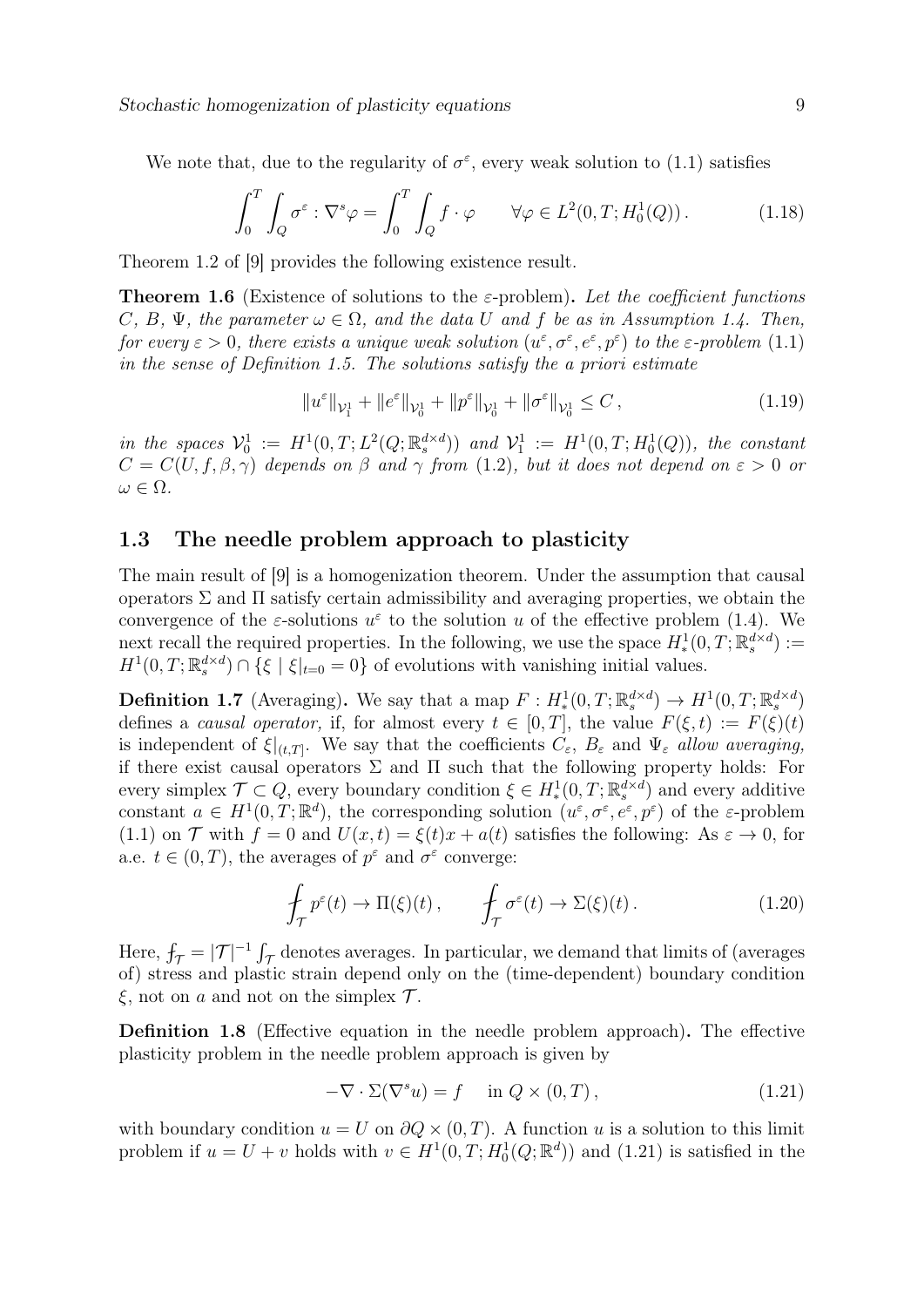distributional sense. Regarding the expression  $\Sigma(\nabla^s u)$  we note that, for a.e.  $x \in Q$ , the map  $t \mapsto \nabla^s u(x, t)$  is in the space  $H^1_*(0, T; \mathbb{R}^{d \times d}_s)$ , hence  $\Sigma(\nabla^s u)$  is well-defined for almost every point in  $Q \times (0, T)$ .

The original intention of the needle problem approach is to avoid any cell–problem or corrector result, since these might not be available [21]. Nevertheless, in the application, the causal operator  $\Sigma$  is defined through a kind of cell-problem, see Definition 2.2. We emphasize that this structure is not needed for the result obtained in [9].

The proof of the subsequent Theorem 1.9 is based on a discretization of Q with a triangulation  $\mathcal{T}_h$ , where the parameter  $h > 0$  stands for the mesh-size. Given the triangulation, we consider two auxiliary problems. The first problem is the finite element discretization of the homogenized problem  $(1.21)$  with a solution  $U_h$ . The second problem is the "needle problem", an approximation of the original equation (1.1), with solution  $u_h^{\varepsilon}$ . The needle problem approach is based on the following diagram of convergences:

$$
u_h^{\varepsilon} \xrightarrow{\left(1.20\right)} U_h
$$
  
\n
$$
\varepsilon, h \bigcup_{u^{\varepsilon}} h \bigcup_{u} \text{admissibility}
$$
\n(1.22)

The vertical arrow on the left is obtained from a testing procedure. The horizontal arrow is a consequence of the averaging property,  $u_h^{\varepsilon} \to U_h$  as  $\varepsilon \to 0$ . The vertical arrow on the right exploits admissibility, compare Definition 1.10 below. The work at hand is concerned with the construction of an operator  $\Sigma$  such that (1.20) holds and such that  $\Sigma$  is admissible in the sense of Definition 1.10 below.

Result of the needle problem approach. In Theorem 1.6 of [9], the abstract operator  $\Sigma$  is assumed to satisfy two conditions: (i) Averaging property. This assumption is recalled in Definition 1.7. (ii) Admissibility. Admissibility is defined in Definition 1.5 of [9] as: The effective problem has a solution.

The existence property of the admissibility condition (ii) can be shown by proving that Galerkin approximations converge to solutions. We formulate a sufficient condition in this spirit in Definition 1.10 below. We therefore obtain from Theorem 1.6 of [9]:

**Theorem 1.9** (Needle-approach homogenization theorem in plasticity). Let  $Q \subset \mathbb{R}^d$ be open and bounded, let the data  $f$  and  $U$  be as in Assumption 1.4, let the coefficients  $C_{\varepsilon}$ ,  $B_{\varepsilon}$  and  $\Psi_{\varepsilon}$  be as above, satisfying (1.2). Let the data allow averaging in the sense of Definition 1.7 with causal operators  $\Sigma$  and  $\Pi$ , and let  $\Sigma$  satisfy the admissibility condition of Definition 1.10. Let  $(u^{\varepsilon}, \sigma^{\varepsilon}, e^{\varepsilon}, p^{\varepsilon})$  be the weak solutions to the  $\varepsilon$ -problems (1.1). Then, as  $\varepsilon \to 0$ , there holds

$$
u^{\varepsilon} \rightharpoonup u \quad weakly \text{ in } H^1(0, T; H_0^1(Q; \mathbb{R}^d)),
$$
  

$$
p^{\varepsilon} \rightharpoonup \Pi(\nabla^s u), \quad \sigma^{\varepsilon} \rightharpoonup \Sigma(\nabla^s u) \quad weakly \text{ in } H^1(0, T; L^2(Q; \mathbb{R}^{d \times d}))
$$

where u is the unique weak solution to the homogenized problem

$$
-\nabla \cdot \Sigma(\nabla^s u) = f \qquad on \ Q \times (0, T)
$$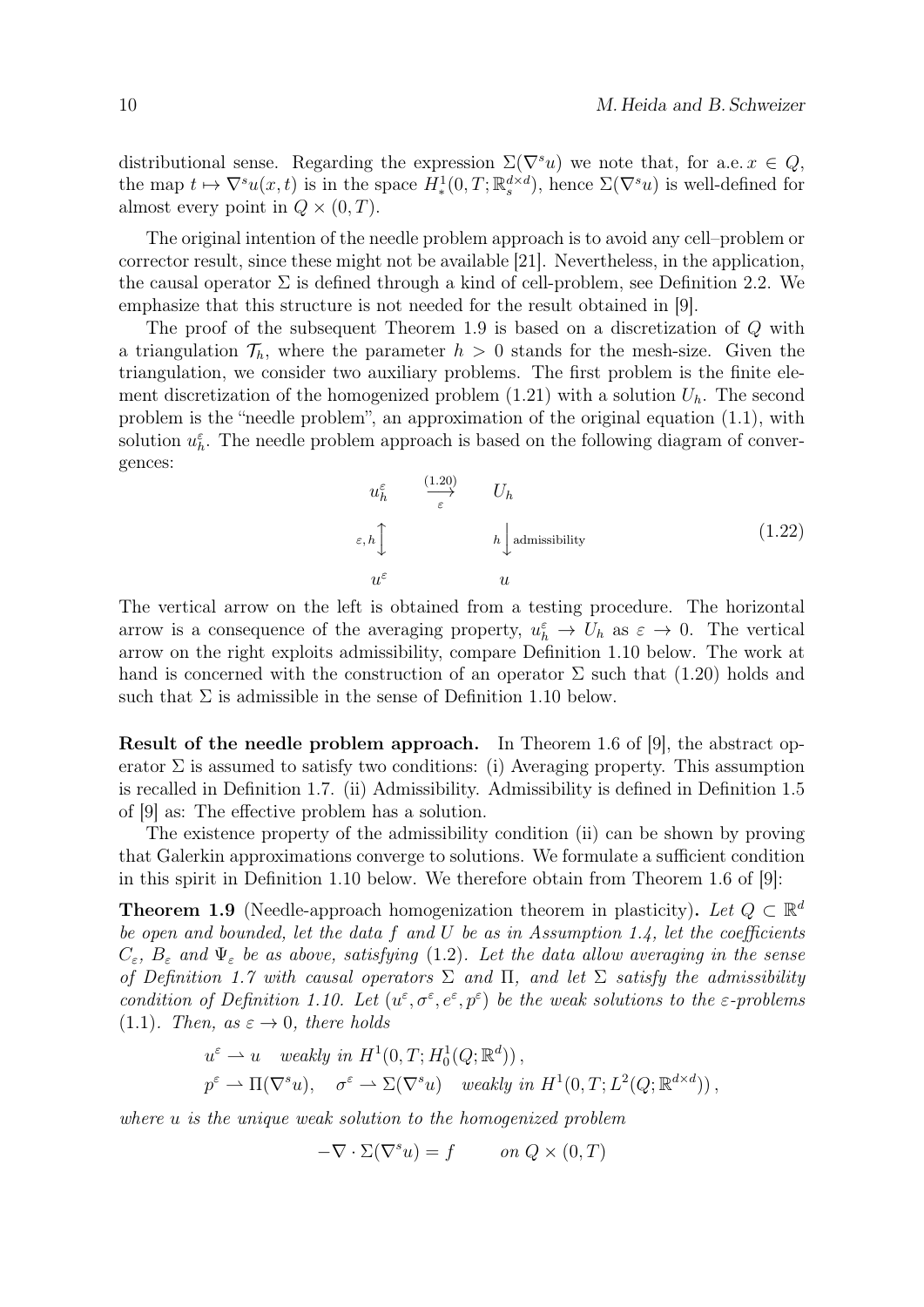with boundary condition U in the sense of Definition 1.8.

An assumption that implies admissibility. For arbitrary  $h > 0$ , we use a polygonal domain  $Q_h \subset Q$  and a triangulation  $\mathbb{T}_h$  with the properties

$$
\mathbb{T}_h := \{ \mathcal{T}_k \}_{k \in \Lambda_h} \text{ is a triangulation of } Q_h, \quad \text{diam}(\mathcal{T}_k) < h \quad \forall \mathcal{T}_k \in \mathbb{T}_h, Q_h \text{ has the property that } x \in Q, \text{dist}(x, \partial Q) \ge h \text{ implies } x \in Q_h,
$$
\n
$$
(1.23)
$$

where  $\mathcal{T}_k$  are disjoint open simplices and  $\Lambda_h \subset \mathbb{N}$  is a finite set of indices. We always assume that the sequence of meshes is regular in the sense of [4], Section 3.1. As in [21], we consider the finite element space of continuous and piecewise linear functions with vanishing boundary values,

$$
Y_h := \left\{ \phi \in H_0^1(Q) \, | \phi|_{\mathcal{T}_k} \text{ is affine } \forall \mathcal{T}_k \in \mathbb{T}_h, \phi \equiv 0 \text{ on } Q \setminus Q_h \right\}. \tag{1.24}
$$

Discretization of boundary conditions: We may extend the triangulation of  $Q_h$  by a finite amount of simplices with diameter not greater than h to obtain a grid  $\tilde{\mathbb{T}}_h$  that covers Q in the sense  $Q \subset \bigcup_{\mathcal{T}_k \in \tilde{\mathbb{T}}_h} \overline{\mathcal{T}}_k$  and introduce the finite element space  $\tilde{Y}_h :=$  $\left\{\phi \in H^1(Q) \,|\,\phi|_{\mathcal{T}_k \cap Q} \text{ is affine } \forall \mathcal{T}_k \in \tilde{\mathbb{T}}_h\right\}.$  Denoting by  $R_{Q,h}$  the  $H^1$ -orthogonal Rieszprojection  $H^1(Q) \to \tilde{Y}_h$ , we set  $U_h := R_{Q,h}(U)$  and observe that  $U_h \to U$  converges strongly in  $H^1(0,T;H^1(Q))$  as  $h \to 0$ .

**Definition 1.10** (Sufficient condition for admissibility of  $\Sigma$ ). We consider a causal operator  $\Sigma : H^1_*(0,T;\mathbb{R}^{d\times d}_s) \to H^1(0,T;\mathbb{R}^{d\times d}_s)$ . We say that  $\Sigma$  satisfies the sufficient condition for admissibility if the following property holds: Let  $h \to 0$  be a sequence of positive numbers, let  $\mathbb{T}_h$  be a sequence of regular grids satisfying (1.23), and let  $v_h \in L^2(0,T; Y_h)$  be a corresponding sequence of solutions to the discretized problems (the existence is guaranteed in [9])

$$
\int_{Q} \Sigma \left( \nabla^{s} \left( v_{h} + U_{h} \right) \right) : \nabla \varphi_{h} = \int_{Q} f \varphi_{h} \qquad \forall \varphi_{h} \in L^{2}(0, T; Y_{h}).
$$

Assume furthermore that the solutions converge,  $v_h \rightharpoonup v$  weakly in  $H^1(0,T; H_0^1(Q))$  as  $h \to 0$ . Then v is a solution to

$$
\int_{Q} \Sigma \left( \nabla^{s} \left( v + U \right) \right) : \nabla \varphi = \int_{Q} f \varphi \qquad \forall \varphi \in L^{2}(0, T; H_{0}^{1}(Q)).
$$

Remaining program. Using Theorem 1.9, our stochastic homogenization result of Theorem 1.2 can be shown as follows: For stochastic parameters  $C_{\varepsilon}$ ,  $B_{\varepsilon}$  and  $\Psi_{\varepsilon}$  we define causal operators  $\Sigma$  and  $\Pi$  with cell-problems on  $\Omega$ . For these operators, we only have to check the averaging property of Definition 1.7 and the admissibility condition of Definition 1.10.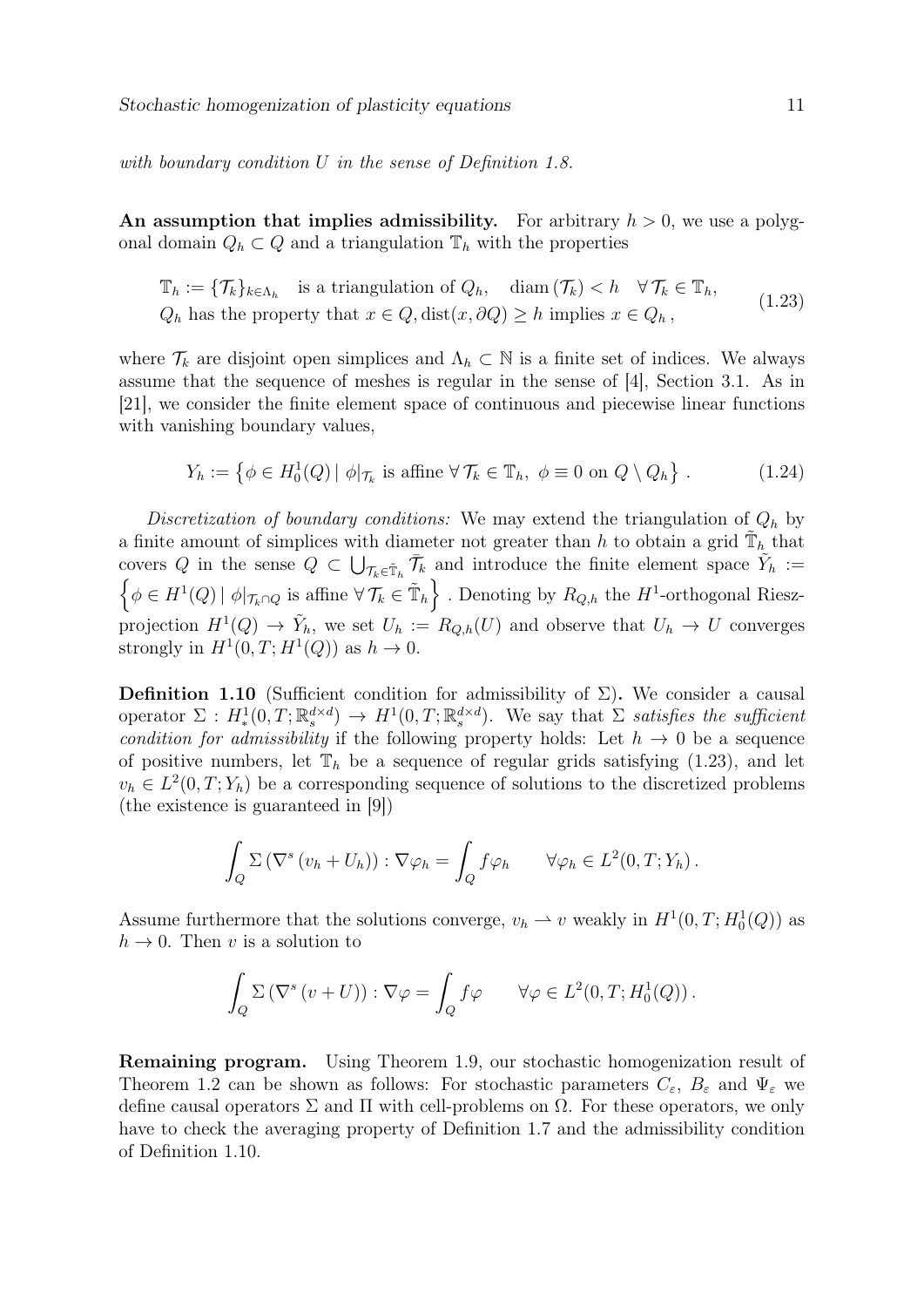## 2 Stochastic cell problem and definition of  $\Sigma$

Given a strain evolution  $\xi$ , we want to define the corresponding evolution  $\Sigma(\xi)$  of plastic stresses. For the strain  $\xi$ , we use the function space

$$
H^1_*(0, T; \mathbb{R}_s^{d \times d}) := \left\{ \xi \in H^1(0, T; \mathbb{R}_s^{d \times d}) \: \middle| \: \xi|_{t=0} = 0 \right\} \tag{2.1}
$$

of evolutions with vanishing initial values. For any function  $\xi \in H_*^1(0,T;\mathbb{R}^{d \times d}_s)$  we consider the ordinary differential equation (inclusion) for  $p(t,.) \in L^2(\Omega;\mathbb{R}^{d \times d}_{s}),$ 

$$
\partial_t p(t,\omega) \in \partial \Psi \left( z(t,\omega) - B(\omega) \, p(t,\omega) \, ; \, \omega \right) \tag{2.2}
$$

(equality pointwise a.e.), with the initial condition  $p(0, \omega) = 0$ . In order to close the system, the function  $z(t)$  must be determined through  $\xi(t)$  and  $p(t)$ . We search for a map  $z(t) \in L^2_{sol}(\Omega)$ , symmetric in every point  $\omega$ , i.e.  $z(t,\omega) = z^T(t,\omega)$ , such that the equality

$$
Cz(t) = \xi(t) + v^{s}(t) - p(t)
$$
\n(2.3)

holds in  $L^2(\Omega)$  for a function  $v \in L^2(0,T; \mathcal{V}_{pot}^2(\Omega))$ . Throughout this text we use  $z^{s} = (z + z^{T})/2$  for the symmetric part of a matrix z; for the symmetric matrix z there holds  $z = z^s$ . Note that  $v \in V_{pot}^2(\Omega)$  does not imply  $v^s \in V_{pot}^2(\Omega)$ . Up to the matrix factor C and the symmetrization, equation  $(2.3)$  is a Helmholz decomposition of the field  $\xi(t) - p(t)$ : Essentially, the given field is decomposed into a gradient field and a solennoidal field. It is therefore plausible that, given  $\xi(t)$  and  $p(t)$ , (2.3) yields  $z(t)$  and thus closes the evolution equation (2.2). The rigorous existence result is provided in the following theorem.

**Theorem 2.1.** Let C, B and  $\Psi$  be as in Assumption 1.4. Then, for  $\xi \in H_*^1(0,T;\mathbb{R}_s^{d \times d})$ , there exists a unique solution  $(p, z, v) \in H^1(0, T; L^2(\Omega; \mathbb{R}^{d \times d}_s)) \times H^1(0, T; L^2_{sol}(\Omega; \mathbb{R}^{d \times d})) \times$  $H^1(0,T; \mathcal{V}_{pot}^2(\Omega;\mathbb{R}^{d\times d}))$  with  $z=z^s$  to  $(2.2)-(2.3)$  satisfying the a priori estimate

$$
||p||_{\mathcal{V}_0^1} + ||z||_{\mathcal{V}_0^1} + ||v||_{\mathcal{V}_0^1} \le C ||\xi||_{H^1(0,T)},
$$
\n(2.4)

where  $\mathcal{V}_0^1 := H^1(0,T; L^2(\Omega;\mathbb{R}^{d \times d}_s))$ . The solution  $(p, z, v) \in (\mathcal{V}_0^1)^3$  depends continuously on  $\xi \in H_*^1(0,T;\mathbb{R}^{d \times d}_s)$  with respect to the weak topologies in both spaces.

Theorem 2.1 permits us to define the operators  $\Sigma$  and  $\Pi$ .

**Definition 2.2** (The effective plasticity operators). For arbitrary  $\xi \in H_*^1(0,T;\mathbb{R}_s^{d \times d})$ , let  $(p, z, v)$  be the solution of  $(2.2)$ – $(2.3)$  with  $z = z<sup>s</sup>$ . We set

$$
\Sigma(\xi)(t) := \int_{\Omega} z(t,\omega) d\mathcal{P}(\omega), \qquad \Pi(\xi)(t) := \int_{\Omega} p(t,\omega) d\mathcal{P}(\omega).
$$
 (2.5)

We note that the operators  $\Sigma$ ,  $\Pi$ :  $H^1_*(0,T;\mathbb{R}^{d\times d}_s) \to H^1(0,T;\mathbb{R}^{d\times d}_s)$  are well defined and continuous by Theorem 2.1.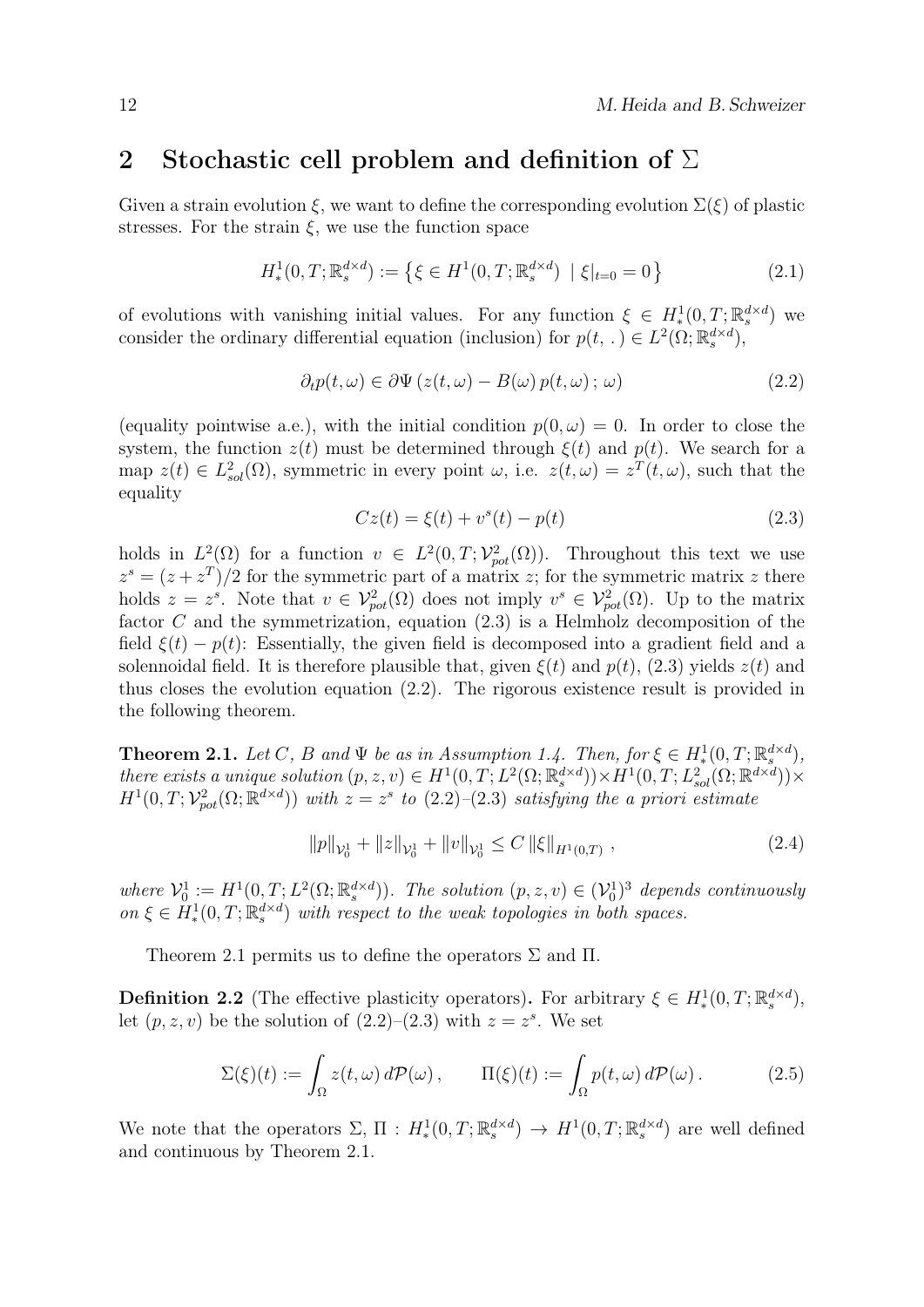The rest of this section is devoted to the proof of Theorem 2.1. We proceed as follows: In Section 2.1, we introduce a Galerkin approximation scheme for  $(2.2)$ – $(2.3)$ , using additionally a regularization of  $\Psi$ . In 2.2, we recall some results from the theory of convex functions, in 2.3 we provide a Korn's inequality in the probability space  $\Omega$ . In Section 2.4 we prove existence and uniqueness of solutions to the approximate problems and show that these solutions satisfy uniform bounds. Finally, in Section 2.5, we show that the solutions of the approximate problems converge to the unique solution of the original system  $(2.2)$ – $(2.3)$ .

### 2.1 Galerkin method and regularization

Finite dimensional approximation. In what follows, let  $\langle \varphi, \psi \rangle_{\Omega} := \int_{\Omega} \varphi : \psi \, d\mathcal{P}$ denote the scalar product in  $L^2(\Omega) := L^2(\Omega; \mathbb{R}^{d \times d})$ . We choose complete orthonormal systems  ${e_k}_{k\in\mathbb{N}}$  of  $\mathcal{V}_{pot}^2(\Omega)$  and  ${\{\tilde{e}_k\}}_{k\in\mathbb{N}}$  of  $L^2_{sol}(\Omega)$  and consider the finite dimensional spaces

$$
\tilde{L}_n^2(\Omega) := \text{span}\left\{e_k\right\}_{k=1,\dots,n} \oplus \text{span}\left\{\tilde{e}_k\right\}_{k=1,\dots,n}, \qquad L_n^2(\Omega) := \tilde{L}_n(\Omega) \oplus \left\{v^s \mid v \in \tilde{L}_n(\Omega)\right\},
$$
\n
$$
\mathcal{V}_{pot,n}^2(\Omega) := \mathcal{V}_{pot}^2(\Omega) \cap L_n^2(\Omega), \qquad L_{sol,n}^2(\Omega) := L_{sol}^2(\Omega) \cap L_n^2(\Omega).
$$

We furthermore set  $L_s^2(\Omega) := L^2(\Omega; \mathbb{R}_s^{d \times d})$  and  $L_{n,s}^2(\Omega) := \{v^s | v \in L_n^2(\Omega)\}\.$  Since constants are in  $L_{sol}^2(\Omega)$ , we can assume that they are in  $L_n^2(\Omega)$  and thus in  $L_{sol,n}^2(\Omega)$  for every  $n \geq d^2$ . We finally introduce the orthogonal projection  $P_n: L^2(\Omega) \to L^2_n(\Omega)$  and note that  $P_n\varphi \to \varphi$  strongly in  $L^2(\Omega;\mathbb{R}^{d \times d})$  as  $n \to \infty$  for every  $\varphi \in L^2(\Omega;\mathbb{R}^{d \times d})$ .

Definition of regularized convex functionals. In order to prove Theorem 2.1, we consider the family of Moreau-Yosida approximations

$$
\Psi^{\delta}(\sigma,\omega) := \inf_{\xi \in \mathbb{R}_s^{d \times d}} \left\{ \Psi(\xi,\omega) + \frac{|\xi - \sigma|^2}{2\delta} \right\},\tag{2.6}
$$

satisfying (see [18], Exercise 12.23; for the definition of the subdifferential  $\partial \Psi^{\delta}$  see  $(2.11)$ 

 $\Psi^{\delta}: \mathbb{R}_s^{d \times d} \to \mathbb{R}$  is convex, coercive and continuously differentiable  $\partial \Psi^{\delta} : \mathbb{R}^{d \times d}_{s} \to \mathbb{R}^{d \times d}_{s}$  is single valued and globally Lipschitz-continuous (2.7)  $\lim_{\delta \to 0} \Psi^{\delta}(\sigma; \omega) = \Psi(\sigma; \omega) \quad \forall \sigma \in \mathbb{R}^{d \times d}_{s}$ , and a.e.  $\omega \in \Omega$ .

Note that the last convergence is monotone, since  $\Psi^{\delta_2} \geq \Psi^{\delta_1}$  for all  $\delta_2 < \delta_1$ . Given  $\Psi$ and  $\Psi^{\delta}$ , we consider the corresponding functionals

$$
\Upsilon, \Upsilon^{\delta}: L_s^2(\Omega) \to \mathbb{R}, \quad \Upsilon(z) := \int_{\Omega} \Psi(z(\omega)) d\mathcal{P}(\omega), \ \Upsilon^{\delta}(z) := \int_{\Omega} \Psi^{\delta}(z(\omega)) d\mathcal{P}(\omega).
$$
\n(2.8)

We denote by  $\Upsilon_n: L^2_{n,s}(\Omega) \to \mathbb{R}$  the restriction of  $\Upsilon$  to  $L^2_{n,s}(\Omega)$ . the subdifferential of  $\Upsilon_n$  is  $\partial \Upsilon_n$ . Accordingly, we can define  $\Upsilon_n^{\delta}$  and  $\partial \Upsilon_n^{\delta}$ .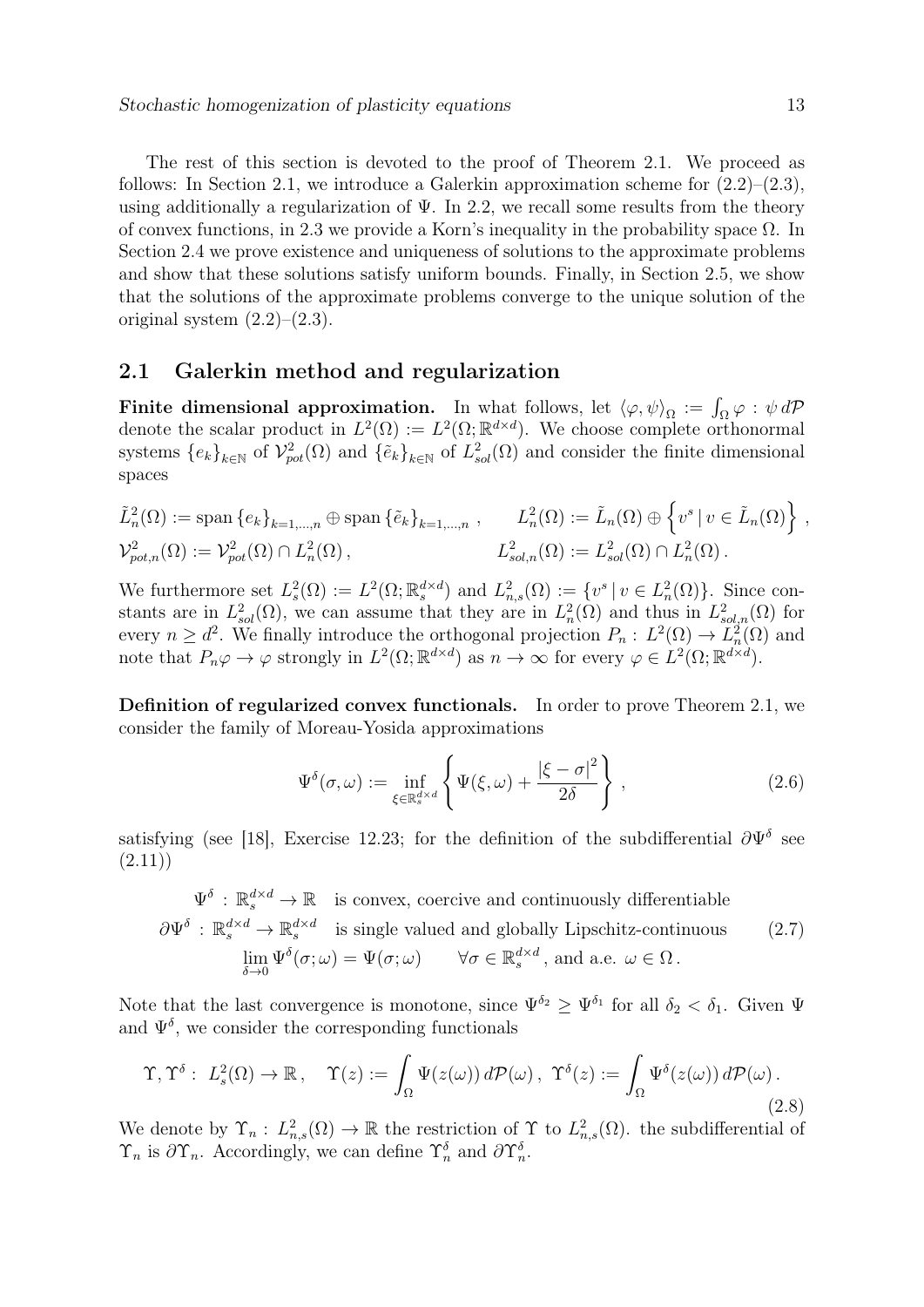#### The approximate problem for  $(2.2)$ – $(2.3)$

We consider the following problem on discretized function spaces: Given an evolution  $\xi \in H^1_*(0,T;\mathbb{R}^{d \times d}_s)$ , we look for

$$
p_{\delta,n} \in C^1(0,T; L^2_{n,s}(\Omega)), \quad z_{\delta,n} \in H^1(0,T; L^2_{sol,n}(\Omega)), \quad v_{\delta,n} \in H^1(0,T; \mathcal{V}^2_{pot,n}(\Omega)),
$$

with the symmetry  $z_{\delta,n} = z_{\delta,n}^s$ , satisfying

$$
\partial_t p_{\delta,n} = \partial \Upsilon_n^{\delta} \left( z_{\delta,n} - B_n \, p_{\delta,n} \right) \tag{2.9}
$$

and  $C_n z_{\delta,n} = \xi + v_{\delta,n}^s - p_{\delta,n}$ . The last equation can be written as

$$
z_{\delta,n} = C_n^{-1} \left( \xi + v_{\delta,n}^s - p_{\delta,n} \right) \,. \tag{2.10}
$$

Here,  $B_n$ ,  $C_n$ :  $L^2_{n,s}(\Omega) \to L^2_{n,s}(\Omega)$  are bounded positive (and thus invertible) operators defined through

$$
\langle B_n \psi, \varphi \rangle_{\Omega} = \int_{\Omega} (B\psi) : \varphi, \quad \langle C_n \psi, \varphi \rangle_{\Omega} = \int_{\Omega} (C\psi) : \varphi \qquad \forall \varphi, \psi \in L^2_{n,s}(\Omega).
$$

We obtain the existence and uniqueness of solutions to  $(2.9)$ – $(2.10)$  from the Picard-Lindelöf theorem: We show that the system can be understood as a single ordinary differential equation for  $p_{\delta,n}$  with a Lipschitz continuous right hand side, and that the solutions are uniformly bounded.

### 2.2 Convex functionals

Basic concepts of convex functions. We recall some well known results from convex analysis on a separable Hilbert space  $X$  with scalar product " $\cdot$ ". In the following,  $\varphi: X \to \mathbb{R} \cup \{+\infty\}$  is a convex and lower-semicontinuous functional with  $\varphi \neq +\infty$ . The domain of  $\varphi$  is  $dom(\varphi) := {\sigma \in X | \varphi(\sigma) < +\infty}$ , and the Legendre-Fenchel conjugate  $\varphi^*$  is defined by

$$
\varphi^*: X \to \mathbb{R} \cup \{+\infty\}, \quad \varepsilon \mapsto \sup_{\sigma \in X} \{\varepsilon \cdot \sigma - \varphi(\sigma)\}.
$$

The subdifferential  $\partial \varphi : dom(\varphi) \to \mathcal{P}(X)$  is defined by

$$
\partial \varphi(\sigma) = \{ \varepsilon \in X \, | \, \varphi(\xi) \ge \varphi(\sigma) + \varepsilon \cdot (\xi - \sigma) \quad \forall \, \xi \in X \}. \tag{2.11}
$$

A multivalued operator  $f : dom(f) \subset X \to \mathcal{P}(X)$  is said to be *monotone* if

$$
(\sigma_1 - \sigma_2) \cdot (\varepsilon_1 - \varepsilon_2) \ge 0
$$
,  $\forall \varepsilon_i \in dom(f)$ ,  $\sigma_i \in f(\varepsilon_i)$ ,  $(i = 1, 2)$ .

In what follows, we frequently use the following properties of convex functionals [18].

**Lemma 2.3.** For every convex and lower semicontinuous function  $\varphi$  on a Hilbert space X with  $\varphi \not\equiv +\infty$  holds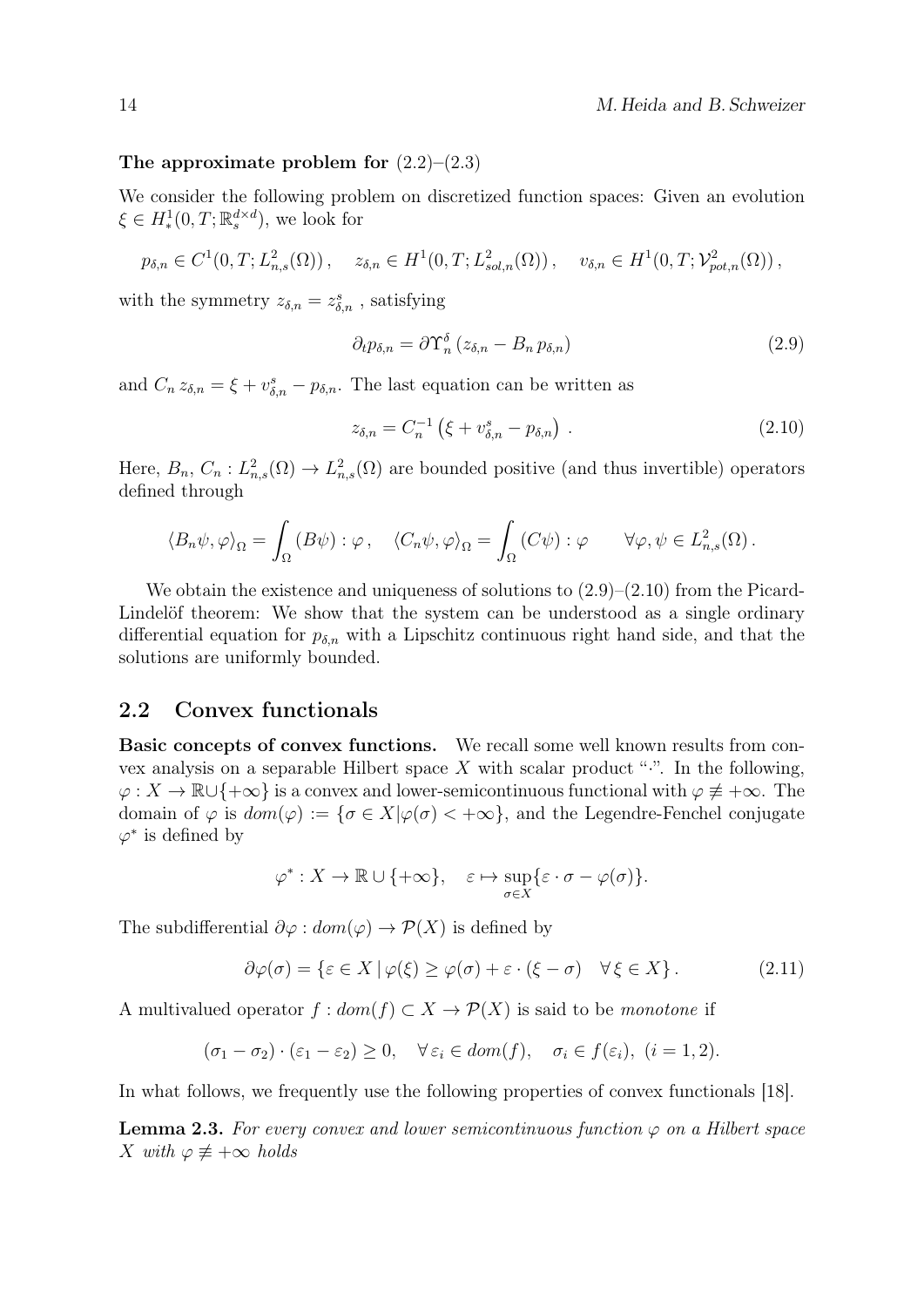(i)  $\varphi^*$  is convex, lower-semicontinuous, and dom $(\varphi^*) \neq \emptyset$ (ii)  $\partial \varphi$ ,  $\partial \varphi^*$  are monotone operators (iii)  $\varphi(\sigma) + \varphi^*(\varepsilon) \geq \sigma \cdot \varepsilon \quad \forall \sigma, \varepsilon \in X$ (iv)  $\sigma \in dom(\varphi)$  and  $\varepsilon \in \partial \varphi(\sigma) \Leftrightarrow \varepsilon \in dom(\varphi^*)$  and  $\sigma \in \partial \varphi^*(\varepsilon)$ (v)  $\varepsilon \in dom(\varphi^*)$  and  $\sigma \in \partial \varphi^*(\varepsilon) \iff \varphi(\sigma) + \varphi^*(\varepsilon) = \sigma \cdot \varepsilon$ (vi)  $\varphi^{**} = \varphi$ .

We refer to (v) as Fenchel's equality and to (iii) as Fenchel's *inequality*.

### Continuity properties of  $\Upsilon$  and  $\Upsilon^{\delta}$  and subdifferentials

In order to obtain the subdifferential of the functional  $\Upsilon : L^2_s(\Omega) \to \mathbb{R}$  we calculate

$$
a \in \partial \Upsilon(z) \iff \Upsilon(z + \psi) \ge \Upsilon(z) + \langle a, \psi \rangle_{\Omega} \quad \forall \psi \in L_s^2(\Omega)
$$
  
\n
$$
\iff \int_{\Omega} \Psi(z + \psi) \ge \int_{\Omega} \Psi(z) + \langle a, \psi \rangle_{\Omega} \quad \forall \psi \in L_s^2(\Omega)
$$
  
\n
$$
\iff a(\omega) \in \partial \Psi(z(\omega)) \text{ for a.e. } \omega \in \Omega.
$$
 (2.12)

Similarly,  $a \in \partial \Upsilon^{\delta}(z)$  if and only if  $a \in \partial \Psi^{\delta}(z)$  almost everywhere. Both subdifferentials are therefore single-valued and we may identify  $\partial \Upsilon^{\delta}(z) = \partial \Psi^{\delta}(z)$ . We next determine the subdifferential of the restricted functional  $\Upsilon_n^{\delta}$ .

**Lemma 2.4.** The functionals  $\Upsilon_n^{\delta}$  have a single valued subdifferential in every  $z_0 \in$  $L^2_{n,s}(\Omega)$ , given through

$$
\partial \Upsilon_n^{\delta}(z_0) = P_n \partial \Psi^{\delta}(z_0).
$$
\n(2.13)

*Proof.* Let  $a \in \partial \Upsilon_n^{\delta}(z_0) \subset L_{n,s}^2(\Omega)$  and let id be the identity on  $L_s^2(\Omega)$ . For arbitrary  $\varphi \in L^2_s(\Omega)$  we set  $\varphi_n := P_n \varphi$  and  $\varphi_o := (id - P_n) \varphi$ . We obtain

$$
\int_{\Omega} \Psi^{\delta}(z_0 + t\varphi) = \Upsilon^{\delta}(z_0 + t\varphi_n + t\varphi_o) \geq \Upsilon^{\delta}_n(z_0 + t\varphi_n) + t \langle \partial \Psi^{\delta}(z_0 + t\varphi_n), \varphi_o \rangle_{\Omega}
$$
  

$$
\geq \Upsilon^{\delta}_n(z_0) + t \langle a, \varphi_n \rangle_{\Omega} + t \langle \partial \Psi^{\delta}(z_0 + t\varphi_n), \varphi_o \rangle_{\Omega}
$$

Since  $\Psi^{\delta}$  is differentiable and  $\partial \Psi^{\delta}$  is Lipschitz continuous, we obtain from the fact that the subdifferential coincides with the derivative and from the last inequality

$$
\left\langle \partial \Psi^{\delta}(z_0), \varphi \right\rangle_{\Omega} = \lim_{t \to 0} \frac{1}{t} \left( \int_{\Omega} \Psi^{\delta}(z_0 + t\varphi) - \int_{\Omega} \Psi^{\delta}(z_0) \right) \geq \left\langle a, \varphi_n \right\rangle_{\Omega} + \left\langle \partial \Psi^{\delta}(z_0), \varphi_o \right\rangle_{\Omega}.
$$

Replacing  $\varphi$  by  $-\varphi$  in the above calculations, we obtain  $\partial \Psi^{\delta}(z_0) = a + (id - P_n) \partial \Psi^{\delta}(z_0)$ or  $P_n \partial \Psi^{\delta}(z_0) = a$ .

The Fenchel conjugate of  $\Upsilon_n^{\delta}$  in  $L^2_{n,s}(\Omega)$  is

$$
\Upsilon_n^{\delta*}(\sigma) := \sup \left\{ \int_{\Omega} \sigma : e \, d\mathcal{P} - \Upsilon_n^{\delta}(e) \, | \, e \in L^2_{n,s}(\Omega) \right\} \, .
$$

Since  $-\Upsilon_n^{\delta}(\cdot)$  is coercive in a finite dimensional space, it has compact sublevels in  $L_n^2(\Omega)$ , and the supremum is indeed attained.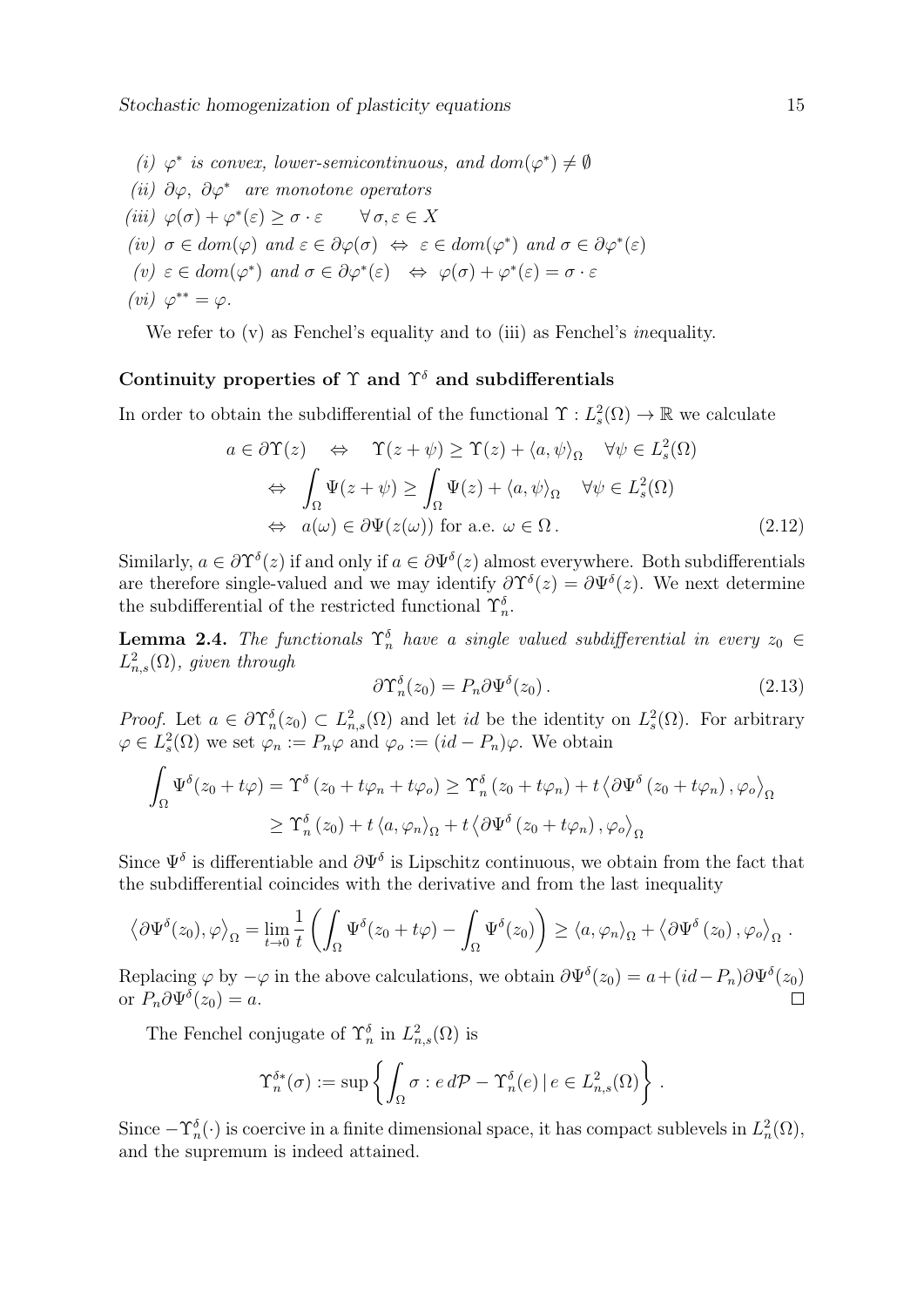**Lemma 2.5.** Let  $\Upsilon^{\delta*}$  be the Fenchel conjugate of  $\Upsilon^{\delta}$ . For every  $p \in L^2_s(\Omega)$  holds

$$
\Upsilon^*(p) = \int_{\Omega} \Psi^*(p) d\mathcal{P}, \qquad \Upsilon^{\delta^*}(p) = \int_{\Omega} \Psi^{\delta^*}(p) d\mathcal{P}, \qquad (2.14)
$$

and the functionals  $\Upsilon$ ,  $\Upsilon^*$ ,  $\Upsilon^{\delta}$  and  $\Upsilon^{\delta*}$  are convex and weakly lower semicontinuous on  $L_s^2(\Omega)$ .

*Proof.* The functional  $\Upsilon$  is convex with the conjugate

$$
\Upsilon^*(p) := \sup \left\{ \langle p, e \rangle_{\Omega} - \Upsilon(e) \, | \, e \in L_s^2(\Omega) \right\} \qquad \forall p \in L_s^2(\Omega).
$$

We first prove (2.14): Let  $p \in dom \Upsilon^* = L_s^2(\Omega)$ . Since  $\Upsilon^*$  is convex, we know that  $\partial \Upsilon^*(p) \neq \emptyset$ . Lemma 2.3 (iv) yields for any  $\sigma \in \partial \Upsilon^*(p)$  that  $\sigma \in dom \Upsilon$  with  $p \in \partial \Upsilon(\sigma)$ and Lemma 2.3 (v) then yields

$$
\Upsilon^*(p) + \Upsilon(\sigma) = \langle p, \sigma \rangle_{\Omega} . \tag{2.15}
$$

Since  $p \in \partial \Upsilon(\sigma)$ , (2.12) yields  $p(\omega) \in \partial \Psi(\sigma(\omega); \omega)$  for a.e.  $\omega \in \Omega$  and Lemma 2.3 (v) yields  $\Psi^*(p) + \Psi(\sigma) = p : \sigma$  a.e.. Integrating the last equality over  $\Omega$  and comparing with (2.15), we find  $\Upsilon^*(p) = \int_{\Omega} \Psi^*(p)$  since  $\Upsilon(\sigma) = \int_{\Omega} \Psi(\sigma)$ . The proof for the second statement in (2.14) is similar.

We now prove the weak lower semicontinuity of  $\Upsilon^*$ . Let  $\sigma_i \in dom(\Psi)$ ,  $i \in \mathbb{N}$ , be dense in  $dom(\Psi)$ . We define  $\Psi_m^*$  as the maximum of finitely many functions

$$
\Psi_m^*(p) := \max_{i=1,\dots,m} \{p : \sigma_i - \Psi(\sigma_i)\} \qquad \forall p \in \mathbb{R}_s^{d \times d}
$$

and note that  $\Psi_m^*(p) \leq \Psi^*(p)$  for every  $p \in \mathbb{R}^{d \times d}_s$ . For  $z \in L_s^2(\Omega)$  and  $i = 1, \ldots, m$ , we introduce the sets

$$
\Omega_i := \{ \omega \in \Omega \mid \Psi_m^*(z) = z : \sigma_i - \Psi(\sigma_i) \} \setminus \bigcup_{j < i} \Omega_j \, .
$$

Let  $(z_n)_n$  be a sequence such that  $z_n \to z$  weakly in  $L^2_s(\Omega)$ . We find that

$$
\liminf_{n \to \infty} \int_{\Omega} \Psi^*(z_n) \ge \liminf_{n \to \infty} \sum_{i=1}^m \int_{\Omega} \Psi^*_m(z_n) = \liminf_{n \to \infty} \sum_i \int_{\Omega_i} \max_{j=1,\dots,m} (z_n : \sigma_j - \Psi(\sigma_j))
$$

$$
\ge \liminf_{n \to \infty} \sum_i \int_{\Omega_i} (z_n : \sigma_i - \Psi(\sigma_i)) = \sum_i \int_{\Omega_i} (z : \sigma_i - \Psi(\sigma_i)) = \int_{\Omega} \Psi^*_m(z).
$$

Since  $\Psi^*(p) = \lim_{m \to \infty} \Psi^*_m(p)$  for every  $p \in \mathbb{R}^{d \times d}_s$  by definition of  $\Psi^*_m$ , and since this convergence is monotone, we can apply the monotone convergence theorem and get  $\int_{\Omega} \Psi_m^*(z) \to \int_{\Omega} \Psi^*(z) = \Upsilon^*(z)$ . This yields the weak lower semicontinuity of  $\Upsilon^*$ .

Since  $\Psi$  is convex and lower semicontinuous, we find  $\Psi = \Psi^{**}$  and switching  $\Psi$ and  $\Psi^*$  in the above argumentation, the weak lower semicontinuity of  $\Upsilon$  follows. The statements for  $\Upsilon^{\delta}$  and  $\Upsilon^{\delta*}$  follow similarly.  $\Box$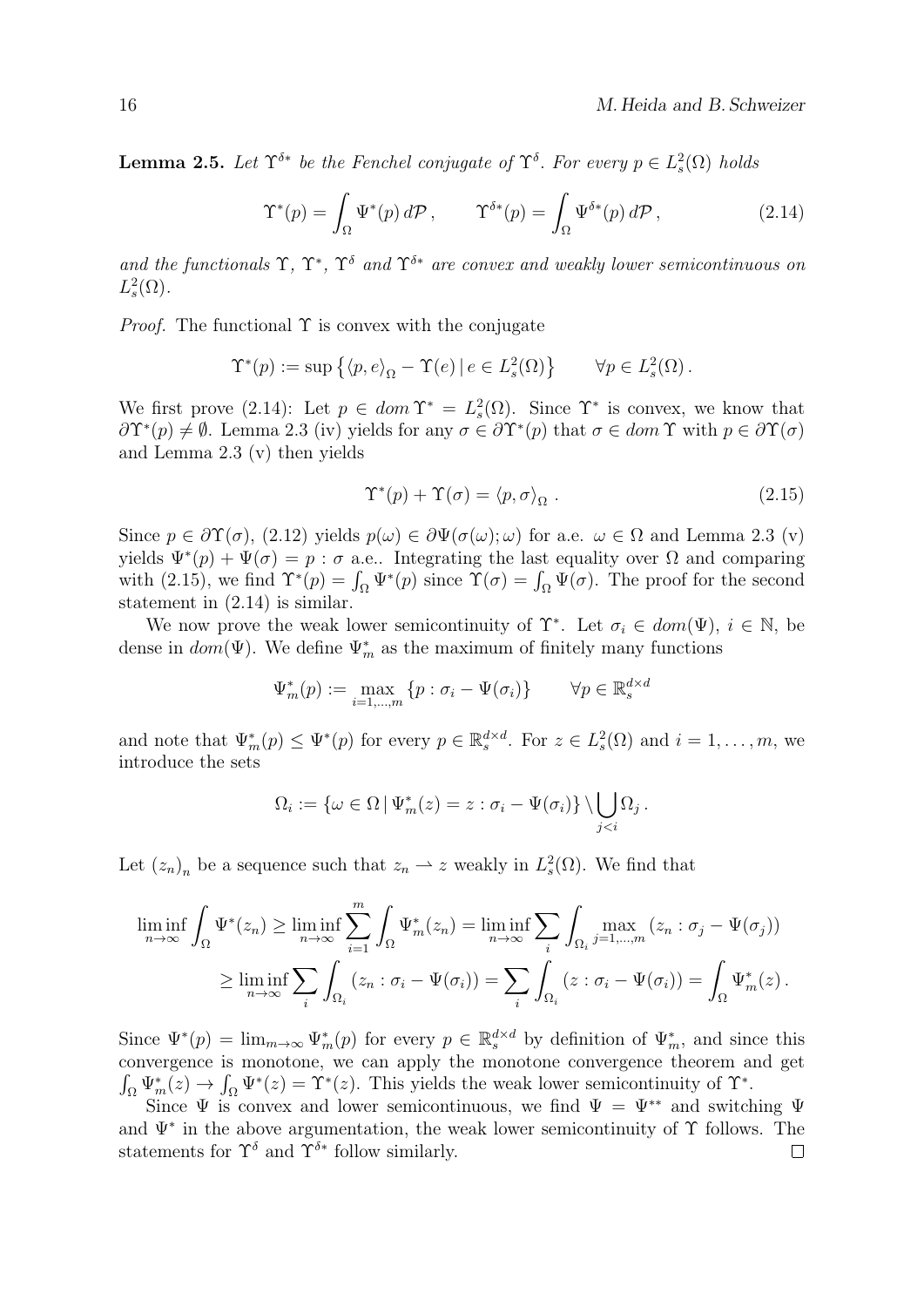#### Convergence properties

We will later need additional lower semicontinuity properties: We have to analyze the behavior of, e.g.,  $\Upsilon^{\delta}(u_{\delta})$ .

**Lemma 2.6** (Lower semicontinuity property of  $\Psi^{\delta}$  and  $\Psi^{\delta*}$ ). Let  $U_s := \Omega \times (0, s)$  be the space-time cylinder and let  $(u_{\delta})_{\delta}$  be a weakly convergent sequence,  $u_{\delta} \to u$  weakly in  $L^2(U_s)$  as  $\delta \to 0$ . Then, for  $\Psi^{\delta}$ ,  $\Psi$  as above, we find

$$
\liminf_{\delta \to 0} \int_{U_s} \Psi^{\delta*}(u_\delta) d\mathcal{P} dt \ge \int_{U_s} \Psi^*(u) d\mathcal{P} dt.
$$
 (2.16)

For every sequence  $(u_{\delta})_{\delta}$  with  $u_{\delta} \rightharpoonup u$  weakly in  $L^2_{s}(\Omega)$  we find

$$
\liminf_{\delta \to 0} \Upsilon^{\delta}(u_{\delta}) \ge \Upsilon(u). \tag{2.17}
$$

Proof. The proof of (2.16) is the same as in [20], Lemma 2.6.

Using the definition of  $\Psi^{\delta}$  in (2.6), we choose, for every  $\delta > 0$ , a function  $\pi_{\delta} \in$  $L^2(\Omega;\mathbb{R}^{d\times d})$  such that

$$
\int_{\Omega} \left( \frac{|\pi_{\delta} - u_{\delta}|^2}{\delta} + \Psi(\pi_{\delta}) \right) d\mathcal{P} \leq \int_{\Omega} \Psi^{\delta}(u_{\delta}) d\mathcal{P} + \delta.
$$

Without loss of generality, we may assume  $\liminf_{\delta \to 0} \int_{\Omega} \Psi^{\delta}(u_{\delta}) d\mathcal{P} < \infty$ . Then we get for a subsequence  $\int_{\Omega} |\pi_{\delta} - u_{\delta}|^2 \to 0$  as  $\delta \to 0$  and hence  $\pi_{\delta} \to u$  weakly in  $L^2(\Omega; \mathbb{R}^{d \times d})$ for this subsequence. Since  $\int_{\Omega} |\pi_{\delta} - u_{\delta}|^2$  is positive and  $\Upsilon(z) = \int_{\Omega} \Psi(z)$  is weakly lower semicontinuous, we find (2.17).

The following lemma uses time-dependent functions and the discretization parameter  $n \in \mathbb{N}$ .

**Lemma 2.7.** Let  $s > 0$  and let  $p \in L^2(0, s; L^2_s(\Omega))$  and  $p_n \in L^2(0, s; L^2_n(\Omega))$  such that  $p_n \rightharpoonup p$  weakly in  $L^2(0, s; L^2(\Omega; \mathbb{R}^{d \times d}))$  as  $n \to \infty$ . Then, for  $\Upsilon_n^{\delta^*}$  and  $\Upsilon_n^{\delta}$  as above we find

$$
\liminf_{n \to \infty} \int_0^s \Upsilon_n^{\delta}(p_n) dt \ge \int_0^s \Upsilon^{\delta}(p) dt, \qquad \liminf_{n \to \infty} \int_0^s \Upsilon_n^{\delta*}(p_n) dt \ge \int_0^s \Upsilon^{\delta*}(p) dt. \tag{2.18}
$$

Furthermore, if  $z_n \to z$  strongly in  $L^2(\Omega; \mathbb{R}^{d \times d})$  as  $n \to \infty$ , then

$$
\lim_{n \to \infty} \Upsilon_n^{\delta}(z_n) = \Upsilon^{\delta}(z).
$$
\n(2.19)

*Proof.* Let  $z_n \to z$  strongly in  $L^2(\Omega; \mathbb{R}^{d \times d})$ . Since  $\Psi^{\delta}$  is Lipschitz continuous with  $\Psi^{\delta}(0) = 0$ , we find because of  $\Upsilon_n^{\delta}(z_n) = \Upsilon^{\delta}(z_n)$ 

$$
\lim_{n \to \infty} \Upsilon_n^{\delta}(z_n) = \lim_{n \to \infty} \int_{\Omega} \Psi^{\delta}(z_n) = \int_{\Omega} \Psi^{\delta}(z)
$$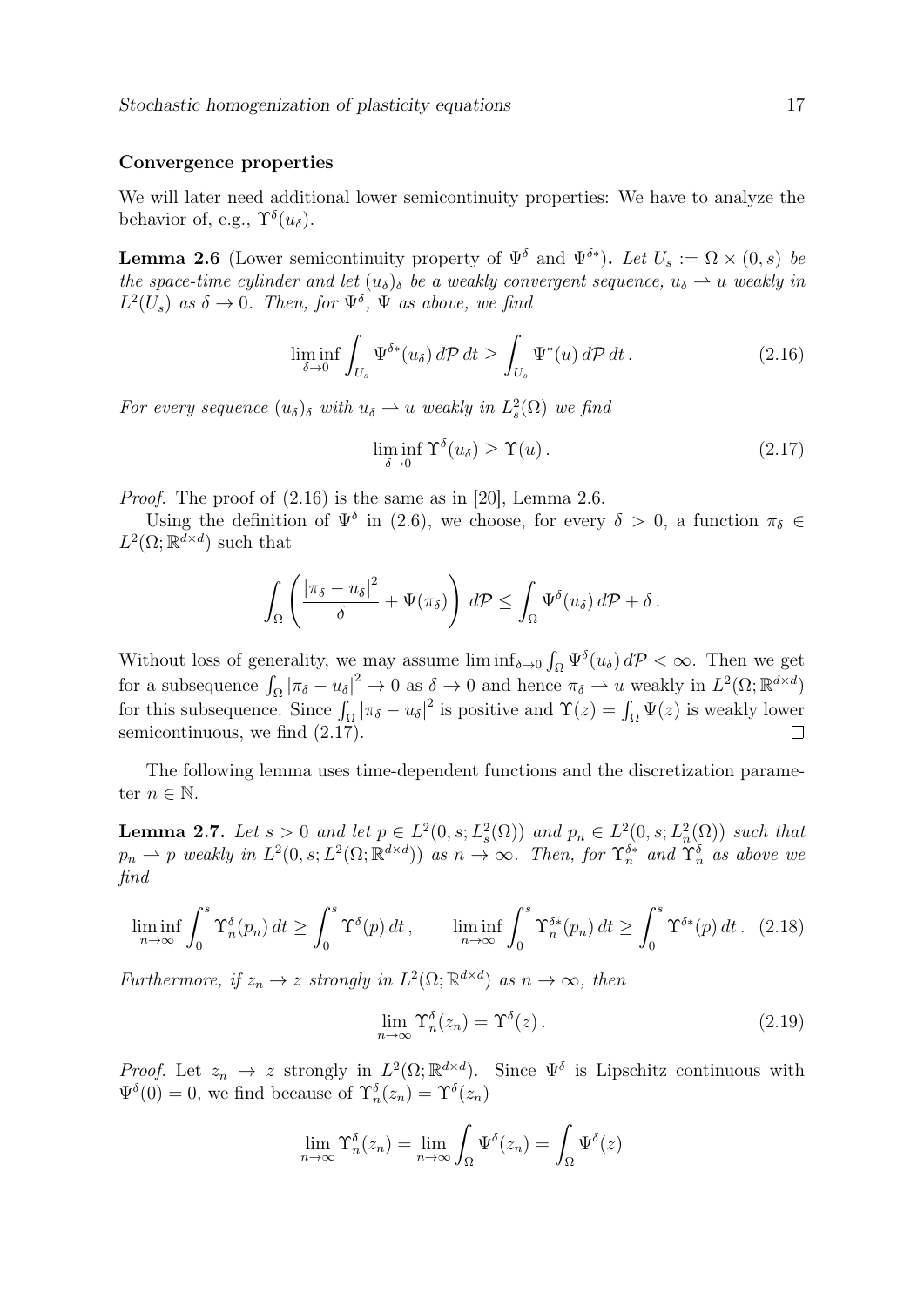and thus (2.19). For  $p_n \rightharpoonup p$  weakly in  $L^2(U_s)$  with  $p_n \in L^2(0, s; L^2_n(\Omega))$ , the first inequality in (2.18) can be proved similarly to the weak lower semicontinuity results of Lemma 2.5, using  $\Upsilon_n^{\delta}(p_n) = \Upsilon^{\delta}(p_n)$ .

For the second inequality in (2.18), we choose finite sets  $B_n = \{e_n^i | i = 1, \ldots, K_n\} \subset$  $L_n^2(\Omega)$  with  $K_n \geq n$  such that  $B_n \subset B_{n+1}$  and  $\bigcup_n B_n$  is dense in  $L^2(\Omega;\mathbb{R}^{d \times d})$ . For fixed  $N \in \mathbb{N}$ , the interval  $[0, s]$  is split into subsets

$$
\tilde{\mathbb{T}}_N^i := \left\{ t \in [0, s] \mid \max \left\{ \langle e, p(t) \rangle_{\Omega} - \Upsilon^{\delta}(e) \mid e \in B_N \right\} = \left\langle e_N^i, p(t) \right\rangle_{\Omega} - \Upsilon^{\delta}(e_N^i) \right\} (2.20)
$$

and we set  $\mathbb{T}_N^1 := \tilde{\mathbb{T}}_N^1$  and  $\mathbb{T}_N^i := \tilde{\mathbb{T}}_N^i \setminus \bigcup_{j < i} \mathbb{T}_N^j$  for  $i = 2, \ldots, K_N$ . For  $n \geq N$  we find, decomposing the time integral, taking the maximum, performing the weak limit, and using the definition of  $\mathbb{T}_N^i$ :

$$
\liminf_{n \to \infty} \int_0^s \Upsilon_n^{\delta*}(p_n) \ge \liminf_{n \to \infty} \sum_{i=1}^{K_N} \int_{\mathbb{T}_N^i} \max \left\{ \langle e, p_n(t) \rangle_{\Omega} - \Upsilon_n^{\delta}(e) \, | \, e \in B_N \right\} dt
$$
\n
$$
\ge \liminf_{n \to \infty} \sum_{i=1}^{K_N} \int_{\mathbb{T}_N^i} \left( \langle e_N^i, p_n(t) \rangle_{\Omega} - \Upsilon_n^{\delta}(e_N^i) \right) dt
$$
\n
$$
= \sum_{i=1}^{K_N} \int_{\mathbb{T}_N^i} \left( \langle e_N^i, p(t) \rangle_{\Omega} - \Upsilon_n^{\delta}(e_N^i) \right) dt
$$
\n
$$
\stackrel{(2.20)}{=} \sum_{i=1}^{K_N} \int_{\mathbb{T}_N^i} \max \left\{ \langle e, p(t) \rangle_{\Omega} - \Upsilon_n^{\delta}(e) \, | \, e \in B_N \right\} dt
$$
\n
$$
= \sup \left\{ \int_0^s \left( \langle \tilde{e}, p(t) \rangle_{\Omega} - \Upsilon_n^{\delta}(\tilde{e}(t)) \right) dt \, | \, \tilde{e} \in L^2(0, s; B_N) \right\} .
$$

This inequality implies, due to density of  $\bigcup_N B_N$  in  $L^2(\Omega; \mathbb{R}^{d \times d})$ ,

$$
\liminf_{n \to \infty} \int_0^s \Upsilon_n^{\delta^*}(p_n) \ge \sup \left\{ \int_0^s \int_{\Omega} \left( e : p - \Psi^{\delta}(e) \right) \mid e \in L^2(0, s; L^2(\Omega; \mathbb{R}^{d \times d})) \right\}
$$

$$
= \int_0^s \int_{\Omega} \Psi^{\delta^*}(p) = \int_0^s \Upsilon^{\delta^*}(p),
$$

where we used  $(2.14)$  in the last equality. We have thus verified the second inequality of (2.18).  $\Box$ 

# 2.3 Properties of  $\mathcal{V}_{pot}^2(\Omega)$ -functions

**Lemma 2.8** (Potentials with small norm). Let  $U \subset \mathbb{R}^n$  be a bounded Lipschitz-domain and let  $v \in V_{pot}^2(\Omega)$ . Then, for P-a.e.  $\omega \in \Omega$  and every  $\varepsilon > 0$  there exists  $\phi_{\varepsilon,\omega,v} \in$  $H^1(U; \mathbb{R}^n)$  such that  $\nabla \phi_{\varepsilon,\omega,v}(x) = v(\tau_{\frac{x}{\varepsilon}}\omega)$  and such that

$$
\lim_{\varepsilon\to 0}\left\|\phi_{\varepsilon,\omega,v}\right\|_{L^2(U)}=0\,.
$$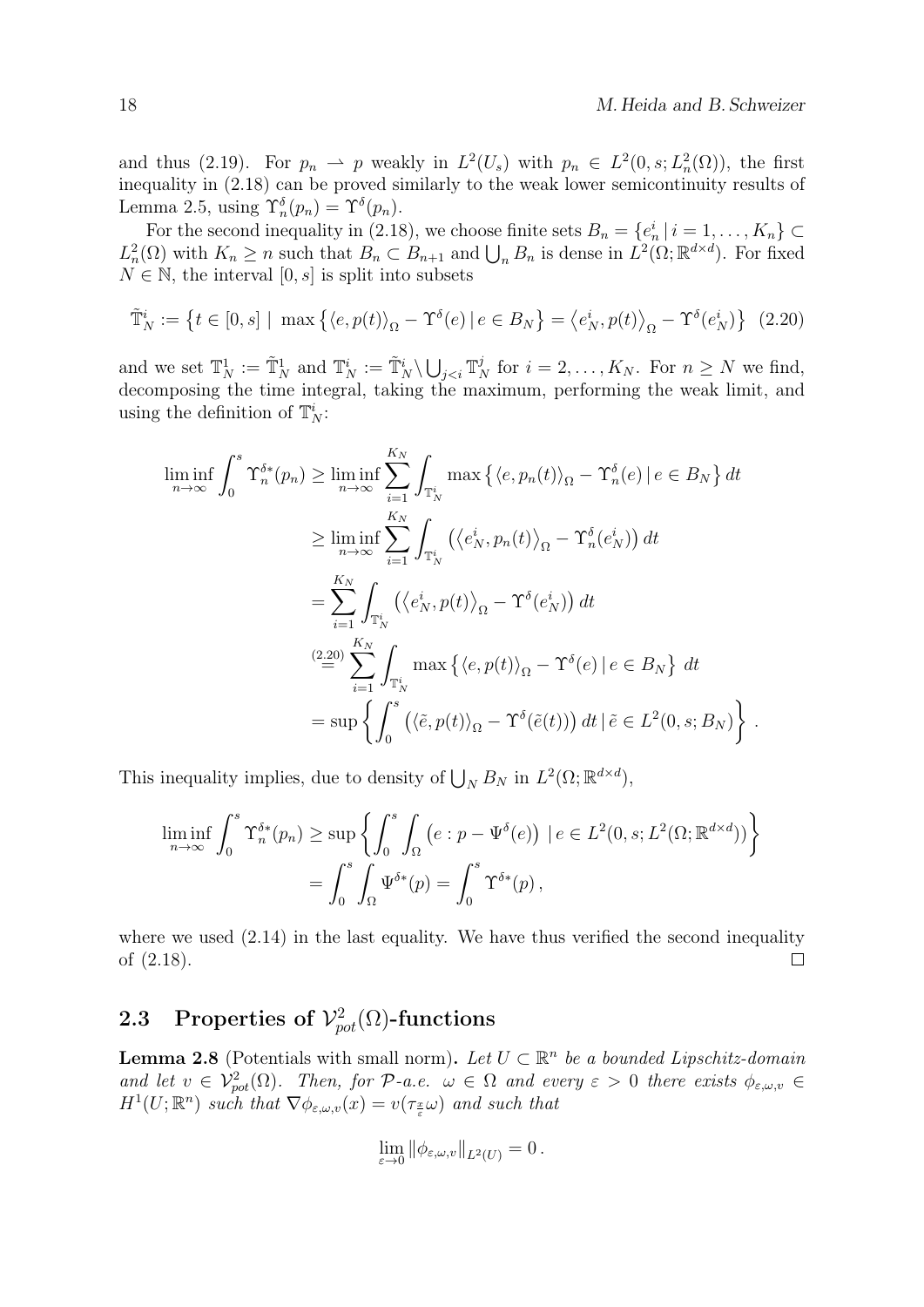*Proof.* Let  $v \in V_{pot}^2(\Omega)$  and write  $v_{\varepsilon,\omega}(x) := v(\tau_{\frac{x}{\varepsilon}}\omega)$ . By the ergodic theorem 1.3, there exists  $\Omega_v \subset \Omega$  with  $\mathcal{P}(\Omega_v) = 1$  such that for all  $\omega \in \Omega_v$  there exists  $C_{\omega} > 0$  with

$$
\sup_{\varepsilon>0} \|v_{\varepsilon,\omega}\|_{L^2(U)} \le C_\omega.
$$
\n(2.21)

Let  $(\varphi_i)_{i\in\mathbb{N}}\subset L^2(\Omega;\mathbb{R}^{d\times d})$  a countably dense family. For every  $i\in\mathbb{N}$  there exists  $\Omega_i\subset\Omega$ with  $\mathcal{P}(\Omega_i) = 1$  such that for every  $\omega \in \Omega_i$ 

$$
\int_{U} v_{\varepsilon,\omega}(x)\varphi_i(x) dx \to \int_{U} \left(\int_{\Omega} v d\mathcal{P}\right) \varphi_i dx = 0 \quad \text{as } \varepsilon \to 0. \tag{2.22}
$$

We define  $\tilde{\Omega} := \Omega_v \cup \bigcup_{i \in \mathbb{N}} \Omega_i$ . By (2.21) and (2.22) we obtain that  $v_{\varepsilon,\omega}(x) \to 0$  as  $\varepsilon \to 0$ for all  $\omega \in \tilde{\Omega}$ .

By the definition of  $L_{pot}^2(\Omega)$  in (1.12), there exists  $\phi_{\varepsilon,\omega,v} \in H^1(U)$  such that  $\nabla \phi_{\varepsilon,\omega,v}(x) =$  $v(\tau_{\frac{x}{\varepsilon}}\omega)$ . By adding a constant, we can achieve  $\int_U \phi_{\varepsilon,\omega,v} = 0$ . By the Poincaré inequality, it follows that

$$
\left\|\phi_{\varepsilon,\omega,v}\right\|_{L^2(U)} \le \left\|\nabla\phi_{\varepsilon,\omega,v}(x)\right\|_{L^2(U)} + \left|\int_U \phi_{\varepsilon,\omega,v}\right| = \left\|\nabla\phi_{\varepsilon,\omega,v}(x)\right\|_{L^2(U)} = \int_U |v_{\varepsilon,\omega}(x)|^2.
$$

Since the family  $\phi_{\varepsilon,\omega,v}$  is bounded in  $H^1(U)$ , it is precompact in  $L^2(U)$ . We chose  $f \in C_c^{\infty}(U;\mathbb{R}^n)$  and denote by F the solution to the Neumann boundary problem  $-\Delta F = f$ . We obtain

$$
-\lim_{\varepsilon\to 0}\int_U \phi_{\varepsilon,\omega,v}\cdot f=\lim_{\varepsilon\to 0}\int_U \nabla \phi_{\varepsilon,\omega,v}:\nabla F=\lim_{\varepsilon\to 0}\int_U v(\tau_{\frac{x}{\varepsilon}}\omega):\nabla F(x)\,dx=0\,.
$$

Therefore,  $\phi_{\varepsilon,\omega,v} \to 0$  in  $L^2(U)$ . Since  $(\phi_{\varepsilon,\omega,v})_{\varepsilon>0}$  is precompact in  $L^2(U)$ , it follows that  $\phi_{\varepsilon,\omega,v} \to 0$  in  $L^2(U)$ .  $\Box$ 

**Lemma 2.9** (A Korn's inequality on  $\Omega$ ). For every  $f \in V_{pot}^2(\Omega)$  holds

$$
||f||_{L^{2}(\Omega;\mathbb{R}^{d\times d})} \leq 2||f^{s}||_{L^{2}(\Omega;\mathbb{R}^{d\times d})}.
$$
\n(2.23)

*Proof.* In what follows, we denote  $Q := (-1,1)^d$  and  $Q_\eta := (-1+\eta,1-\eta)^d$  for  $\frac{1}{2} > \eta > 0$ . We choose  $\psi_{\eta} \in C_c^{\infty}(Q)$  with  $0 \le \psi_{\eta} \le 1$ ,  $\psi_{\eta} \equiv 1$  on  $Q_{\eta}$  and  $|\nabla \psi_{\eta}| < 2\eta^{-1}$ .

Let  $f \in \mathcal{V}_{pot}^2(\Omega)$  and for every  $\varepsilon > 0$  and  $\omega \in \Omega$  let  $\phi_{\varepsilon,\omega,f}$  denote the potential of  $f_{\omega}$ from Lemma 2.8. If we denote the characteristic function of  $Q \backslash Q_{\eta}$  by  $\chi_{Q \backslash Q_{\eta}}$ , we have the pointwise inequality

$$
\left| \left| \nabla \phi_{\varepsilon,\omega,f} \right|^2 - \left| \nabla \left( \phi_{\varepsilon,\omega,f} \psi_{\eta} \right) \right|^2 \right| \leq \chi_{Q \setminus Q_{\eta}} \left( 2 \left| \nabla \phi_{\varepsilon,\omega,f} \right|^2 + \frac{4}{\eta} \left| \phi_{\varepsilon,\omega,f} \right| \left| \nabla \phi_{\varepsilon,\omega,f} \right| + \frac{4}{\eta^2} \left| \phi_{\varepsilon,\omega,f} \right|^2 \right)
$$

Using this inequality, we get from the ergodic theorem 1.3 and Lemma 2.8 for  $\mathcal{P}\text{-a.e.}$  $\omega \in \Omega$ 

$$
\lim_{\varepsilon \to 0} \int_{Q} \left| |\nabla \phi_{\varepsilon,\omega,f} |^{2} - |\nabla (\phi_{\varepsilon,\omega,f} \psi_{\eta})|^{2} \right|
$$
\n
$$
\leq \lim_{\varepsilon \to 0} \int_{Q \setminus Q_{\eta}} 2 |\nabla \phi_{\varepsilon,\omega,f}|^{2} + \frac{4}{\eta} \lim_{\varepsilon \to 0} \|\phi_{\varepsilon,\omega,f}\|_{L^{2}(Q)} \|\nabla \phi_{\varepsilon,\omega,f}\|_{L^{2}(Q)} + \frac{4}{\eta^{2}} \lim_{\varepsilon \to 0} \|\phi_{\varepsilon,\omega,f}\|_{L^{2}(Q)}^{2}
$$
\n
$$
= 2|Q \setminus Q_{\eta}| \int_{\Omega} f^{2} d\mathcal{P},
$$
\n(2.24)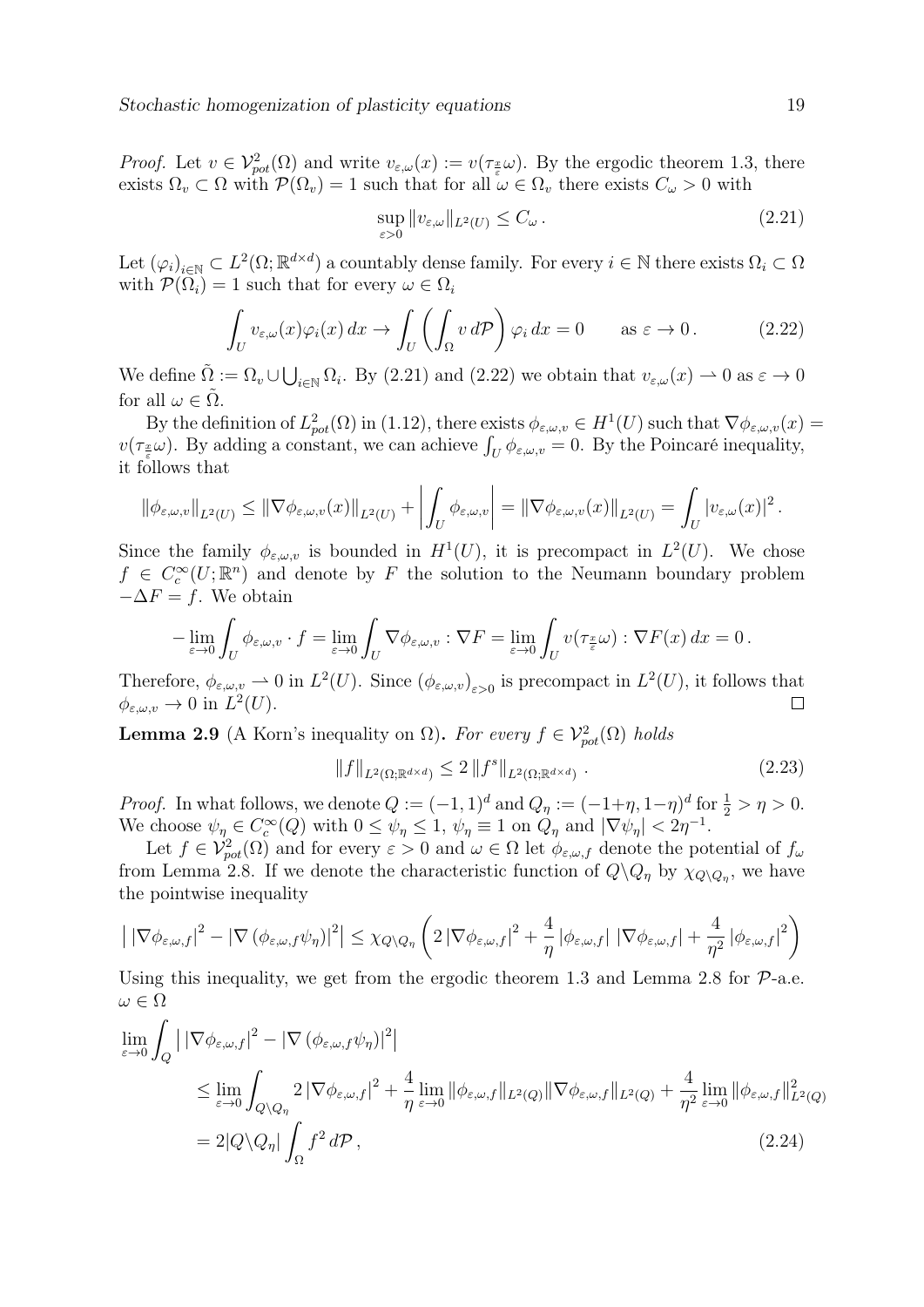where we have used that  $\phi_{\varepsilon,\omega,f} \to 0$  strongly in  $L^2(Q)$ . Arguing along the same limes with symmetrized functions, we can show that

$$
\lim_{\varepsilon \to 0} \int_{Q} \left| \left| \nabla^{s} \phi_{\varepsilon,\omega,f} \right|^{2} - \left| \nabla^{s} \left( \phi_{\varepsilon,\omega,f} \psi_{\eta} \right) \right|^{2} \right| \leq 2|Q \setminus Q_{\eta}| \int_{\Omega} (f^{s})^{2} d\mathcal{P}, \tag{2.25}
$$

Since  $(\phi_{\varepsilon,\omega,f}\psi_{\eta}) \in H_0^1(Q)$ , we can apply Korn's inequality in  $\mathbb{R}^n$  and obtain

$$
\int_{Q} |\nabla (\phi_{\varepsilon,\omega,f} \psi_{\eta})|^2 \le 2 \int_{Q} |\nabla^s (\phi_{\varepsilon,\omega,f} \psi_{\eta})|^2.
$$
\n(2.26)

Combining  $(2.24)$ – $(2.26)$  with the ergodic theorem 1.3, we obtain that

$$
|Q| \int_{\Omega} |f|^2 d\mathcal{P} \stackrel{1.3}{=} \lim_{\varepsilon \to 0} \int_{Q} (f(\tau_{\frac{x}{\varepsilon}}\omega))^2 dx = \lim_{\varepsilon \to 0} \int_{Q} |\nabla \phi_{\varepsilon,\omega,f}|^2 dx
$$
  
\n
$$
\leq \lim_{\varepsilon \to 0} \int_{Q} |\nabla (\phi_{\varepsilon,\omega,f}\psi_{\eta})|^2 + 2|Q \setminus Q_{\eta}| \int_{\Omega} f^2 d\mathcal{P}
$$
  
\n
$$
\leq \lim_{\varepsilon \to 0} 2 \int_{Q} |\nabla^s (\phi_{\varepsilon,\omega,f}\psi_{\eta})|^2 + 2|Q \setminus Q_{\eta}| \int_{\Omega} f^2 d\mathcal{P}
$$
  
\n
$$
\leq \lim_{\varepsilon \to 0} 2 \int_{Q} |\nabla^s \phi_{\varepsilon,\omega,f}|^2 + (2+4)|Q \setminus Q_{\eta}| \int_{\Omega} f^2 d\mathcal{P}
$$
  
\n
$$
\leq |Q| 2 \int_{\Omega} |f^s|^2 d\mathcal{P} + 6|Q \setminus Q_{\eta}| \int_{\Omega} f^2 d\mathcal{P}.
$$

Since the last estimate holds for every small  $\eta > 0$ , we obtain inequality (2.23).  $\Box$ 

#### 2.4 Solutions to the approximate problem and a priori estimates

**Lemma 2.10.** There exists a unique solution  $p_{\delta,n}$ ,  $z_{\delta,n}$ ,  $v_{\delta,n}$  to problem  $(2.9)$ - $(2.10)$ which satisfies the a priori estimate

$$
||p_{\delta,n}||_{\mathcal{V}_0^1} + ||z_{\delta,n}||_{\mathcal{V}_0^1} + ||v_{\delta,n}||_{\mathcal{V}_0^1} \le c \left(\Upsilon_n^{\delta}(z_{\delta,n}(0)) + ||\xi||_{H^1(0,T)}\right),\tag{2.27}
$$

with  $\mathcal{V}_0^1 := H^1(0,T; L^2(\Omega;\mathbb{R}^{d \times d}_s))$  and c independent of  $\delta$  and n.

*Proof.* In the following, all integrals over  $\Omega$  are with respect to P and we omit  $dP$  for ease of notation. We will prove the lemma in two steps: we first show that the system  $(2.9)$ – $(2.10)$  is equivalent to an ordinary differential equation for  $p_{\delta,n}$  with Lipschitz continuous right hand side. Then, we show that the solution admits uniform a priori estimates.

Step 1: Existence. In order to study  $(2.9)-(2.10)$ , we fix  $\tilde{p} \in L^2_{n,s}(\Omega)$  and  $\tilde{\xi} \in \mathbb{R}_s^{d \times d}$ , and search for  $\tilde{v} \in \mathcal{V}_{pot,n}^2(\Omega)$  such that

$$
\left\langle C_n^{-1}\tilde{v}^s, \zeta \right\rangle_{\Omega} = \left\langle C_n^{-1}\tilde{p}, \zeta \right\rangle_{\Omega} - \left\langle C_n^{-1}\tilde{\xi}, \zeta \right\rangle_{\Omega} \qquad \forall \zeta \in \mathcal{V}_{pot,n}^2(\Omega). \tag{2.28}
$$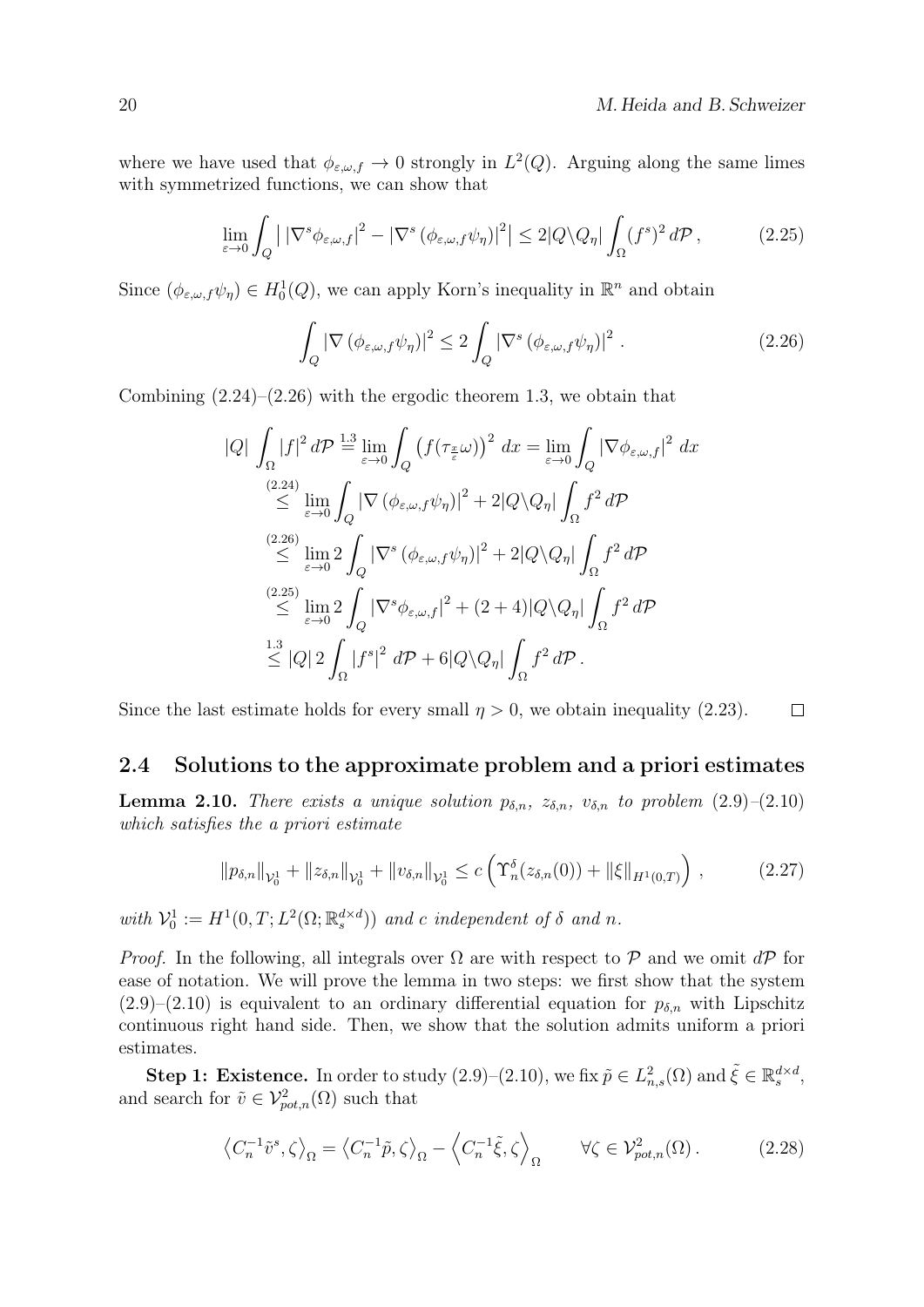The Lax-Milgram theorem in combination with Korn's inequality (2.23) yields a unique solution  $\tilde{v} \in V_{pot,n}^2(\Omega)$  of the last equality. We introduce the mapping  $V_{\tilde{\xi}}: L^2_{n,s}(\Omega) \to$  $\mathcal{V}_{pot,n}^2(\Omega)$  with  $V_{\tilde{\xi}}(\tilde{p}) = \tilde{v}$  and note that this operator is linear and bounded. We then look for a solution  $p_{\delta,n} \in C^1(0,T; L^2_n(\Omega))$  to the following version of  $(2.9)$ :

$$
\partial_t p_{\delta,n} = \partial \Upsilon_n^{\delta} \left( C_n^{-1} \left( \xi + V_{\xi} (p_{\delta,n})^s - p_{\delta,n} \right) - B_n p_{\delta,n} \right) .
$$

Relation (2.13) yields the Lipschitz continuity of  $\partial \Upsilon_n^{\delta}$ . Therefore, since also  $\partial \Upsilon_n^{\delta}$ ,  $C_n^{-1}$ ,  $V_{\xi}^{s}$  and  $B_n$  are Lipschitz-continuous mappings  $L^2_{n,s}(\Omega) \to L^2_{n,s}(\Omega)$ , we find a unique solution  $p_{\delta,n} \in C^1([0,T]; L^2_{n,s}(\Omega))$  of the ordinary differential equation (a priori bounds are provided below). We furthermore set  $v_{\delta,n} = V_{\xi}(p_{\delta,n}) \in C^1([0,T]; \mathcal{V}_{pot,n}^2(\Omega))$  and  $z_{\delta,n} = C_n^{-1} (\xi + v_{\delta,n}^s - p_{\delta,n}) \in H^1(0,T; L^2_{n,s}(\Omega))$ . From (2.28) and the definition of  $v_{\delta,n}$ , it follows that  $z_{\delta,n} \in H^1(0,T; L^2_{sol,n}(\Omega))$ . Note that  $p_{\delta,n}, z_{\delta,n}$  and  $v_{\delta,n}$  are constructed in such a way that  $(2.9)$ – $(2.10)$  holds. The construction shows that the solution is uniquely determined.

Step 2: A priori estimates of order 0. We take the time derivative of  $(2.10)$ , multiply by  $z_{\delta,n}$  and integrate over  $[0, t] \times \Omega$  for  $t \in (0, T]$  to find

$$
\int_{0}^{t} \int_{\Omega} \partial_{t} \xi : z_{\delta,n} \stackrel{(2.10)}{=} \int_{0}^{t} \int_{\Omega} \left( (C_{n} \partial_{t} z_{\delta,n}) : z_{\delta,n} + \partial_{t} p_{\delta,n} : z_{\delta,n} - \partial_{t} v_{\delta,n}^{s} : z_{\delta,n} \right)
$$
  
\n
$$
= \frac{1}{2} \int_{\Omega} \left( p_{\delta,n} : B_{n} p_{\delta,n} + z_{\delta,n} : C_{n} z_{\delta,n} \right) \Big|_{0}^{t}
$$
  
\n
$$
+ \int_{0}^{t} \left\langle \partial_{t} p_{\delta,n}, z_{\delta,n} - B_{n} p_{\delta,n} \right\rangle_{\Omega} - \int_{0}^{t} \int_{\Omega} z_{\delta,n} : \partial_{t} v_{\delta,n}
$$
  
\n
$$
\stackrel{(*)}{=} \frac{1}{2} \int_{\Omega} \left( p_{\delta,n} : (B p_{\delta,n}) + z_{\delta,n} : (C z_{\delta,n}) \right) \Big|_{0}^{t}
$$
  
\n
$$
+ \int_{0}^{t} \left( \Upsilon_{n}^{\delta*} \left( \partial_{t} p_{\delta,n} \right) + \Upsilon_{n}^{\delta} \left( z_{\delta,n} - B_{n} p_{\delta,n} \right) \right) . \tag{2.29}
$$

In (\*) we used the orthogonality of potentials and (symmetric) solenoidals,  $\int_{\Omega} z_{\delta,n}$ :  $\partial_t v_{\delta,n} = 0$ , and Lemma 2.3 (v), written as

$$
\langle \partial_t p, z - Bp \rangle_{\Omega} = \Upsilon_n^{\delta}(z - Bp) + \Upsilon_n^{\delta*}(\partial_t p) \quad \Leftrightarrow \quad \partial_t p = \partial \Upsilon_n^{\delta}(z - Bp).
$$

A priori estimates of order 1. Taking the time derivative of (2.10), multiplying the result by  $\partial_t z_{\delta,n}$  and integrating over  $\Omega$ , we get

$$
\int_{\Omega} \partial_t \xi : \partial_t z_{\delta,n} = \int_{\Omega} \partial_t z_{\delta,n} : \partial_t (p_{\delta,n} + C_n z_{\delta,n} - v_{\delta,n}) + \int_{\Omega} (B_n \partial_t p_{\delta,n} - B_n \partial_t p_{\delta,n}) : \partial_t p_{\delta,n}
$$
\n
$$
\stackrel{(2.9)}{=} \langle \partial_t z_{\delta,n} - B_n \partial_t p_{\delta,n}, \partial \Upsilon_n^{\delta} (z_{\delta,n} - B_n p_{\delta,n}) \rangle_{\Omega} + \int_{\Omega} (B_n \partial_t p_{\delta,n}) : \partial_t p_{\delta,n}
$$
\n
$$
+ \int_{\Omega} (C_n \partial_t z_{\delta,n}) : \partial_t z_{\delta,n} - \int_{\Omega} \partial_t z_{\delta,n} : \partial_t v_{\delta,n}
$$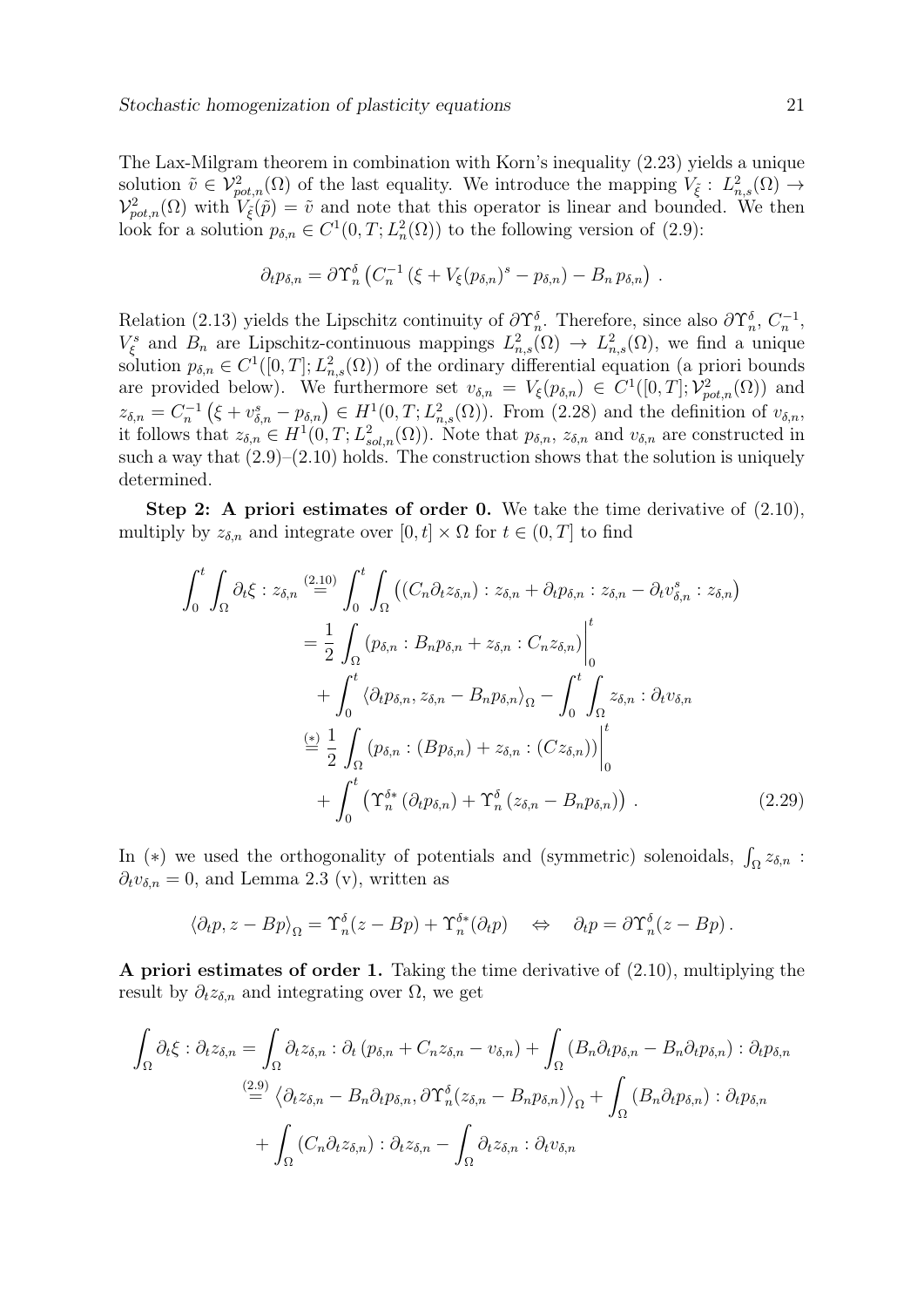22 M. Heida and B. Schweizer

$$
\stackrel{(*)}{=} \frac{d}{dt} \Upsilon_n^{\delta}(z_{\delta,n} - B_n p_{\delta,n}) + \int_{\Omega} \left( (C \partial_t z_{\delta,n}) : \partial_t z_{\delta,n} + (B \partial_t p_{\delta,n}) : \partial_t p_{\delta,n} \right) ,
$$

where we used  $\int_{\Omega} \partial_t z_{\delta,n} : \partial_t v_{\delta,n} = 0$  in (\*). We integrate the last equality over  $(0, t)$  for  $t \in (0, T]$  and obtain

$$
\begin{split} \Upsilon_n^{\delta}(z_{\delta,n}(0)) + \int_0^t \int_{\Omega} \partial_t z_{\delta,n} : \partial_t \xi^s \\ \geq \Upsilon_n^{\delta}(z_{\delta,n}(t) - B_n p_{\delta,n}(t)) + \int_0^t \int_{\Omega} \left( (C \partial_t z_{\delta,n}) : \partial_t z_{\delta,n} + (B \partial_t p_{\delta,n}) : \partial_t p_{\delta,n} \right) . \end{split} \tag{2.30}
$$

Since  $\Upsilon_n^{\delta^*}$  and  $\Upsilon_n^{\delta}$  are positive, we can neglect them in (2.29). Applying the Cauchy-Schwarz inequality to the right hand side of  $(2.29)$  and then Gronwall's inequality yields an estimate

$$
\sup_{t\in[0,T]}\|z_{\delta,n}(t)\|_{L^2(\Omega;\mathbb{R}^{d\times d})}+\sup_{t\in[0,T]}\|p_{\delta,n}(t)\|_{L^2(\Omega;\mathbb{R}^{d\times d})}\leq c\,\|\xi\|_{H^1}.
$$

From positivity of  $\Upsilon_n^{\delta}$  on the right hand side of (2.30), it follows that

$$
\int_0^t \int_{\Omega} \left( (C \partial_t z_{\delta,n}) : \partial_t z_{\delta,n} + (B \partial_t p_{\delta,n}) : \partial_t p_{\delta,n} \right) \leq \Upsilon_n^{\delta}(z_{\delta,n}(0)) + \|\xi\|_{H^1}.
$$

The last two inequalities yield (2.27) for  $z_{\delta,n}$  and  $p_{\delta,n}$ . The inequality for  $v_{\delta,n}$  follows from equation (2.10).  $\Box$ 

### 2.5 Proof of Theorem 2.1

**Existence.** Using the sequence  $(p_{\delta,n}, z_{\delta,n}, v_{\delta,n})$  of solutions to  $(2.9)$ – $(2.10)$ , we can now prove Theorem 2.1. For  $n \to \infty$ , we find weakly convergent subsequences of  $p_{\delta,n}$ ,  $z_{\delta,n}$ ,  $v_{\delta,n}$  in  $\mathcal{V}_0^1$  with limits  $p_\delta$ ,  $z_\delta$ ,  $v_\delta$ . We note that  $z_{\delta,n}(0)$  is the unique solution in  $L^2_{sol,n}(\Omega)$ to

$$
\int_{\Omega} (C_n z_{\delta,n}(0)) : \psi = \int_{\Omega} \xi(0) : \psi \qquad \forall \psi \in L^2_{sol,n}(\Omega) .
$$

Hence, since we consider only  $\xi$  with  $\xi(0) = 0$ , the initial values  $z_{\delta,n}(0)$  vanish identically. As a consequence, also  $\Upsilon_n^{\delta}(z_{\delta,n}(0))$  in (2.27) vanishes. The estimate (2.27) therefore implies (2.4) for  $(p_\delta, z_\delta, v_\delta)$ .

Since  $p_{\delta,n}$ ,  $z_{\delta,n}$ ,  $v_{\delta,n}$  satisfy (2.10), the limits  $p_{\delta}$ ,  $z_{\delta}$ ,  $v_{\delta}$  satisfy

$$
Cz_{\delta} = \xi + v_{\delta}^s - p_{\delta}.
$$
\n(2.31)

We take the limit  $n \to \infty$  in (2.29), apply Lemma 2.7 and exploit the vanishing initial data to conclude that the functions  $p_{\delta}$ ,  $z_{\delta}$ ,  $v_{\delta}$  satisfy

$$
\int_0^t \int_{\Omega} \left( \Psi^{\delta*} \left( \partial_t p_\delta \right) + \Psi^{\delta} \left( z_\delta - B \, p_\delta \right) \right) \le \int_0^t \int_{\Omega} z_\delta : \partial_t \xi - \frac{1}{2} \int_{\Omega} \left( p_\delta : (B \, p_\delta) + z_\delta : (C z_\delta) \right) \Big|_0^t \tag{2.32}
$$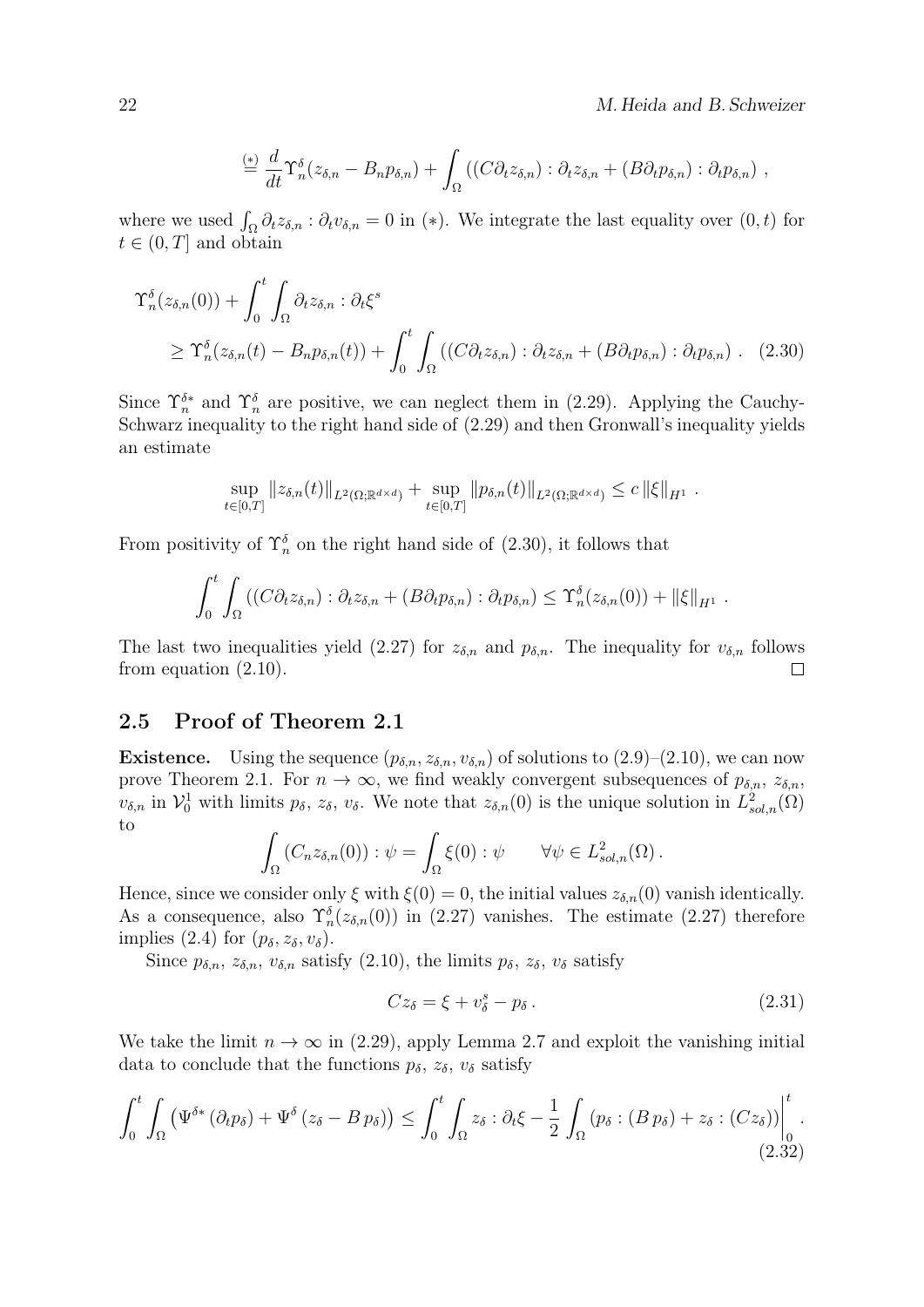In the limit  $\delta \to 0$  we find weakly convergent subsequences of  $p_{\delta}$ ,  $z_{\delta}$ ,  $v_{\delta}$  with the respective weak limits p, z, v satisfying the estimate (2.4). Passing to the limit  $\delta \to 0$  in  $(2.31)$ , we find that  $(p, z, v)$  satisfies  $(2.3)$ . Furthermore, passing to the limit in  $(2.32)$ , using Lemma 2.6, we find that the functions  $p, z, v$  satisfy

$$
\int_0^t \int_{\Omega} \left( \Psi^* \left( \partial_t p \right) + \Psi \left( z - B \, p \right) \right) \le \int_0^t \int_{\Omega} z \, \colon \partial_t \xi - \frac{1}{2} \left( \int_{\Omega} p : (B p) + \int_{\Omega} z : (C z) \right) \Big|_0^t \, .
$$

We thus obtain

$$
\int_0^t \int_{\Omega} \left( \Psi^* \left( \partial_t p \right) + \Psi \left( z - B p \right) \right) = \int_0^t \int_{\Omega} \left( z : \partial_t \xi - \partial_t p : B p - \partial_t z : C z \right)
$$
  
\n
$$
\stackrel{(2.3)}{=} \int_0^t \int_{\Omega} \left( z : C \partial_t z - z : \partial_t v^s + z : \partial_t p - \partial_t p : B p - \partial_t z : C z \right)
$$
  
\n
$$
= \int_0^t \int_{\Omega} \left( -z : \partial_t v^s + \partial_t p : (z - B p) \right) = \int_0^t \int_{\Omega} \partial_t p : (z - B p)
$$

for every  $t \in (0, T)$ . On the other hand, since Lemma 2.3 (iii) yields  $(\Psi^*(\partial_t p) + \Psi(z - Bp)) \ge$  $\partial_t p$  :  $(z - Bp)$  pointwise a.e., we find

$$
(\Psi^*(\partial_t p) + \Psi(z - Bp)) = \partial_t p : (z - Bp)
$$

pointwise a.e. in  $(0, T) \times \Omega$ . The Fenchel equality of Lemma 2.3 (v) then yields (2.2).

**Uniqueness and continuity.** Let  $\xi_1, \xi_2 \in H^1_*(0,T;\mathbb{R}^{d \times d}_s)$ . Let  $(p_i, z_i, v_i)_{i \in \{1,2\}}$  be two solutions to (2.2)-(2.3) for  $\xi_1$ ,  $\xi_2$  respectively with the difference  $(\tilde{p}, \tilde{z}, \tilde{v}) := (\tilde{p}_1, z_1, v_1) (p_2, z_2, v_2)$ . We integrate  $\tilde{z}$  :  $\partial_t (\xi_1 - \xi_2)$  over  $\Omega$  and obtain from a calculation similar to (2.29)

$$
\int_{\Omega} \tilde{z} : (\xi_1 - \xi_2) \Big|_{0}^{t} - \int_{0}^{t} \int_{\Omega} \partial_t \tilde{z} : (\xi_1 - \xi_2)
$$
\n
$$
= \int_{0}^{t} \int_{\Omega} \tilde{z} : \partial_t (\xi_1 - \xi_2) = \int_{\Omega} \tilde{z} : \partial_t (C\tilde{z} - \tilde{p} + \tilde{v})
$$
\n
$$
= \frac{1}{2} \frac{d}{dt} \int_{\Omega} (\tilde{p} : (B\tilde{p}) + \tilde{z} : (C\tilde{z}))
$$
\n
$$
+ \int_{\Omega} [(z_1(t, \omega) - B(\omega) p_1(t, \omega)) - (z_2(t, \omega) - B(\omega) p_2(t, \omega))] (\partial_t p_1 - \partial_t p_2) .
$$

>From the monotonicity of  $\partial \Psi$  (Lemma 2.3 (ii)) and  $(2.2)_{1.2}$ , we find

$$
\frac{1}{2} \int_{\Omega} (\tilde{p} : (B\tilde{p}) + \tilde{z} : (C\tilde{z})) \Big|_{0}^{t} \le \int_{\Omega} \tilde{z} : (\xi_{1} - \xi_{2}) \Big|_{0}^{t} - \int_{0}^{t} \int_{\Omega} \partial_{t} \tilde{z} : (\xi_{1} - \xi_{2})
$$

for every  $t \in (0,T)$ . Compactness of the embedding  $H^1(0,T;\mathbb{R}^{d \times d}_s) \subset C([0,T];\mathbb{R}^{d \times d}_s)$ and boundedness of  $\partial_t \tilde{z}$  provide the weak continuity of the mapping  $\xi \mapsto (z, p, v)$ . At the same time, it implies uniqueness of solutions, i.e.  $(\tilde{p}, \tilde{z}, \tilde{v}) = (0, 0, 0)$  for  $\xi_1 = \xi_2$ . This completes the proof of Theorem 2.1.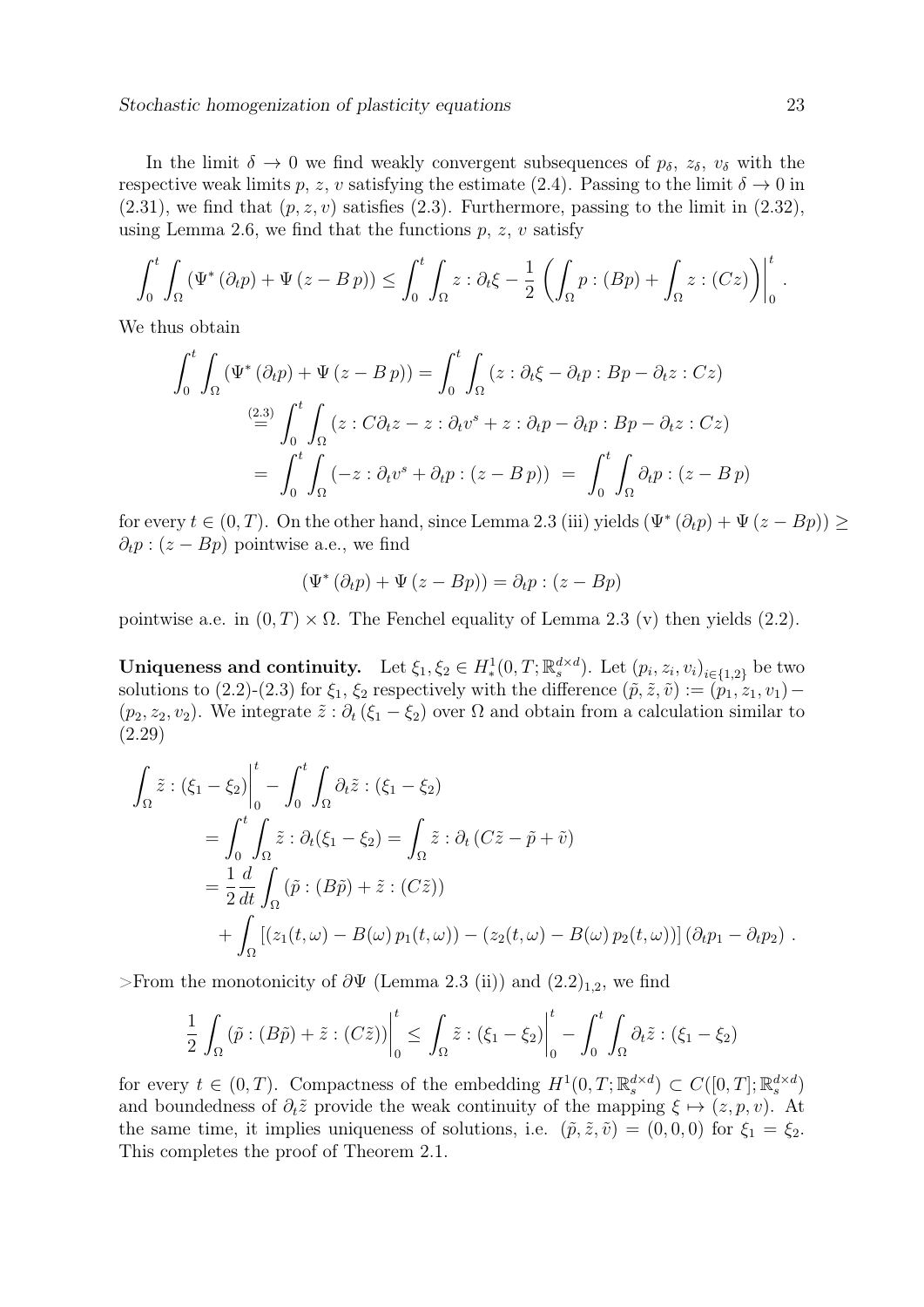# 3 Proof of the main theorem

### 3.1 Preliminaries

**Lemma 3.1** (A time dependent ergodic theorem). Let  $f \in L^p(0,T; L^p(\Omega))$ ,  $1 \leq$  $p < \infty$  and  $f_{\omega}(t, x) := f(t, \tau_x \omega)$ . Then, for almost every  $\omega \in \Omega$ , there holds  $f_{\omega} \in$  $L^p(0,T; L^p_{loc}(\mathbb{R}^d))$ . Furthermore, for almost every  $\omega \in \Omega$ , there holds

$$
\lim_{\varepsilon \to 0} \int_0^T \int_Q f(t, \tau_{\frac{x}{\varepsilon}} \omega) dx dt = |Q| \int_0^T \int_\Omega f(t, \omega) d\mathcal{P}(\omega) dt.
$$
 (3.1)

*Proof.* Since the mapping  $(x, \omega) \mapsto \tau_x \omega$  is measurable, we find that  $\tilde{f}(\omega, t, x) :=$  $f(t, \tau_x \omega)$  is  $\mathcal{P} \otimes \mathcal{L} \otimes \mathcal{L}^d$ -measurable. Since the mappings  $\tau_x : \Omega \to \Omega$  are measure preserving, we find for every  $x \in \mathbb{R}^d$ 

$$
\int_0^T \int_{\Omega} |f(t,\omega)|^p \ d\mathcal{P}(\omega) dt = \int_0^T \int_{\Omega} |f(t,\tau_x \omega)|^p \ d\mathcal{P}(\omega) dt.
$$

Integrating the last equation over  $Q \subset \mathbb{R}^d$  and applying Fubini's theorem, we obtain

$$
|Q| \int_0^T \int_{\Omega} |f(t,\omega)|^p \ d\mathcal{P}(\omega) dt = \int_{\Omega} \int_0^T \int_{Q} |f(t,\tau_x \omega)|^p \ dx dt d\mathcal{P}(\omega).
$$

Thus,  $\tilde{f}$  has the integrability  $\tilde{f} \in L^p(\Omega; L^p(0,T; L^p(Q)))$  and  $f_\omega \in L^p(0,T; L^p(Q))$  for almost every  $\omega \in \Omega$ . In particular,  $f_{\omega} \in L^1(0,T; L^1(Q))$ . Setting  $F(\omega) := \int_0^T f(t, \omega) dt$ , we find as a consequence of Theorem 1.3:

$$
\lim_{\varepsilon \to 0} \int_0^T \int_Q f(t, \tau_{\frac{x}{\varepsilon}} \omega) dx dt = \lim_{\varepsilon \to 0} \int_Q F(\tau_{\frac{x}{\varepsilon}} \omega) dx = |Q| \int_\Omega F d\mathcal{P} = |Q| \int_0^T \int_\Omega f d\mathcal{P} dt.
$$

This was the claim in (3.1).

**Lemma 3.2.** (Div-curl-lemma) Let  $U \subset \mathbb{R}^d$  be open and bounded with Lipschitzboundary  $\partial U$ . For a sequence  $\varepsilon \to 0$  we consider sequences of functions  $u^{\varepsilon}$  and  $v^{\varepsilon}$ as follows:

$$
u^{\varepsilon} \in L^{2}(0,T; L^{2}(U; \mathbb{R}^{d \times d})) \quad with \quad \nabla \cdot u^{\varepsilon}(t) = 0 \quad in \mathcal{D}'(U) \text{ for a.e. } t \in [0,T],
$$
  

$$
v^{\varepsilon} \in L^{2}(0,T; L^{2}(U; \mathbb{R}^{d \times d})) \,, \quad v^{\varepsilon}(t,x) := v(t, \tau_{\frac{x}{\varepsilon}} \omega) \quad \text{for} \quad v \in L^{2}(0,T; \mathcal{V}_{pot}^{2}(\Omega))
$$

and some  $\omega \in \Omega$ . We assume the boundedness  $||u^{\varepsilon}||_{L^2(0,T;L^2(U))} \leq C_0$ . Then, for almost every  $\omega \in \Omega$ , there holds

$$
\lim_{\varepsilon \to 0} \int_0^T \int_U u^{\varepsilon} : v^{\varepsilon} = 0.
$$
\n(3.2)

*Proof.* In this proof, we omit the time-dependence of  $u^{\varepsilon}$  and v for simplicity of notation, i.e. we consider  $u^{\varepsilon} \in L^2(U; \mathbb{R}^{d \times d})$  and  $v \in V_{pot}^2(\Omega)$ . In the time dependent case, one has to apply Lemma 3.1 instead of the ergodic theorem 1.3.

$$
\Box
$$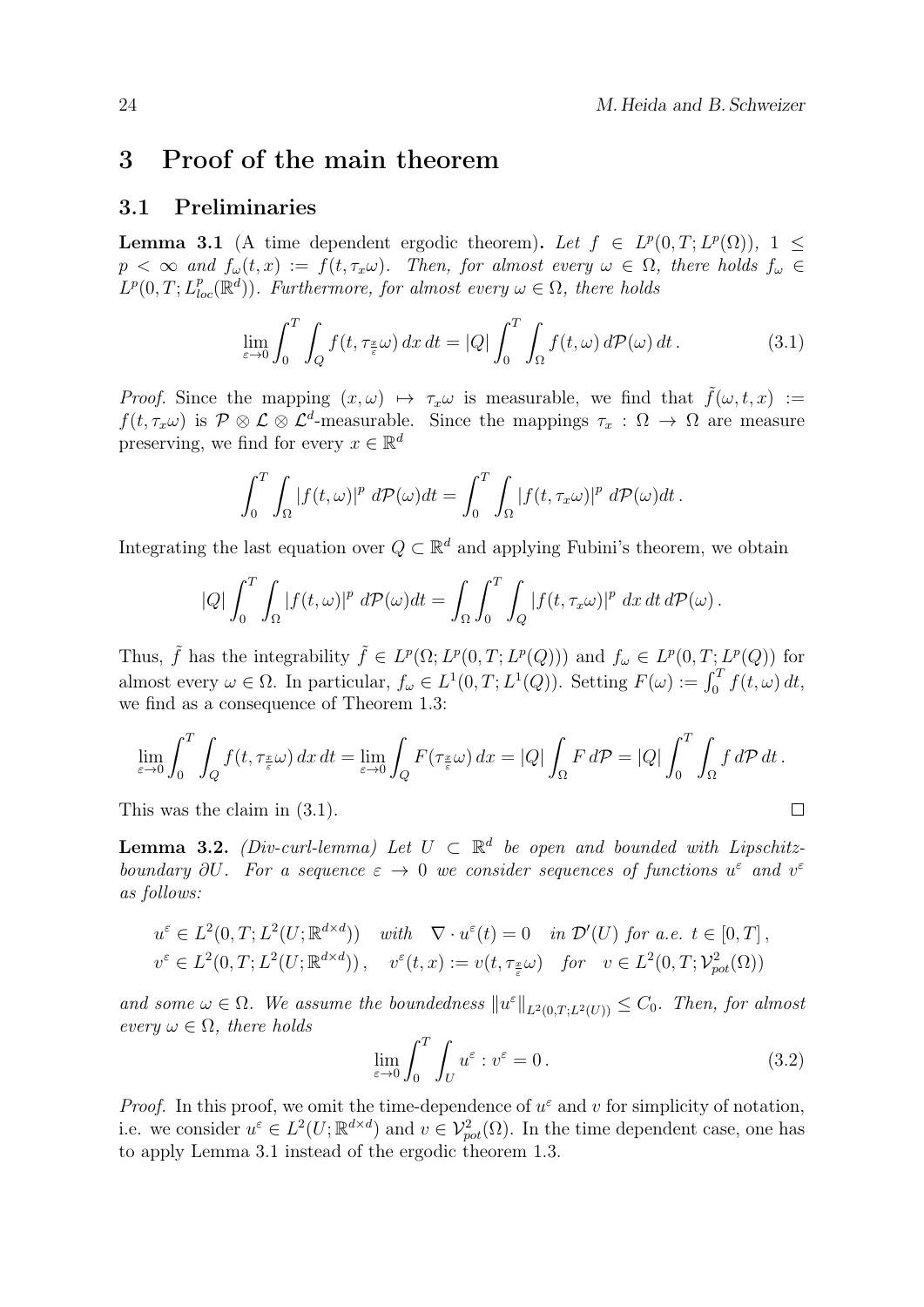We consider a compact set  $K \subset U$  and a cut-off function  $\psi \in C^{\infty}(\mathbb{R}^d)$  with  $\psi \equiv 1$  on K,  $\psi \equiv 0$  on  $\mathbb{R}^d \setminus U$ , and  $0 \leq \psi \leq 1$ . We fix  $\omega \in \Omega$  such that  $x \mapsto v(\tau_x \omega) \in L^2_{pot,loc}(\mathbb{R}^d)$ and such that the assertion of Theorem 1.3 holds. Furthermore, we make use of  $\phi_{\varepsilon,\omega,v}$ of Lemma 2.8 and observe the limit behavior

$$
\int_{U} u^{\varepsilon} : v^{\varepsilon} \psi = \int_{U} u^{\varepsilon} : (\nabla \phi_{\varepsilon, \omega, v}) \psi = \int_{U} u^{\varepsilon} : \nabla_{x} (\phi_{\varepsilon, \omega, v} \psi) - \int_{U} u^{\varepsilon} : (\phi_{\varepsilon, \omega, v} \otimes \nabla_{x} \psi)
$$
\n
$$
= - \int_{U} u^{\varepsilon} : (\phi_{\varepsilon, \omega, v} \otimes \nabla_{x} \psi) \to 0
$$
\n(3.3)

as  $\varepsilon \to \infty$  due to  $\phi_{\varepsilon,\omega,v} \to 0$  of Lemma 2.8 and the boundedness of  $\nabla \psi$  and  $u^{\varepsilon}$ .

Concerning the integral over  $u^{\varepsilon}: v^{\varepsilon}(1-\psi)$ , we find by the ergodic theorem 1.3

$$
\left| \int_{U} u^{\varepsilon} : v^{\varepsilon} (1 - \psi) \right| \leq C_{0} \left\| v^{\varepsilon} \right\|_{L^{2}(U \setminus K)} \to C_{0} \left\| v \right\|_{L^{2}(\Omega; \mathbb{R}^{d \times d})} \left| U \setminus K \right|^{\frac{1}{2}} \tag{3.4}
$$

as  $\varepsilon \to 0$ . Choosing  $K \subset U$  large we obtain (3.2).

### 3.2 The averaging property of  $\Sigma$

**Theorem 3.3** (Averaging property). Let the coefficients  $B(\omega)$ ,  $C(\omega)$ ,  $\Psi(\cdot; \omega)$  be as in Assumption 1.4 and let realizations  $C_{\varepsilon}$ ,  $B_{\varepsilon}$ ,  $\Psi_{\varepsilon}$  be defined by (1.11). Then, for  $a.e. \omega \in \Omega$ , the coefficients allow averaging in sense of Definition 1.7 with the operators  $\Sigma$  and  $\Pi$  of (2.5).

*Proof.* We will prove a slightly stronger result: Given  $\xi \in H_*^1(0,T;\mathbb{R}_s^{d \times d})$ , let  $(p, z, v)$ be the unique solution of  $(2.2)$ – $(2.3)$  (which exists by Theorem 2.1). Let  $\omega \in \Omega$  be such that  $p_{\omega}(t, x) := p(t, \tau_x \omega), z_{\omega}(t, x) := z(t, \tau_x \omega)$  and  $v_{\omega}(t, x) := v(t, \tau_x \omega)$  satisfy

$$
p_{\omega} \in H^1(0, T; L^2_{loc}(\mathbb{R}^d; \mathbb{R}^{d \times d}_s)), \ z_{\omega} \in H^1(0, T; L^2_{sol,loc}(\mathbb{R}^d)), \ v_{\omega} \in H^1(0, T; L^2_{pot,loc}(\mathbb{R}^d)).
$$

This regularity is valid for a.e.  $\omega$  as can be seen applying Lemma 3.1 to time derivatives. Furthermore, we choose  $\omega$  as in Assumption 1.4. For any  $\varepsilon > 0$  let  $\tilde{p}^{\varepsilon}(t, x) := p(t, \tau_{\frac{x}{\varepsilon}} \omega)$ ,  $\tilde{z}^{\varepsilon}(t,x) := z\left(t, \tau_{\frac{x}{\varepsilon}}\omega\right), \ \tilde{v}^{\varepsilon}(t,x) := v\left(t, \tau_{\frac{x}{\varepsilon}}\omega\right)$  be realizations. Let  $\mathcal{T} \subset \mathbb{R}^d$  be a simplex and let  $u^{\varepsilon}, p^{\varepsilon}, \sigma^{\varepsilon}$  be the unique solution to

$$
-\nabla \cdot \sigma^{\varepsilon} = 0,
$$
  
\n
$$
\nabla^{s} u^{\varepsilon} = C_{\varepsilon} \sigma^{\varepsilon} + p^{\varepsilon}
$$
  
\n
$$
\partial_{t} p^{\varepsilon} \in \partial \Psi_{\varepsilon} (\sigma^{\varepsilon} - B_{\varepsilon} p^{\varepsilon} ; .)
$$
\n(3.5)

on  $\mathcal T$  with boundary condition

$$
u^{\varepsilon}(x) = \xi \cdot x \qquad \text{on } \partial \mathcal{T} \tag{3.6}
$$

and initial condition  $p^{\varepsilon}(0, \cdot) = 0$  (we recall  $\partial \Psi_{\varepsilon}(\sigma; x) := \partial \Psi(\sigma; \tau_{\frac{\varepsilon}{\varepsilon}} \omega)$ ). We will prove that the realizations of the stochastic cell solutions and the plasticity solutions on  $\mathcal T$ coincide in the limit  $\varepsilon \to 0$ ; more precisely, we claim that

$$
\lim_{\varepsilon \to 0} \left( \|\sigma^{\varepsilon} - \tilde{z}^{\varepsilon}\|_{L^2(0,T;L^2(\mathcal{T}))} + \|p^{\varepsilon} - \tilde{p}^{\varepsilon}\|_{L^2(0,T;L^2(\mathcal{T}))} \right) = 0. \tag{3.7}
$$

 $\Box$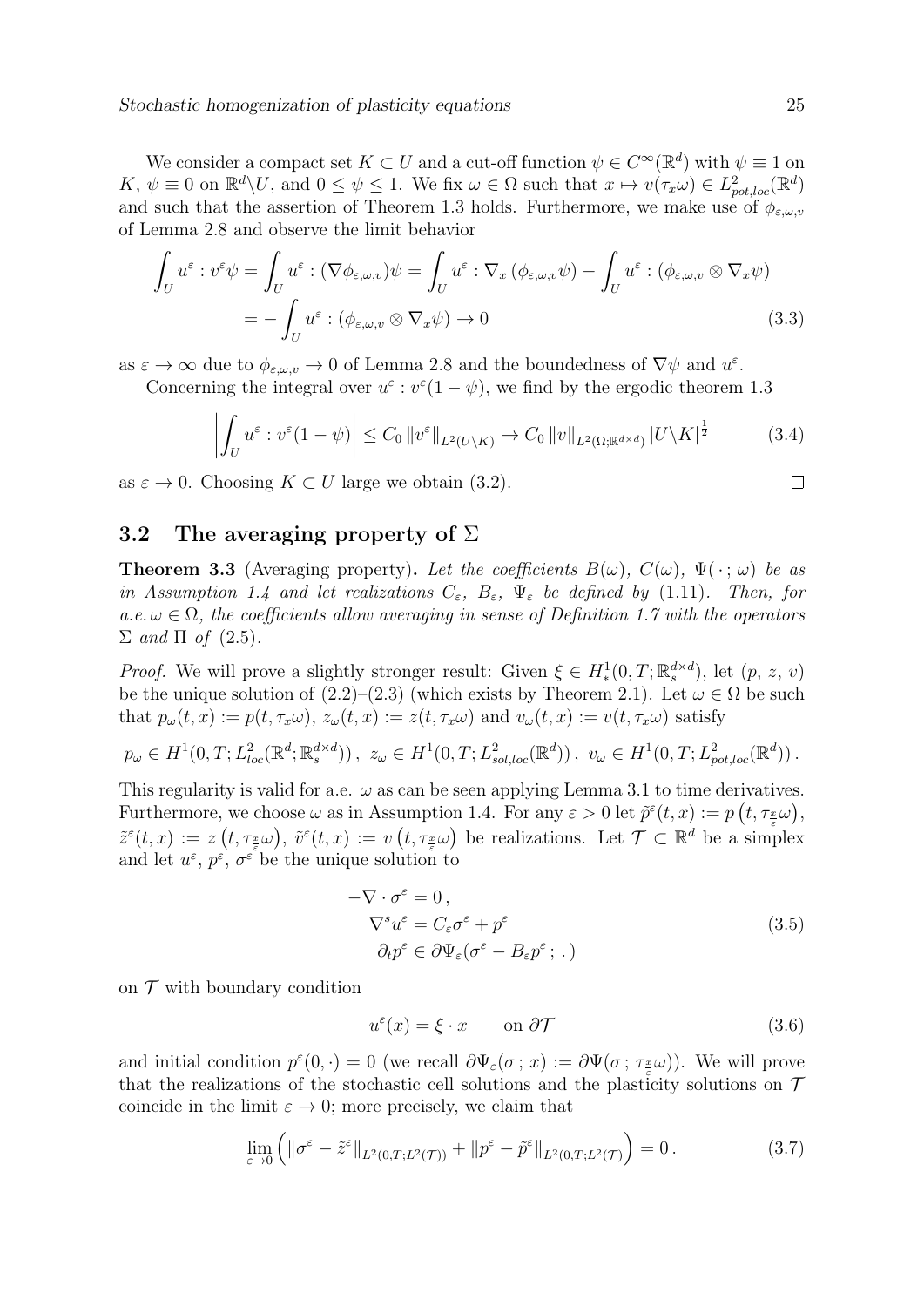Let us first show that (3.7) indeed implies Theorem 3.3: The ergodic theorem in the version of Lemma 3.1 and the definition of  $\Sigma$  and  $\Pi$  in (2.5) imply that  $f_{\mathcal{T}}\tilde{z}^{\varepsilon}(\cdot) \rightarrow$  $\int_{\Omega} z(.) = \Sigma(\xi)(.)$  and  $f_{\mathcal{T}} \tilde{p}^{\varepsilon}(.) \to \int_{\Omega} p(.) = \Pi(\xi)(.)$  holds in the space  $L^2(0,T;\mathbb{R}^{d \times d})$ . Equation (3.7) therefore yields  $f_{\mathcal{T}} \sigma^{\varepsilon} \to \Sigma(\xi)$  and  $f_{\mathcal{T}} p^{\varepsilon} \to \Pi(\xi)$  in  $L^2(0,T;\mathbb{R}^{d \times d}_{s})$ . This provides the averaging property (1.20) of Definition 1.7 (at first, for a subsequence  $\varepsilon \to 0$  for almost every  $t \in (0, T)$ , then, since the limit is determined, along the original sequence  $\varepsilon \to 0$ ).

Let us now prove  $(3.7)$ . We will use a testing procedure and energy-type estimates. Due to  $(2.2)$ – $(2.3)$ ,  $\tilde{z}^{\varepsilon}$ ,  $\tilde{p}^{\varepsilon}$  and  $\tilde{v}^{\varepsilon}$  satisfy the following system of equations on  $\mathcal{T} \times (0,T)$ 

$$
-\nabla \cdot \tilde{z}^{\varepsilon} = 0, \n\xi = C_{\varepsilon} \tilde{z}^{\varepsilon} + \tilde{p}^{\varepsilon} - (\tilde{v}^{\varepsilon})^{s} , \n\partial_{t} \tilde{p}^{\varepsilon} \in \partial \Psi_{\varepsilon} (\tilde{z}^{\varepsilon} - B_{\varepsilon} \tilde{p}^{\varepsilon} ; . ).
$$
\n(3.8)

In what follows we use the notation  $|\zeta|^2$  $B_{\varepsilon}$  :=  $\zeta : B_{\varepsilon} \zeta$  and  $|\zeta|_{\zeta}^2$  $C_{\varepsilon}$  :=  $\zeta$  :  $C_{\varepsilon}\zeta$ . We take the difference of  $(3.5)<sub>1</sub>$  and  $(3.8)<sub>1</sub>$ , multiply the result by  $(\partial_t u^{\varepsilon} - \partial_t (\xi \cdot x))$  and integrate over  $\mathcal T$ . We integrate by parts and exploit that boundary integrals vanish due to (3.6),

$$
0 = -\int_{\mathcal{T}} (\tilde{z}^{\varepsilon} - \sigma^{\varepsilon}) : (\partial_t \nabla^s u^{\varepsilon} - \partial_t \xi)
$$
  
\n
$$
= \int_{\mathcal{T}} (\tilde{z}^{\varepsilon} - \sigma^{\varepsilon}) : \partial_t (C_{\varepsilon} \tilde{z}^{\varepsilon} + \tilde{p}^{\varepsilon} - (\tilde{v}^{\varepsilon})^s - C_{\varepsilon} \sigma^{\varepsilon} - p^{\varepsilon})
$$
  
\n
$$
= \frac{1}{2} \frac{d}{dt} \int_{\mathcal{T}} [(\tilde{z}^{\varepsilon} - \sigma^{\varepsilon}) : (C_{\varepsilon} (\tilde{z}^{\varepsilon} - \sigma^{\varepsilon})) + (\tilde{p}^{\varepsilon} - p^{\varepsilon}) : (B_{\varepsilon} (\tilde{p}^{\varepsilon} - p^{\varepsilon}))] + \int_{\mathcal{T}} (\tilde{z}^{\varepsilon} - \sigma^{\varepsilon}) : \partial_t \tilde{v}^{\varepsilon}
$$
  
\n
$$
+ \int_{\mathcal{T}} (\partial_t \tilde{p}^{\varepsilon} - \partial_t p^{\varepsilon}) : ((\tilde{z}^{\varepsilon} - B_{\varepsilon} \tilde{p}^{\varepsilon}) - (\sigma^{\varepsilon} - B_{\varepsilon} p^{\varepsilon})) .
$$
  
\n
$$
\in \frac{1}{2} \frac{d}{dt} \int_{\mathcal{T}} [|\tilde{z}^{\varepsilon} - \sigma^{\varepsilon}|_{C_{\varepsilon}}^2 + |\tilde{p}^{\varepsilon} - p^{\varepsilon}|_{B_{\varepsilon}}^2] + \int_{\mathcal{T}} (\tilde{z}^{\varepsilon} - \sigma^{\varepsilon}) : \partial_t \tilde{v}^{\varepsilon}
$$
  
\n
$$
+ \int_{\mathcal{T}} (\partial \Psi_{\varepsilon} (\tilde{z}^{\varepsilon} - B_{\varepsilon} \tilde{p}^{\varepsilon}) - \partial \Psi_{\varepsilon} (\sigma^{\varepsilon} - B_{\varepsilon} p^{\varepsilon})) : ((\tilde{z}^{\varepsilon} - B_{\varepsilon} \tilde{p}^{\varepsilon}) - (\sigma^{\varepsilon} - B_{\varepsilon} p^{\vare
$$

In the second line, we used  $(3.5)_2$  and  $(3.8)_2$ . In the third line we used the symmetry of  $\sigma^{\varepsilon}$  and  $\tilde{z}^{\varepsilon}$  to replace  $(\tilde{v}^{\varepsilon})^s$  by  $\tilde{v}^{\varepsilon}$ .

Concerning the second integral on the right hand side of (3.9), note that  $\int_0^t \int_{\mathcal{T}} \tilde{z}^{\varepsilon}$ :  $\partial_t \tilde{v}^{\varepsilon} \to \int_0^t \int_{\mathcal{T}} \int_{\Omega} z : \partial_t v = 0$  by Lemma 3.1 and orthogonality of  $L^2_{sol}(\Omega)$  and  $\mathcal{V}_{pot}^2(\Omega)$ . Furthermore,  $\int_0^t \int_{\mathcal{T}} \sigma^{\varepsilon} : \partial_t \tilde{v}^{\varepsilon} \to 0$  by Lemma 3.2. By monotonicity of  $\partial \Psi_{\varepsilon}$ , the last integral on the right hand side of  $(3.9)$  is positive. An integration over  $(0, t)$  therefore provides

$$
\limsup_{\varepsilon \to 0} \int_{\mathcal{T}} \left[ \left| \tilde{z}^{\varepsilon} - \sigma^{\varepsilon} \right|_{C_{\varepsilon}}^{2} + \left| \tilde{p}^{\varepsilon} - p^{\varepsilon} \right|_{B_{\varepsilon}}^{2} \right] (t) \leq \limsup_{\varepsilon \to 0} \int_{0}^{t} \int_{\mathcal{T}} (\tilde{z}^{\varepsilon} - \sigma^{\varepsilon}) \partial_{t} \tilde{v}^{\varepsilon} = 0, \quad (3.10)
$$

where we used that initial data vanish,  $\tilde{z}^{\varepsilon}|_{t=0} = 0$  by (3.8) and  $\sigma^{\varepsilon}|_{t=0} = 0$  by (3.5) for vanishing  $p^{\varepsilon}$  and  $\xi$  in  $t = 0$ . We have thus shown (3.7) and hence Theorem 3.3.  $\Box$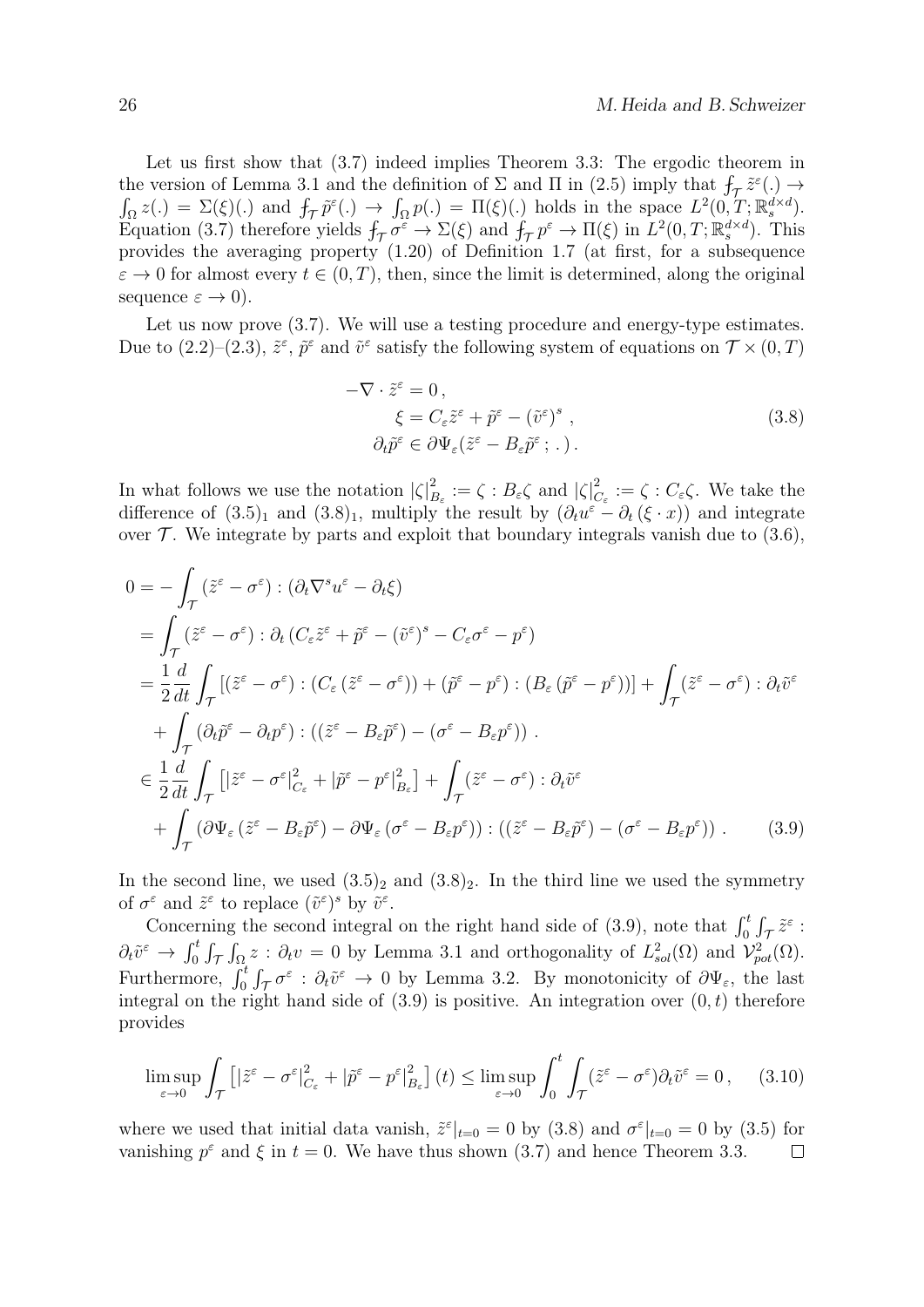### 3.3 Admissibility of  $\Sigma$

**Theorem 3.4** (Admissibility). Let the coefficients  $B(\omega)$ ,  $C(\omega)$ ,  $\Psi(\cdot; \omega)$  and data U, f be as in Assumption 1.4. Then the causal operator  $\Sigma$  of Definition 2.2 satisfies the sufficient condition for admissibility of Definition 1.10.

*Proof.* We have to study solutions  $u_h$  of the discretized effective problem with the discretized boundary data  $U_h \to U$  strongly in  $H^1(0,T;H^1(Q))$  as  $h \to 0$ . With  $\Sigma$ given through  $(2.5)$ , let  $u_h \in H^1(0,T;H^1(Q))$  be a sequence with  $u_h \in U_h + H^1(0,T;Y_h)$ , satisfying the discrete system

$$
\int_0^T \int_Q \Sigma (\nabla^s u_h) : \nabla \varphi = \int_0^T \int_Q f \cdot \varphi \qquad \forall \varphi \in L^2(0, T; Y_h). \tag{3.11}
$$

We furthermore have the weak convergence  $u_h \rightharpoonup u \in H^1(0,T;H^1(Q;\mathbb{R}^d)$  as  $h \to 0$ for some  $u \in U + H^1(0,T; H_0^1(Q;\mathbb{R}^d))$ . Our aim is to show that u solves the effective problem

$$
\int_0^T \int_Q \Sigma(\nabla^s u) : \nabla \varphi = \int_0^T \int_Q f \cdot \varphi \qquad \forall \varphi \in L^2(0, T; H_0^1(Q)). \tag{3.12}
$$

Step 1. For every  $x \in Q$ , we denote by  $p_h(t, x, \cdot), z_h(t, x, \cdot), v_h(t, x, \cdot)$  the solutions of  $(2.2)$ – $(2.3)$  corresponding to  $\xi(t) = \nabla^s u_h(t, x)$ . By definition of  $\Sigma$ , there holds  $\Sigma(\nabla^s u_h) = \int_{\Omega} z_h(\omega) dP(\omega)$ . The a priori estimate of Theorem 2.1 provides

$$
||p_h||_{\mathcal{V}_{0,0}^1} + ||z_h||_{\mathcal{V}_{0,0}^1} + ||v_h||_{\mathcal{V}_{0,0}^1} \leq C ||\nabla^s u||_{H^1(0,T;L^2(Q))}
$$

where  $\mathcal{V}_{0,0}^1 := H^1(0,T; L^2(Q; L^2(\Omega;\mathbb{R}^{d\times d})))$ . By this estimate, we obtain the weak convergence in  $(\mathcal{V}_{0,0}^1)^3$  of a subsequence, again denoted  $(p_h, z_h, v_h)$ , weakly converging to some limit  $(p, z, v)$ . The limit satisfies again the linear law  $(2.3)$ ,

$$
Cz = \nabla^s u + v^s - p. \tag{3.13}
$$

Equation (3.11) can be rewritten as

$$
\int_0^T \int_Q \int_\Omega z_h(t, x, \omega) d\mathcal{P}(\omega) : \nabla \varphi(x) dx = \int_0^T \int_Q f \cdot \varphi \qquad \forall \varphi \in L^2(0, T; Y_h),
$$

and the limit  $h \to 0$  provides

$$
\int_0^T \int_Q \int_\Omega z : \nabla \varphi = \int_0^T \int_Q f \cdot \varphi \qquad \forall \varphi \in L^2(0, T; H_0^1(Q)). \tag{3.14}
$$

Step 2. It remains to verify  $\int_{\Omega} z = \Sigma (\nabla^s u)$ . We use  $\varphi = \partial_t (u_h - U_h)$  as a test function in (3.11) and exploit the orthogonality  $0 = \int_Q \int_{\Omega} z_h : \partial_t v_h$ . We follow the lines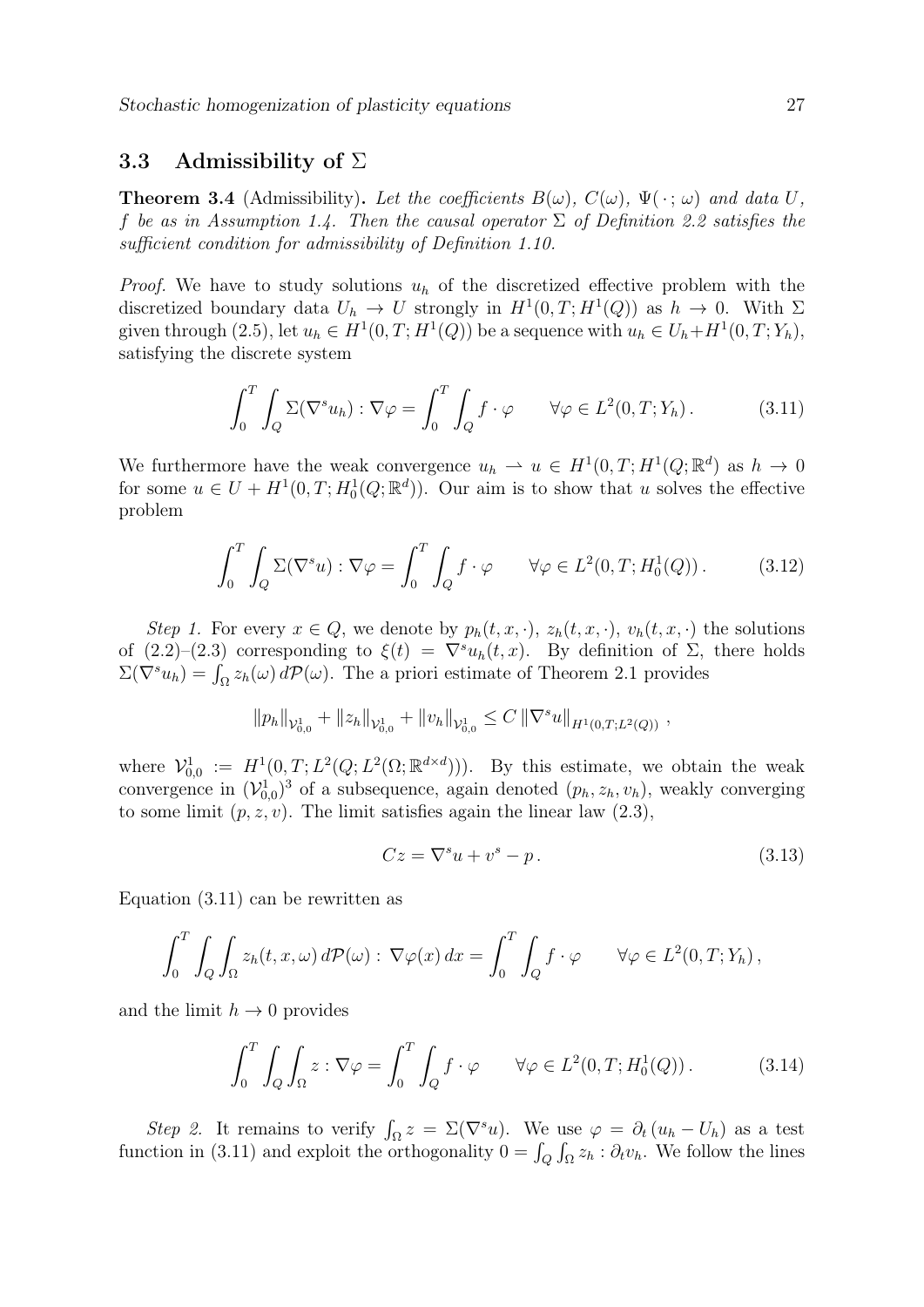of the calculation in (2.29) to obtain

$$
\int_{Q} f \cdot \partial_{t} (u_{h} - U_{h}) + \int_{Q} \int_{\Omega} z_{h} : \nabla \partial_{t} U_{h}
$$
\n
$$
= \int_{Q} \int_{\Omega} z_{h} : \partial_{t} \nabla^{s} u_{h} = \int_{Q} \int_{\Omega} [z_{h} : C \partial_{t} z_{h} + z_{h} : \partial_{t} p_{h} - z_{h} : \partial_{t} v_{h}]
$$
\n
$$
= \frac{1}{2} \frac{d}{dt} \left( \int_{Q} \int_{\Omega} p_{h} : B p_{h} + \int_{Q} \int_{\Omega} z_{h} : C z_{h} \right) + \int_{Q} \int_{\Omega} (\Psi^{*} (\partial_{t} p_{h}) + \Psi (z_{h} - B p_{h})) .
$$
\n(3.15)

Taking weak limits in (3.15) yields

$$
\int_0^T \int_Q \int_\Omega (\Psi^* (\partial_t p) + \Psi (z - Bp))
$$
  
\n
$$
\leq \int_0^T \int_Q f \cdot \partial_t (u - U) + \int_0^T \int_Q \int_\Omega z : \nabla \partial_t U - \frac{1}{2} \left( \int_Q \int_\Omega p : (Bp) + \int_Q \int_\Omega z : (Cz) \right) \Big|_0^T.
$$

Relations (3.13) and (3.14) allow to perform the calculations of (3.15) also for the limit functions. We obtain from the last inequality

$$
\int_0^T \int_Q \int_\Omega \left( \Psi^* \left( \partial_t p \right) + \Psi \left( z - B p \right) \right) \leq \int_0^T \int_Q \int_\Omega \partial_t p : \left( z - B p \right).
$$

The Fenchel inequality of Lemma 2.3 (iii) yields  $\partial_t p : (z - Bp) \leq \Psi^* (\partial_t p) + \Psi (z - Bp)$ pointwise. We can therefore conclude from the Fenchel equality

$$
\partial_t p \in \partial \Psi(\sigma - Bp). \tag{3.16}
$$

Relations (3.13) and (3.16) imply that z is defined as in the definition of  $\Sigma$ , hence  $\int_{\Omega} z(t, x, .) = \Sigma(\nabla^s u)(t, x, .)$  for every  $t \in [0, T]$  and a.e.  $x \in Q$ . Therefore, (3.14) is equivalent with (3.12) and the theorem is shown.  $\Box$ 

#### 3.4 Conclusion of the proof

We can now conclude the proof of our main result, Theorem 1.2. Theorem 3.4 implies that  $\Sigma$  of (2.5) is admissible. Theorem 3.3 yields that, for almost every  $\omega \in \Omega$ , the coefficients  $C_{\varepsilon,\omega}(x)$ ,  $B_{\varepsilon,\omega}(x)$ ,  $\Psi_{\varepsilon,\omega}(\sigma; x)$  allow averaging with limit operator  $\Sigma$ . We can therefore apply Theorem 1.9 and obtain

$$
u^{\varepsilon} \rightharpoonup u \quad \text{weakly in } H^1(0, T; H^1(Q; \mathbb{R}^d))
$$
  

$$
p^{\varepsilon} \rightharpoonup \Pi(\nabla^s u), \quad \sigma^{\varepsilon} \rightharpoonup \Sigma(\nabla^s u) \quad \text{weakly in } H^1(0, T; L^2(Q; \mathbb{R}^{d \times d}))
$$

where  $u$  is the unique weak solution to the homogenized problem

$$
-\nabla \cdot \Sigma(\nabla^s u) = f
$$

with boundary condition  $U$  as in Definition 1.8. Theorem 1.2 is shown.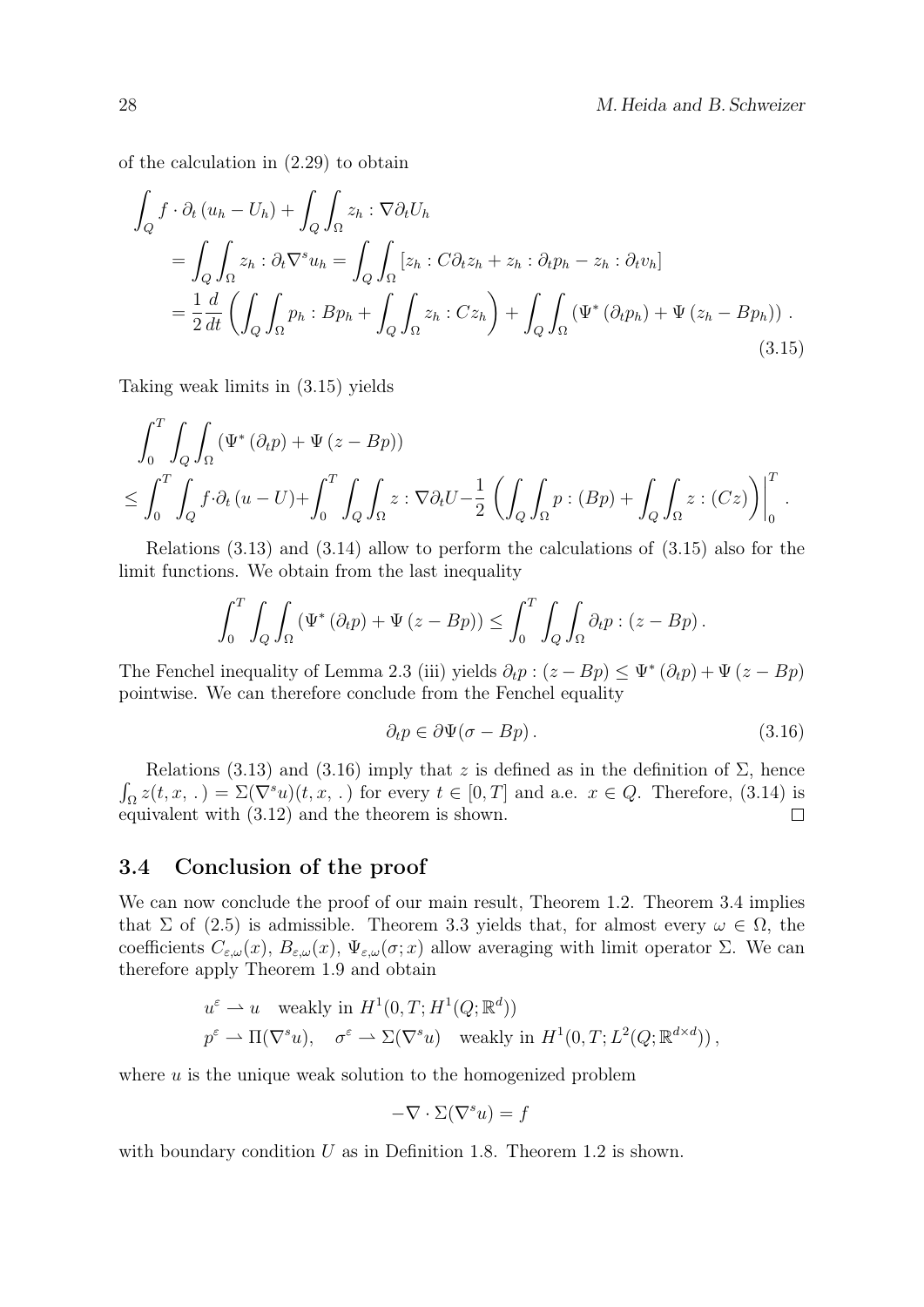# References

- [1] H.-D. Alber. Materials with memory, volume 1682 of Lecture Notes in Mathematics. Springer-Verlag, Berlin, 1998. Initial-boundary value problems for constitutive equations with internal variables.
- [2] H.-D. Alber. Evolving microstructure and homogenization. Contin. Mech. Thermodyn., 12(4):235–286, 2000.
- [3] H.-D. Alber and S. Nesenenko. Justification of homogenization in viscoplasticity: From convergence on two scales to an asymptotic solution in  $L^2(\Omega)$ . J. Multiscale Modelling, 1:223–244, 2009.
- [4] P. G. Ciarlet. The finite element method for elliptic problems, volume 40 of Classics in Applied Mathematics. Society for Industrial and Applied Mathematics (SIAM), Philadelphia, PA, 2002. Reprint of the 1978 original.
- [5] G. Dal Maso and L. Modica. Nonlinear stochastic homogenization. Annali di matematica pura ed applicata, 144(1):347–389, 1986.
- [6] G. Francfort and A. Giacomini. On periodic homogenization in perfect elastoplasticity. J. Eur. Math. Soc. (JEMS), 16(3):409–461, 2014.
- [7] W. Han and B. D. Reddy. Plasticity, volume 9 of Interdisciplinary Applied Mathematics. Springer-Verlag, New York, 1999. Mathematical theory and numerical analysis.
- [8] H. Hanke. Homgenization in gradient plasticity. Math. Models Methods Appl. Sci., 21(8):1651–1684, 2011.
- [9] M. Heida and B. Schweizer. Non-periodic homogenization of infinitesimal strain plasticity equations. ZAMM Z. Angew. Math. Mech., 96(1):5–23, 2016.
- [10] V. Jikov, S. Kozlov, and O. Oleinik. Homogenization of Differential Operators and Integral Functionals. Springer, 1994.
- [11] S. M. Kozlov. The averaging of random operators. Mat. Sb. (N.S.), 109(151)(2):188–202, 327, 1979.
- [12] A. Mielke, T. Roubicek, and U. Stefanelli. Γ-limits and relaxations for rateindependent evolutionary problems. Calc. Var. Partial Differential Equations, 31(3):387–416, 2008.
- [13] A. Mielke and A. M. Timofte. Two-scale homogenization for evolutionary variational inequalities via the energetic formulation. SIAM J. Math. Anal.,  $39(2):642-$ 668 (electronic), 2007.
- [14] S. Müller. Homogenization of nonconvex integral functionals and cellular elastic materials. Archive for Rational Mechanics and Analysis, 99(3):189–212, 1987.